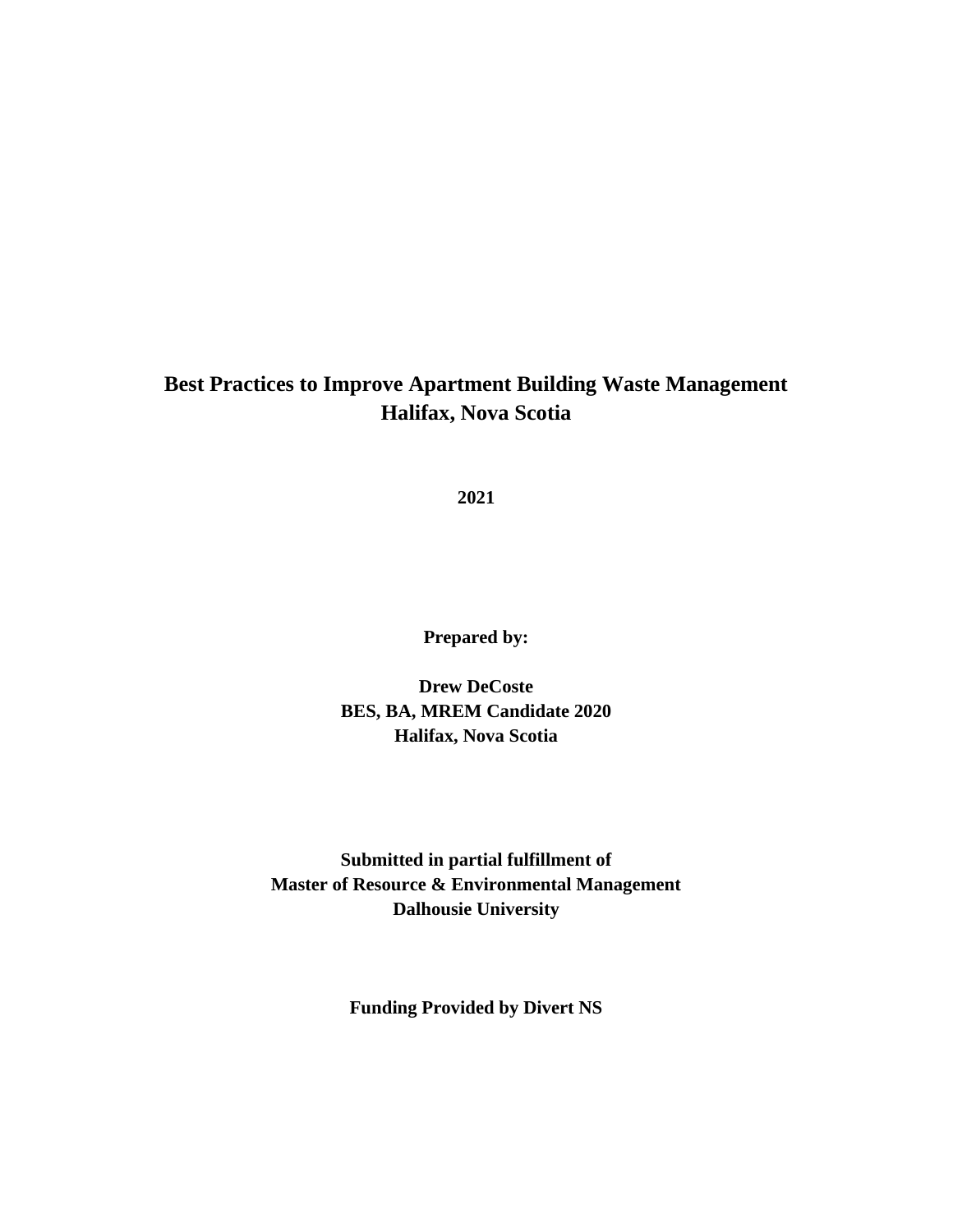## <span id="page-1-0"></span>**Acknowledgements**

Much appreciation goes to Divert NS for funding this project and for constantly striving to create a better tomorrow, and to Dalhousie University for allowing me to perform this research.

I also want to extend a personal and heartfelt acknowledgement to Neera Datta and Joanne Mills for helping me get my brain sorted out and back on track. I could not have completed this project without your guidance and support.

Thank you to my family, my friends and my partner Nicholas for consistently encouraging me whenever I doubted myself. And to Kimberley Keohan for taking the time to edit this project. Thank you all for your guidance and patience with me as I stumbled through the final race to the finish line.

Lastly, I would like to thank all the interview and survey participants for lending me their time, opinions and ideas. Your help was greatly appreciated.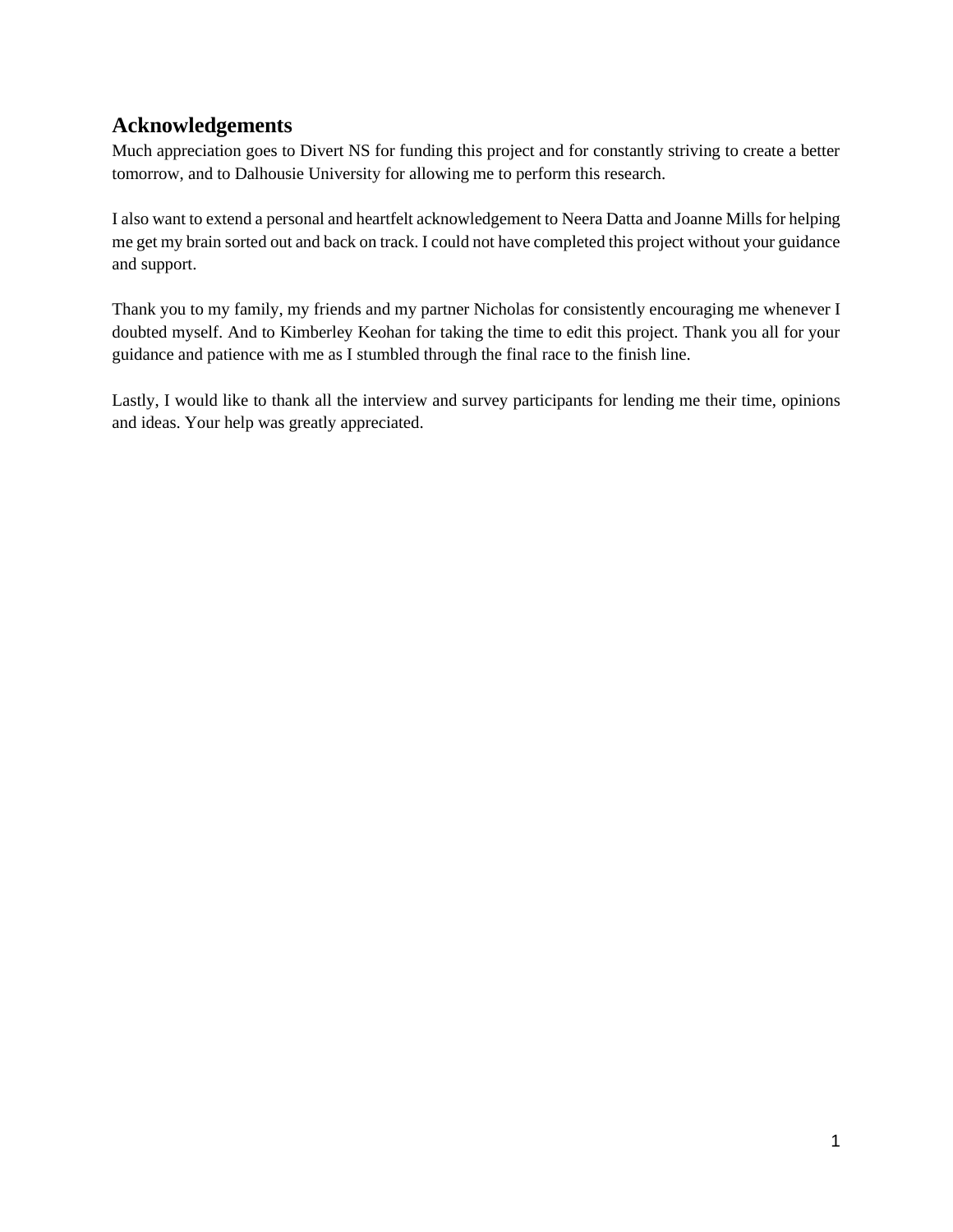## <span id="page-2-0"></span>**Executive Summary**

Around the world, municipal solid waste has become an ever-expanding issue. As societies' consumption habits continue to rise and throw-away culture continues to trend, the global problem with municipal solid waste does not seem to be slowing any time soon. Apartment buildings are major contributors to municipal waste generation and tend to divert less waste than the average single-unit dwelling. Lack of convenience, bin capacity, disposal monitoring and management have contributed to the issue. In addition, the overall apartment building population tends to be transient and diverse, making one-size-fits-all remedies inert.

On a global scale, Halifax, Nova Scotia is seen as a leader in solid waste management; however, they are not immune to the solid waste management issues that surround apartment buildings. Despite efforts to provide education and create programs to increase diversion rates, Halifax Regional Municipality (HRM) has not found a solution that is capable of addressing such a diverse and complex problem.

The overall objective of this project was to explore apartment building waste management in HRM and understand how best practices may be implemented to improve waste diversion.

To do so, this project took a mixed-method approach to achieving the project objectives. A literature review was conducted on municipal solid waste on a global, national and municipal scale, finishing with identifying the key barriers for apartment building waste management in HRM. Interviews were conducted with staff from all nine Nova Scotia Municipal Collection Regions to understand how each region perceives and manages issues surrounding apartment building waste management throughout the province. The responses to the interviews were put through a thematic analysis, pulling six main themes from the data collected. Two jurisdictional scans were conducted, one across Nova Scotia's Municipal Collection Regions, pulling basic information on information availability and continuity of waste management practices. A second scan was conducted in search of best practices within three larger cities that are peers to Halifax in terms of mandatory waste streams and solid waste management priorities. To understand tenant barriers, a survey was circulated for apartment residents in HRM to complete in search of demographics, opinions and personal experiences with apartment building waste management. The results of the survey provided insights into the top barriers for a small sample of apartment dwellers in HRM and qualitative responses provided context to the barriers. Additionally, a best practices scan was conducted to provide a list of industry best practices that are relevant to the improvement of the waste management system in HRM.

The results of this project have identified three key authoritative stakeholders that have the ability to improve waste diversion through implementing change and best practices. Tenants play a major role and their non-compliance is obvious when they do not source separate, however some authority figures who set the standard have been found to cut corners to save on money and time spent on waste management. Therefore, where HRM has focused much of its efforts on tenant education in the past, the recommendations have been focused around the three key authoritative stakeholders: waste haulers; apartment management/landlords; and the municipal government. Recommendations include short-term items such as having stakeholders brush up on their responsibilities according to municipal by-laws and updating municipal websites, up to long-term items such as restructuring the waste hauling system or creating a standardizing hauler license in HRM.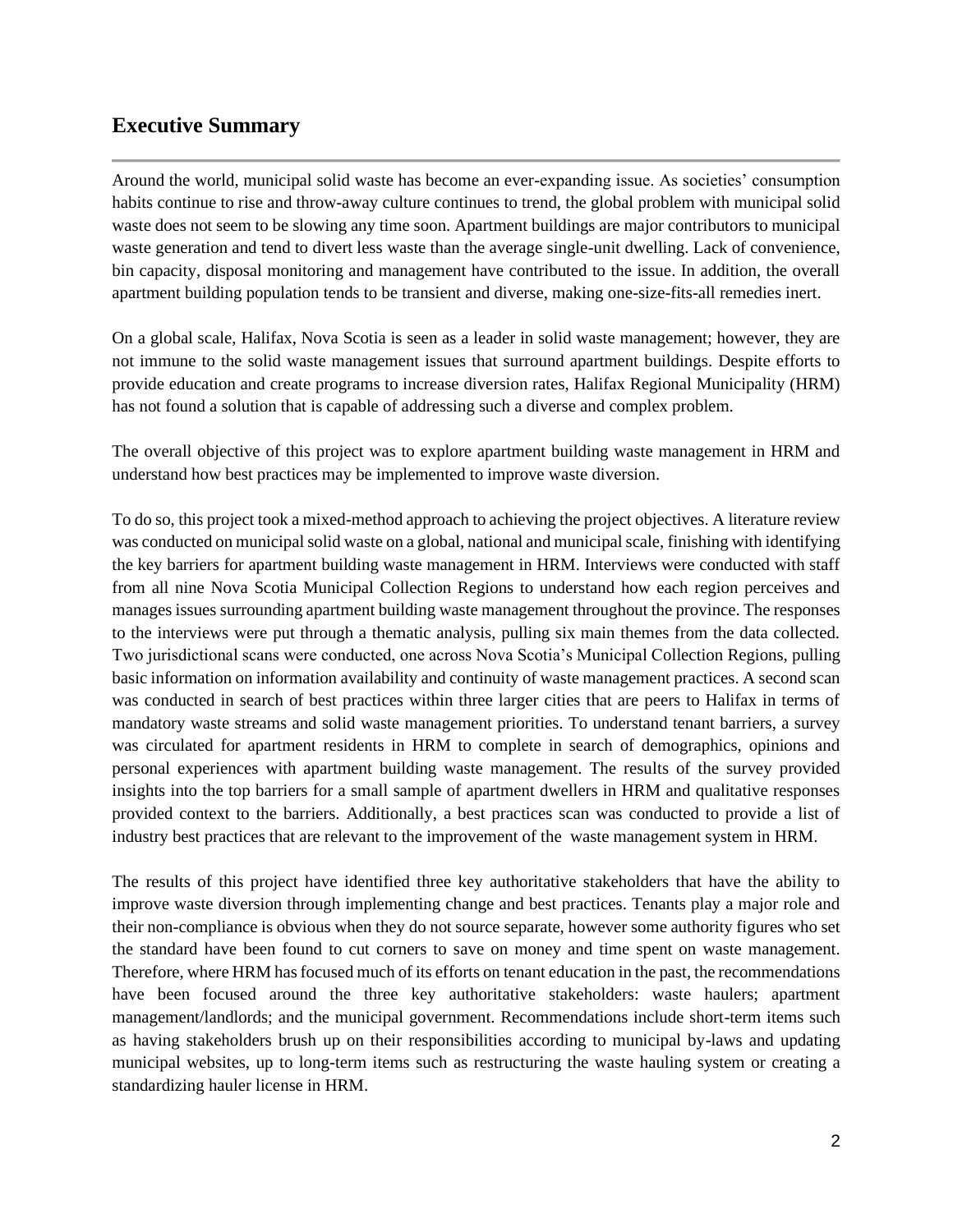Municipal solid waste is a system that works well when key players pull their own weight. Haulers, tenants, superintendents, landlords, management companies, and governments are all responsible for upholding their standards set through legislation. These groups are all connected, therefore improving waste diversion rates and producing lasting change means implementing change in all aspects of the waste management system, not just one.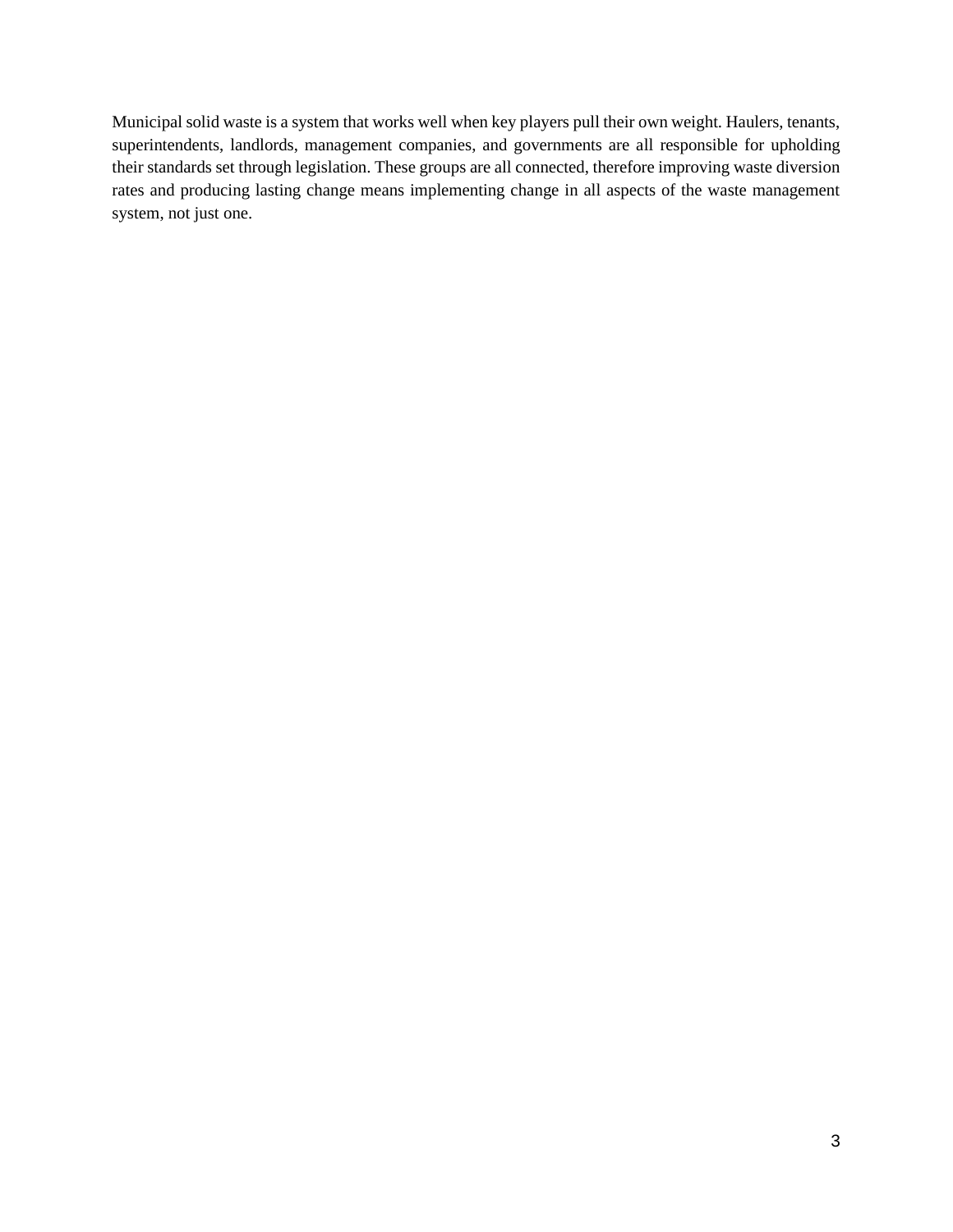# <span id="page-4-0"></span>**Table Of Contents**

| <b>Acknowledgements</b>                                                                                                                                                                                                                                 | 1                                |
|---------------------------------------------------------------------------------------------------------------------------------------------------------------------------------------------------------------------------------------------------------|----------------------------------|
| <b>Executive Summary</b>                                                                                                                                                                                                                                | $\overline{2}$                   |
| <b>Table Of Contents</b>                                                                                                                                                                                                                                | 4                                |
| <b>List of Terms</b>                                                                                                                                                                                                                                    | 6                                |
| <b>List of Images, Tables and Figures</b>                                                                                                                                                                                                               | 6                                |
| 1. Objectives                                                                                                                                                                                                                                           | $\overline{7}$                   |
| 2. Methodology<br>2.1 Informational Interviews<br>2.2 Jurisdictional Scans<br>2.3 Municipal Collection Region Interviews<br>2.4 Tenant Survey                                                                                                           | 7<br>7<br>7<br>8<br>9            |
| 3. Introduction                                                                                                                                                                                                                                         | 10                               |
| 4. Background<br>4.1 Municipal Solid Waste<br>4.2 Canadian Context                                                                                                                                                                                      | 10<br>10<br>11                   |
| <b>5. Literature Review</b><br>5.1 Nova Scotia Waste Management<br>5.2 International Recognition<br>5.3 HRM Municipal Solid Waste Management<br>5.4 Waste Management in Apartment Buildings<br>5.5 Apartment Buildings in Halifax Regional Municipality | 12<br>12<br>14<br>14<br>17<br>17 |
| <b>Results and Analysis</b>                                                                                                                                                                                                                             | 19                               |
| 6. Current State of Affairs - HRM Apartment Building Waste Management                                                                                                                                                                                   | 19                               |
| <b>7. Jurisdictional Scans</b><br>7.1 Nova Scotia Jurisdictional Scan<br>7.2 Nova Scotia Jurisdictional Scan Key Findings<br>7.3 Best Practices Jurisdictional Scan                                                                                     | 21<br>21<br>22<br>23             |
| 8. MCR Interviews: Qualitative Thematic Analysis<br>8.1 Identified Themes<br>8.2 Key Takeaways                                                                                                                                                          | 27<br>28<br>36                   |
| 9. Tenant Survey<br>9.1 Descriptive Statistics                                                                                                                                                                                                          | 38<br>38                         |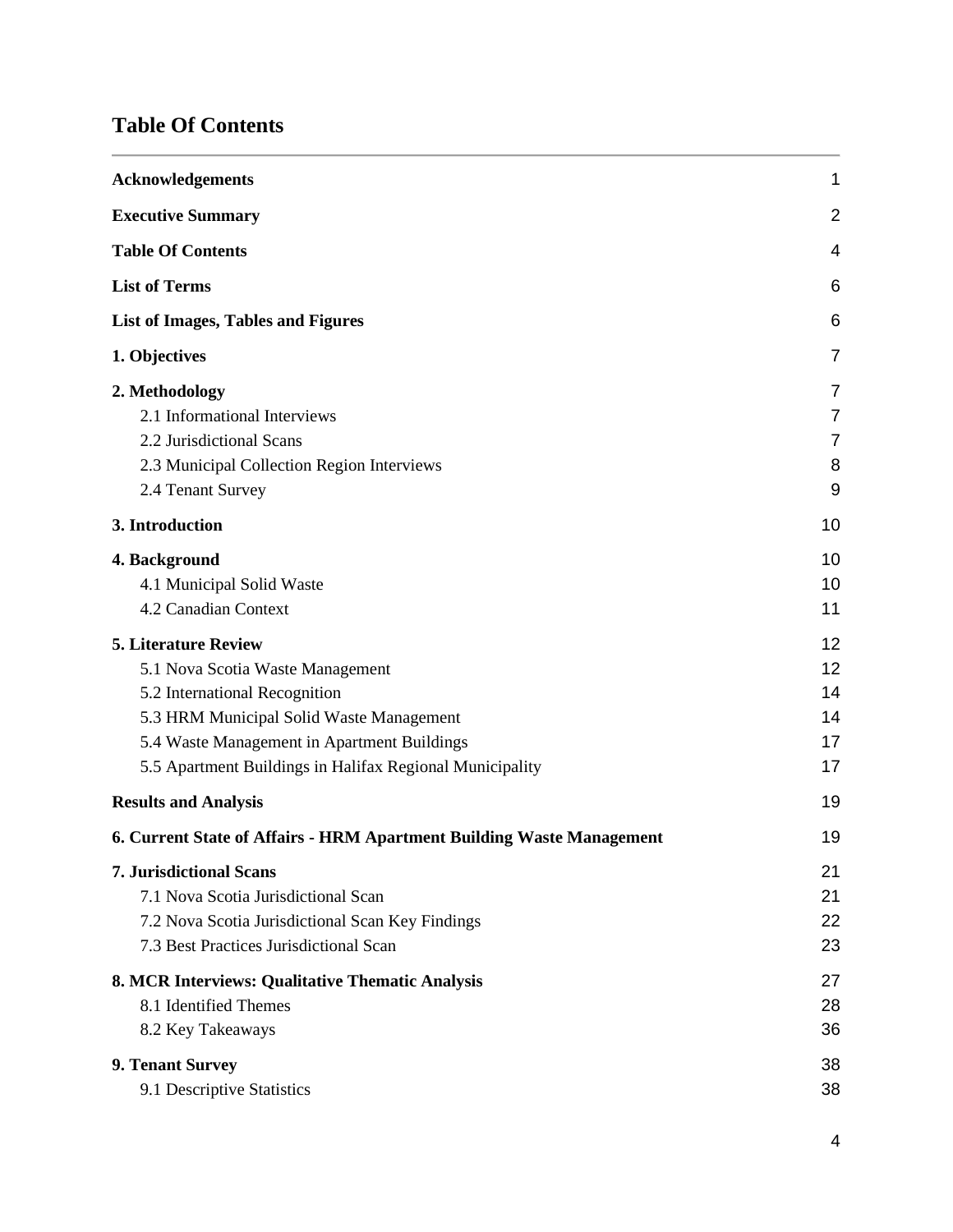| 9.2 Qualitative Data Analysis                     | 43 |
|---------------------------------------------------|----|
| 9.3 Key Takeaways                                 | 44 |
| <b>10. Best Practices</b>                         | 44 |
| 10.1 Municipal Government                         | 45 |
| 10.2 Apartment Management/Landlord/Property Owner | 45 |
| 10.3 Waste Haulers                                | 46 |
| 11. Discussion                                    | 47 |
| 11.1 Tenants                                      | 47 |
| 11.2 Management Companies/Landlords               | 47 |
| 11.3 Waste Haulers                                | 48 |
| 11.4 Municipal Government                         | 48 |
| 11.5 Why Does This All Matter?                    | 48 |
| 12. Recommendations & Conclusions                 | 49 |
| 12.1 Recommendations                              | 49 |
| 12.2 Conclusion                                   | 53 |
| 12.3 Limitations                                  | 53 |
| 13. Appendix                                      | 55 |
| 14. References                                    | 59 |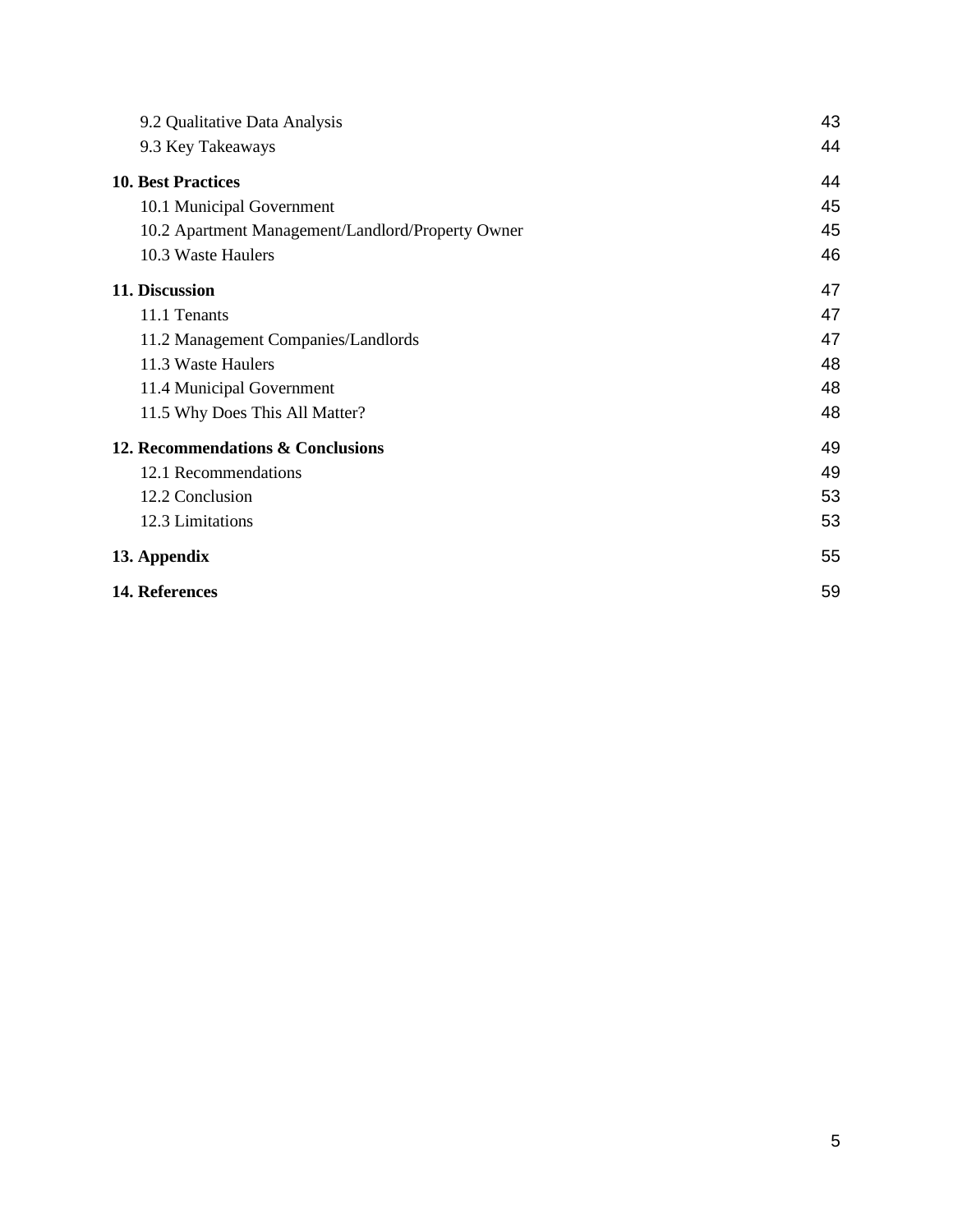# <span id="page-6-0"></span>**List of Terms**

| <b>HRM</b>       | Halifax Regional Municipality                    |
|------------------|--------------------------------------------------|
| <b>MSW</b>       | <b>Municipal Solid Waste</b>                     |
| <b>ABWM</b>      | <b>Apartment Building Waste Management</b>       |
| <b>GHG</b>       | <b>Greenhouse Gas Emissions</b>                  |
| <b>CCME</b>      | Canadian Council of Ministers of the Environment |
| CSC <sup>-</sup> | <b>Community Stakeholder Committee</b>           |
| <b>MCR</b>       | <b>Municipal Collection Regions</b>              |

# <span id="page-6-1"></span>**List of Images, Tables and Figures**

| Image 1: HRM Waste Separation Guide                                                   | 17 |
|---------------------------------------------------------------------------------------|----|
| Image 2: HRM Apartment Building Waste Separation Guide                                | 17 |
| Table 1: Municipal Collection Regions                                                 | 13 |
| Table 2: HRM Multi-Unit Waste Management Programs                                     | 20 |
| Table 3: Nova Scotia Jurisdictional Scan                                              | 22 |
| Table 4: Best Practices Jurisdictional Scan                                           | 24 |
| Table 5: Perceived Barriers to Tenant Compliance                                      | 29 |
| Table 6: Barriers to Regulation/Enforcement                                           | 30 |
| Table 7: Barriers to Education                                                        | 31 |
| Table 8: Impressions and Perceptions of Landlords and Management Companies            | 32 |
| Table 9: Helpful Tools and Strategies                                                 | 33 |
| Table 10: Suggested Improvements/Ideas                                                | 35 |
| Table 11: Short-term Recommendations                                                  | 50 |
| Table 12: Medium-term Recommendations                                                 | 52 |
| Table 13: Long-term Recommendations                                                   | 53 |
| Figure 1: Survey Respondent Recycling Habits                                          | 39 |
| Figure 2: Survey Respondent Composting Habits                                         | 39 |
| Figure 3: Survey Respondent Barriers to Recycling                                     | 40 |
| Figure 4: Survey Respondent Barriers to Composting                                    | 41 |
| Figure 5: Length of Time Respondents Have Lived in Apartment Buildings in Halifax, NS | 42 |
| Figure 6: Do Respondents Who Learned About Waste Management While Growing Up          |    |
| Prioritize It When Apartment Hunting?                                                 | 43 |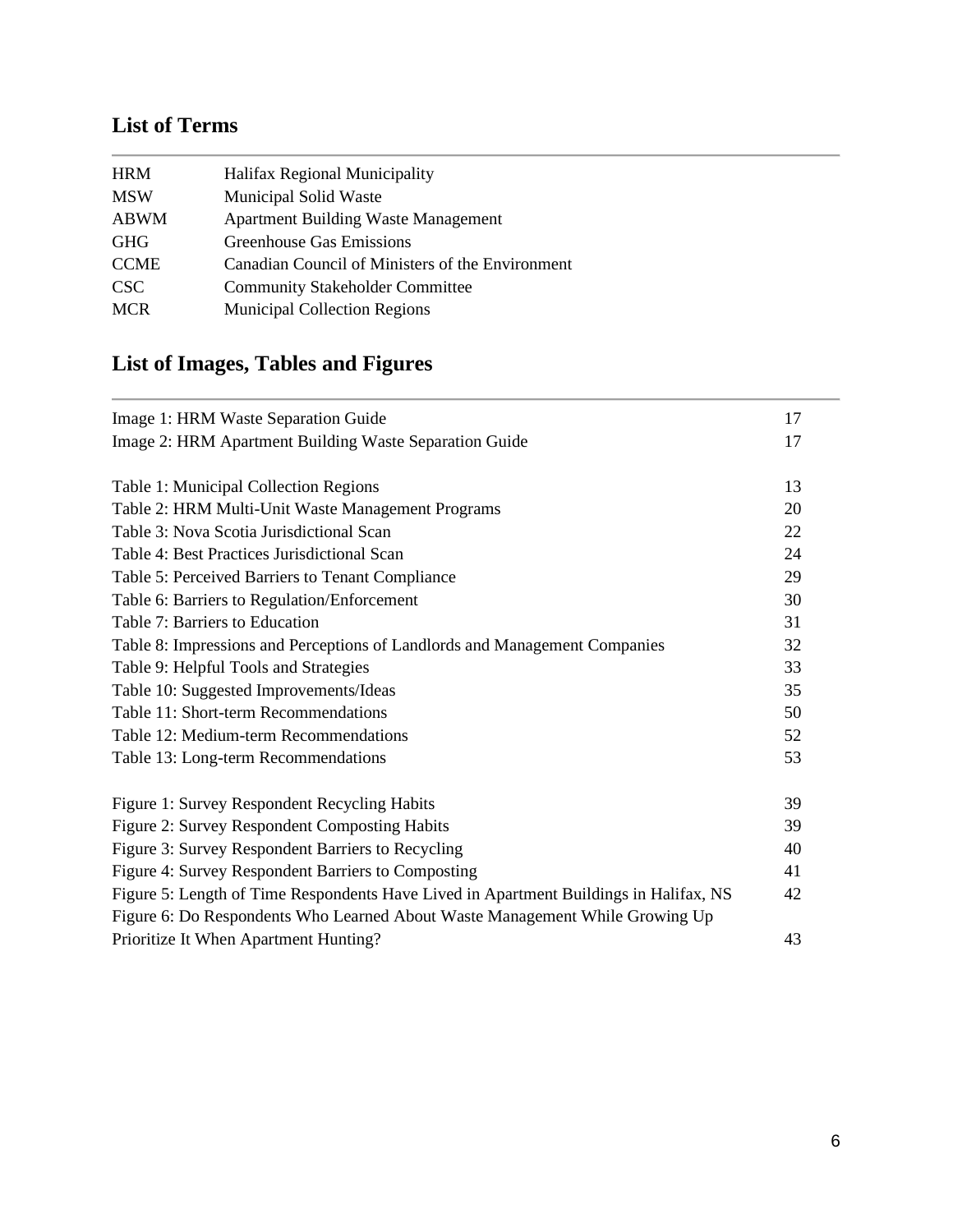## <span id="page-7-0"></span>**1. Objectives**

The management of municipal solid waste (MSW) has become an increasingly challenging task over recent decades; inappropriate waste disposal is a significant problem around the world and is an issue in desperate need of action (Fallade, 2015). Within this context, Halifax, Nova Scotia has earned global recognition for being a leader in waste management and diversion, and continues to view sustainable waste management as a priority and endeavours to increase overall waste diversion (Walker *et al*., 2004). Despite such efforts, apartment buildings continue to generate a significant amount of MSW. These communities are dense and diverse and pose a challenge to any city's waste management goals as they typically divert significantly less than single-unit dwellings. They also pose numerous challenges in terms of education and enforcing municipal waste by-law compliance (Walker *et al*., 2004).

This project aims to identify both the barriers to apartment building waste management (ABWM), and the best practices that can be deployed within the apartment-dwelling community. Much of this work will be underpinned by a more fulsome understanding of HRM's waste management history, initiatives and programs. Given the many socio-economic factors to be considered when deploying a successful waste management strategy, a mixed-methods involving both qualitative and quantitative data collection was necessary.

## <span id="page-7-1"></span>**2. Methodology**

### <span id="page-7-2"></span>**2.1 Informational Interviews**

Informational interviews were conducted with Solid Waste Resources Education Officer, Chloe Kennedy and Diversion Planning Officer, Alonzo MacDonald to explore past, present and incoming waste programs that were introduced to address ongoing issues with multi-unit waste management. These interviews were conducted over the telephone and were unstructured. Notes taken were adapted to fit the scope of the project. See Table 2 for results.

#### <span id="page-7-3"></span>**2.2 Jurisdictional Scans**

## *2.2.1 Nova Scotia Jurisdictional Scan*

A provincial jurisdictional scan was conducted to explore waste management through Nova Scotia's nine (9) Municipal Collection Regions (MCR) (Table 3). Seven (7) characteristics were examined in order to understand the differences between the different waste management operational systems and related governing bodies. The main goal for this scan was to get a better understanding of the nine MCR's and their waste management systems across the province. Although this scan does not directly address ABWM, it provides a better understanding of the province's waste management system as a whole, which can lend a hand to understanding certain barriers and opportunities that may present themselves within the apartment building waste management sector.

The seven main search points for the scan were:

- number of municipalities under each MCR;
- whether the MCR has a designated website external to that of their municipality/municipalities;
- type of governance for each MCR;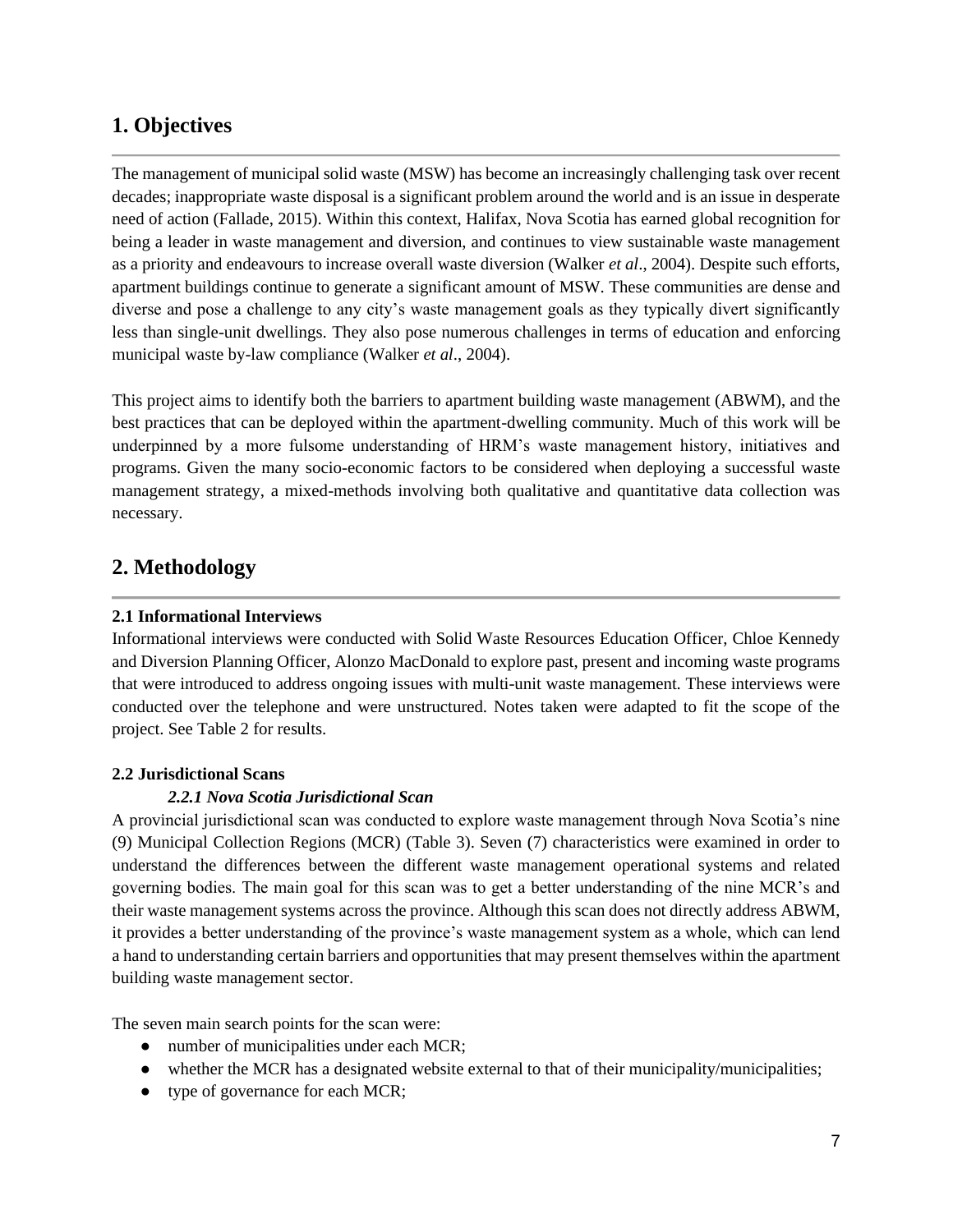- whether or not a 'Waste Wizard' was provided to users;
- whether or not a waste app was provided to users;
- whether or not a source separation guide was provided; and
- whether each municipality in the MCR followed the same waste rules for sources separation.

See Table 3 for results.

#### *2.2.2 Best Practices Jurisdictional Scan*

The best practices jurisdictional scan collected information on municipal waste management operational strategies, programs, and bylaws from three (3) major cities: Toronto, Canada; Calgary, Canada; and Amsterdam, Netherlands These locations were chosen as they were comparable to HRM in terms of current waste management practices, waste streams and material bans (City of Toronto, 2012, Calgary, 2020c, XPAT, 2020). However, there were also sufficient differences between each locale to provide novel insights that could be applied to HRM. This scan is directly linked to ABWM.

The six main search points for the scan were:

- number of mandated waste streams at each locale;
- how many units define an apartment building;
- who provides material collection service for apartment buildings;
- what taxes and fees are associated with waste management;
- diversion goals and rates per location; and
- additional programs or initiatives that are unique or interesting in terms of apartment building waste management and regional waste management systems

See Table 4 for results.

Both jurisdictional scans provide valuable insights into how other municipal regions address barriers to waste management and may offer potential applicable methods to addressing similar barriers to ABWM in HRM.

#### <span id="page-8-0"></span>**2.3 Municipal Collection Region Interviews**

## *2.3.1 Data Collection*

Ethics approval was received to conduct interviews with ten (10) solid waste resources staff from across Nova Scotia's nine (9) MRC's. The interviews were conducted primarily over the telephone with two exceptions; one was conducted over video call (Zoom), the second was completed in writing via email correspondence. The interviews were not recorded; however, the researcher took comprehensive notes on participant responses. Each interview consisted of the same 10 questions regarding the respondents personal and professional experiences, and the current enforcement of ABWM in their specific region. While each interview consisted of the same questions, open discussion was encouraged to understand better their particular perspectives. See Appendix B for a full list of interview questions.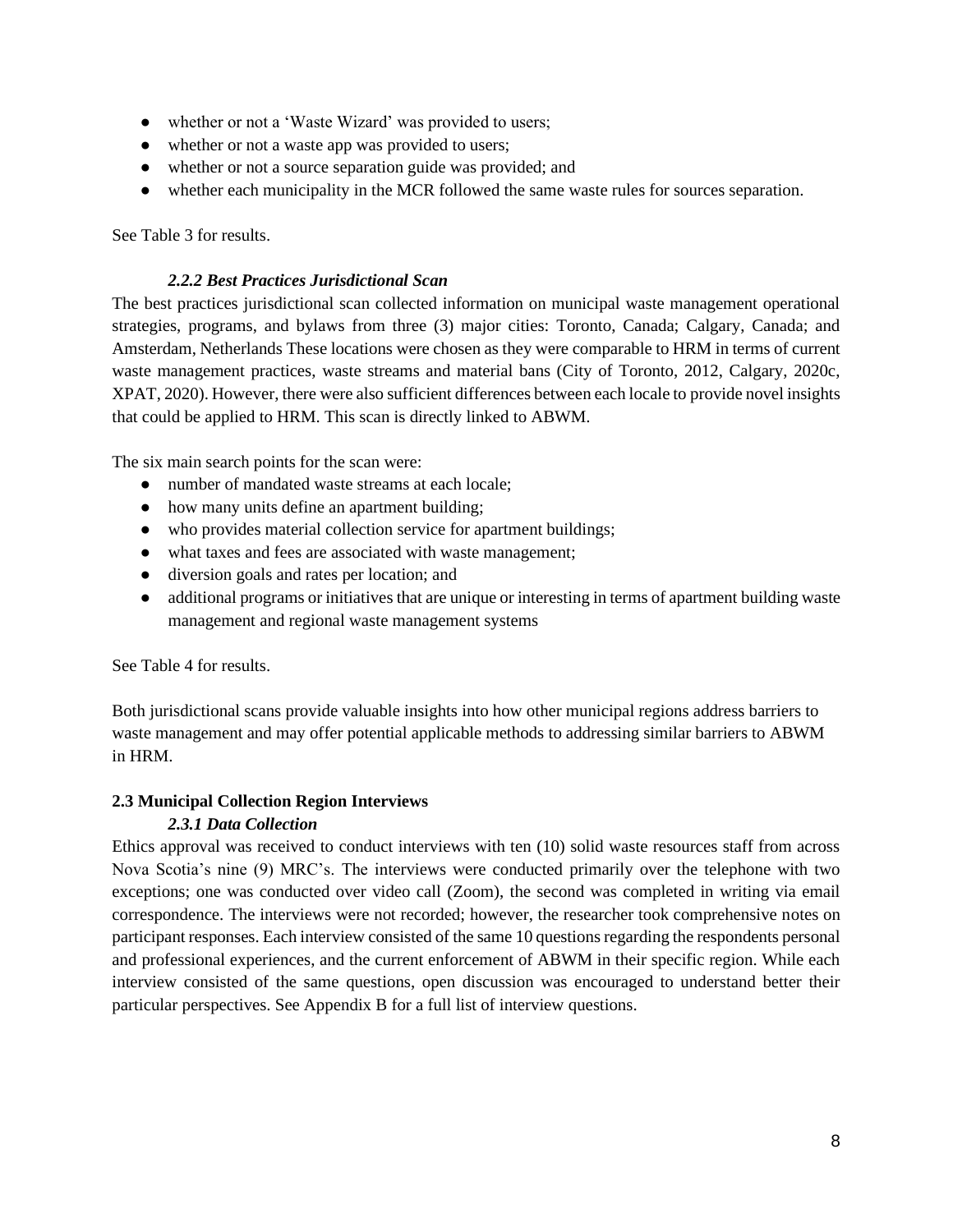### *2.3.2 Qualitative Thematic Analysis*

A qualitative method was chosen to analyze the data from the interviews. Interview responses were anonymized and coded using an inductive thematic qualitative analysis to identify barriers, as well as experiences and perceptions of the industry. Several main themes were identified by coding key words and experiences from the interview responses. Of those, six (6) main themes were chosen to best describe the data: barriers to tenant compliance; barriers to regulation/enforcement; barriers to education; perceptions of management companies/landlords; helpful tools and strategies; and suggested improvements/ideas. These themes were identified through organizing and analyzing the qualitative data, pulling commonalities, comparisons and key terms/phrases from the interview responses and related discussions.

### <span id="page-9-0"></span>**2.4 Tenant Survey**

## *2.4.1 Data Collection*

A quantitative survey was chosen to gather data on tenant barriers to participation and compliance to ABWM. The survey was created with Opinio, using dichotomous, multiple choice, Likert scale and openended questions, and was granted ethics approval from Dalhousie University. Participants must have been at least 18 years of age and have lived in an apartment building in HRM, NS in the past five years. The survey went live on July 3, 2020 and closed on September 1, 2020. See Appendix C for a full list of survey questions..

The survey consisted of 19 questions that covered the following:

- consent to the terms of participation;
- identifying respondent demographic;
- respondents perceptions on various aspects of waste management strategies such as source separation, engagement barriers, knowledge on by-laws and challenges including apartment building management activities; and
- general solicitation for additional comments.

The survey was circulated through social media networks such as Instagram, Twitter and Facebook using personal accounts, as well as Instagram accounts from Stop Trashing It Network, Dalhousie Student Union, Halifaxnoise and their joint account, Halifaxnoiseathome. It was also circulated through faculty and community email lists at Dalhousie University and Saint Mary's University.

When the survey closed on September 1, 2020 there were 612 stored responses, of which 45 were incomplete, one did not indicate they agreed to the terms, such that the total of completed surveys were 566.

The data collected from this survey is not to be considered as a representative sample of the population and should not be normalized over all apartment buildings. Instead, the data are intended to elucidate further insights from past or present apartment dwellers within HRM regarding potential challenges or specific barriers negatively influencing diversion rates within the population. The results from this survey are used to provide descriptive statistics of these findings.

## *2.4.2 Qualitative Thematic Analysis*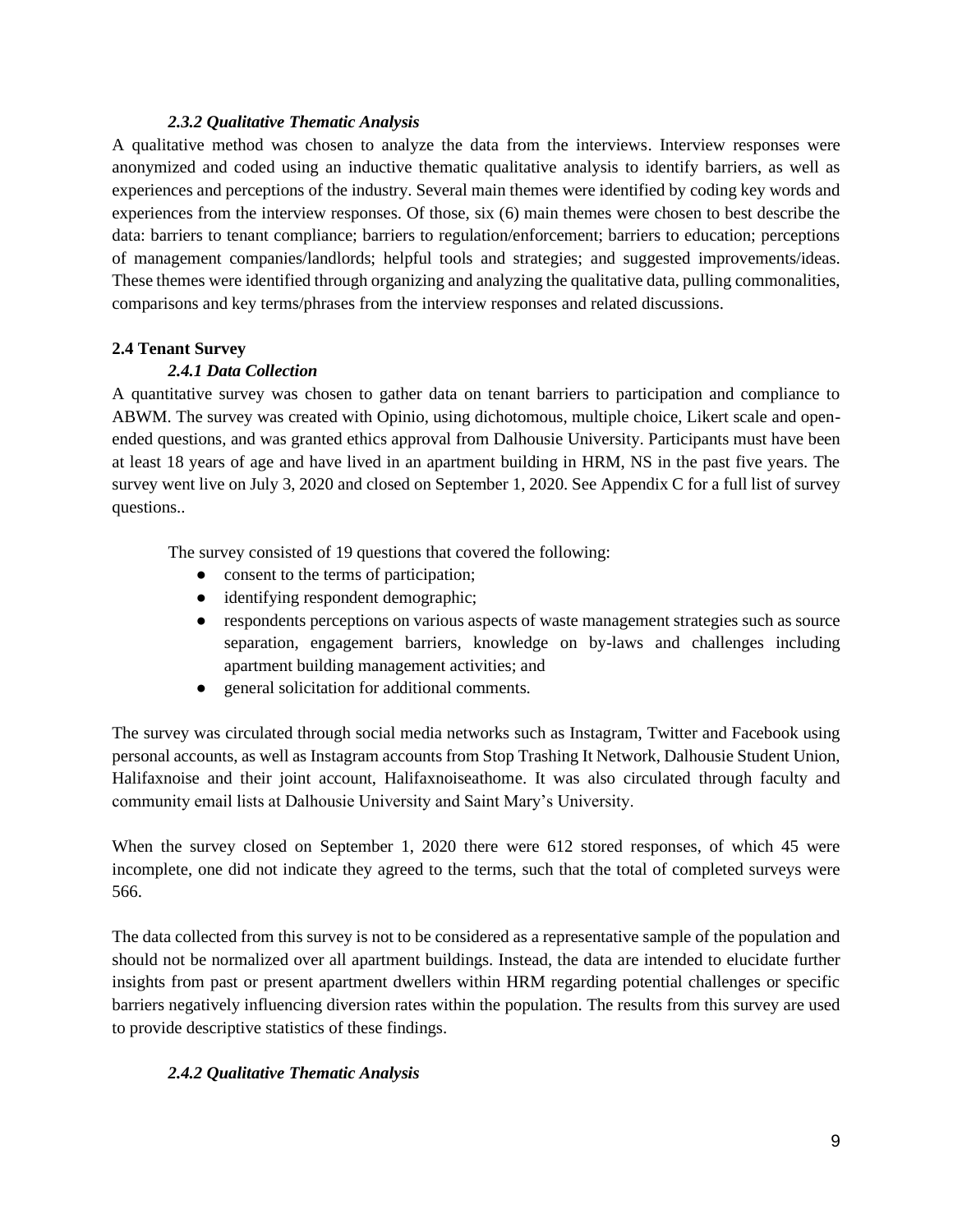A basic thematic analysis was performed on the qualitative survey data collected through the final question, '*Please feel free to provide any additional comments on apartment building waste management*', where 191 respondents left a comment. Themes were highlighted for the contents of each comment by coding key terms and phrases. Of the 191 responses, seven (7) main themes were chosen to best describe the data: insufficient bin capacity; belief that all waste will be landfilled anyway/mistrust with management; HRM waste system is too complicated; not a priority due to lack of affordable housing; poor quality in waste rooms/collection areas; request for electronic and battery waste disposal; and not enough enforcement from management companies.

## <span id="page-10-0"></span>**3. Introduction**

ABWM is a growing issue around the world (Fallde, 2015). In general, apartment buildings divert less waste than single-unit dwellings and with global consumption rates on the rise and a shrinking capacity for landfill expansion, addressing issues of disposal in apartment buildings has become a priority (Mustapha, 2013, Fallde, 2015).

Despite Nova Scotia being seen as a leader in municipal solid waste management on a national and international level, tensions surrounding ABWM have been running high in HRM for some time (Walker *et al*., 2004, Walton, 2019). Many tenants are non-compliant in regards to mandatory source separation and apartment management companies have been lacking in providing appropriate bins and capacity for collection (Walton, 2019). Although HRM is equipped with their Solid Waste Resource Collection and Disposal by-law S-600 to promote and enforce waste diversion, non-compliance continues to be an issue within apartment buildings (Walton, 2019, Walker *et al*., 2004). The multi-unit population is rising rapidly in HRM, breaking local records for apartment starts and vacancy rates are at an all-time low (Canada Mortgage and Housing Corporation, 2020, Halifax Partnership, 2018). These issues must be addressed before too many new apartments are ill equipped with waste management infrastructure and take to the current HRM standards of ABWM (Halifax Partnership, 2018).

This project has taken a mix-methods approach to explore key issues with apartment building waste management, present industry best practices and provide recommendations for HRM.

## <span id="page-10-1"></span>**4. Background**

#### <span id="page-10-2"></span>**4.1 Municipal Solid Waste**

MSW is the end-of-life for a product discarded by the user. It consists of electrical waste, construction and demolition waste, food waste and sludge (Yang *et al.,* 2013). This waste has become a concern over the past few decades as heavy metals, leachate and landfill gas has become a threat to the environment and human health (Yang *et al.,* 2013, Zeng *et al*., 2010). Each year, 1.47 billion tonnes of municipal waste is produced globally, and is projected to continue to increase until it will peak in 2100 (Zaman, 2016). Globally, municipal waste is typically deposited in dumps or landfills, and if not sorted, processed or disposed of properly, it can lead to a host of environmental and human health issues such as loss of land, leachate, landfill gas, sights, smells, rodents and greenhouse gas emissions (GHG) (Otten, 2001, Zeng *et al.,* 2010).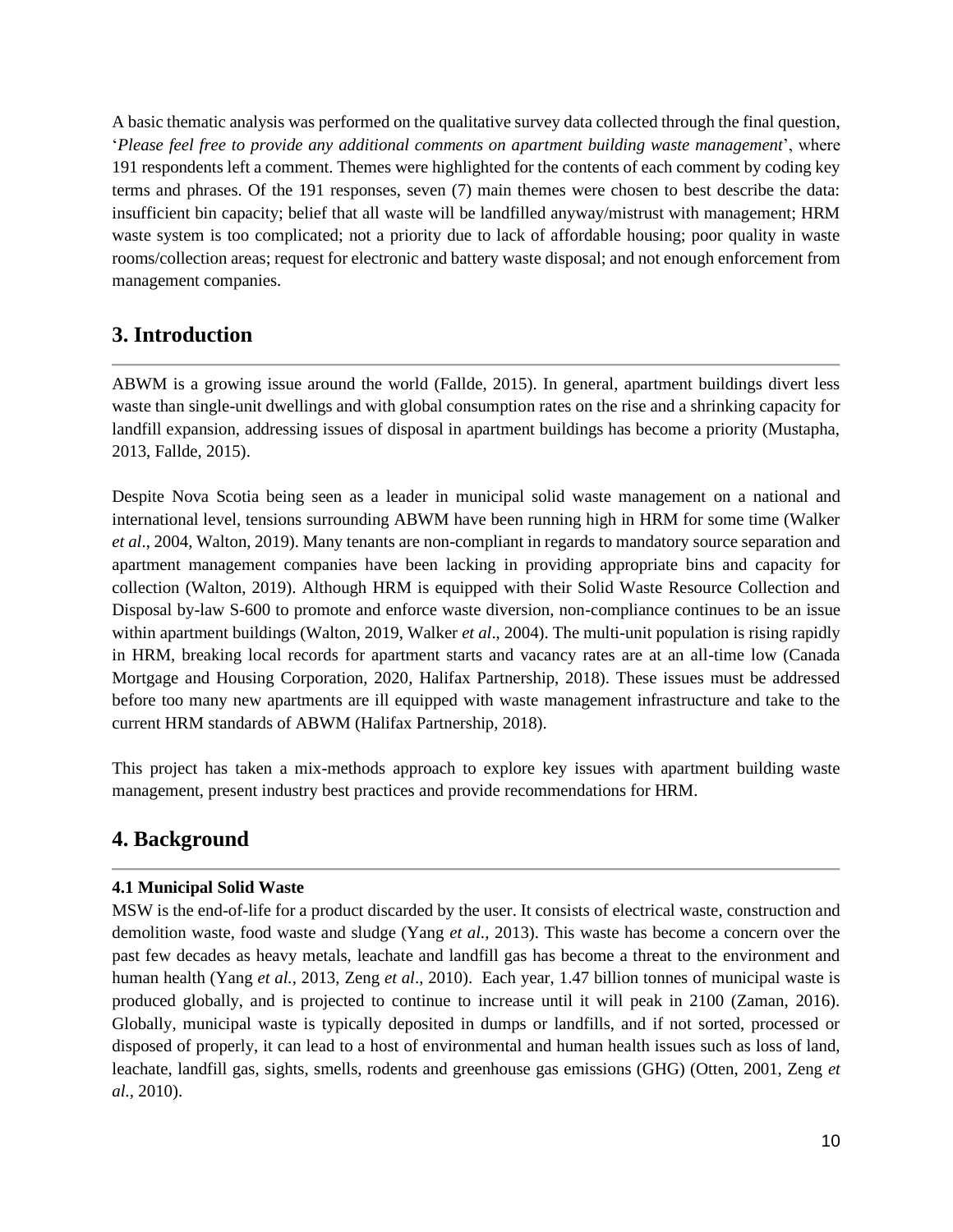Despite about 84% of MSW being collected, only 15% is actually recycled (Zaman, 2016). This has the potential to improve through education and MSW programs such as recycling and composting initiatives (Ungureanu, 2018). Waste management is not a new concept. In fact, it can be dated back to the earliest periods of human civilization (Zaman, 2016). It began as a means to improve public health throughout the 19th century; however, has pivoted to focusing on environmental concerns (Greene & Tonjes, 2014). Today the primary objective of waste management and its related policies is to reduce harmful environmental impacts (Greene & Tonjes, 2014). This includes minimizing the impact of landfills through source separation, as well as through resource recovery (Zaman, 2016). Source separation and resource recovery aids in decreasing the amount of material being consumed by landfills, and helps to decrease the need to extract more virgin materials, and essentially eliminating all associated GHG throughout that extraction process (Mohareb *et al*., 2004).

Additionally, waste management and climate change go hand-in-hand. MSW accounts for 3.6% of the total annual world GHG (Zeng *et al*., 2010). This stems from the extraction of raw materials, manufacturing, transportation, consumer use and waste management (Zeng *et al*., 2010). If diverted materials were used primarily in production instead of extracting virgin materials, it can help to offset the GHG emissions (Zeng, *et al.*, 2010). Composting also results in long-term carbon storage; however, if organics were sent to landfills this would increase landfill gas (Zeng *et al*., 2010)

Material recovery by means of recycling and composting is a viable way to offset the burdens of global consumption and conserve natural resources (Zaman, 2016, Ungureanu, 2018). Seeing waste as a resource instead of unusable can help to offset the pressures on landfills. (Zaman, 2016). Resources are limited globally and space for landfills are shrinking due to a rising population, rapid urbanization and industrialization, waste ought to be seen as a viable resource (Yang *et al*., 2013). For every 1 tonne of MSW deposited, 71 tonnes of upstream and virgin materials is required (Zaman, 2016). Through waste management programs, resource recovery is possible and a viable way to minimize the impacts of the end of life of a product by diverting it from landfills, as well as minimizing the need for such extensive resource extraction before manufacturing.

#### <span id="page-11-0"></span>**4.2 Canadian Context**

In Canada, MSW is the responsibility of local governments (Sawell *et al*., 1996). Although they are to adhere to certain overarching regulations, they tend to differ from province to province and within that, from municipality to municipality (Sawell *et al*., 1996). Differences can range in number of waste streams, collections systems and societal importance placed on proper source separation (Otten, 2001).

In the 1980s, the Canadian Council of Ministers of the Environment (CCME) was established as a means to develop standards surrounding differing environmental issues, including waste management on a national scale (Sawell *et al*., 1996). With rapidly shrinking suitable space for landfills and public pressure to conserve resources, waste management has been a priority in Canada for some time now (Sawell *et al*., 1996). By 1988, CCME established standardized guidelines for MSW incineration practices and in 1990 they established a national objective of 50% waste diversion rate by the year 2000 (Sawell *et al*., 1996). The goal was based on efforts in recycling, reduction in consumption, reuse and material recovery (Sawell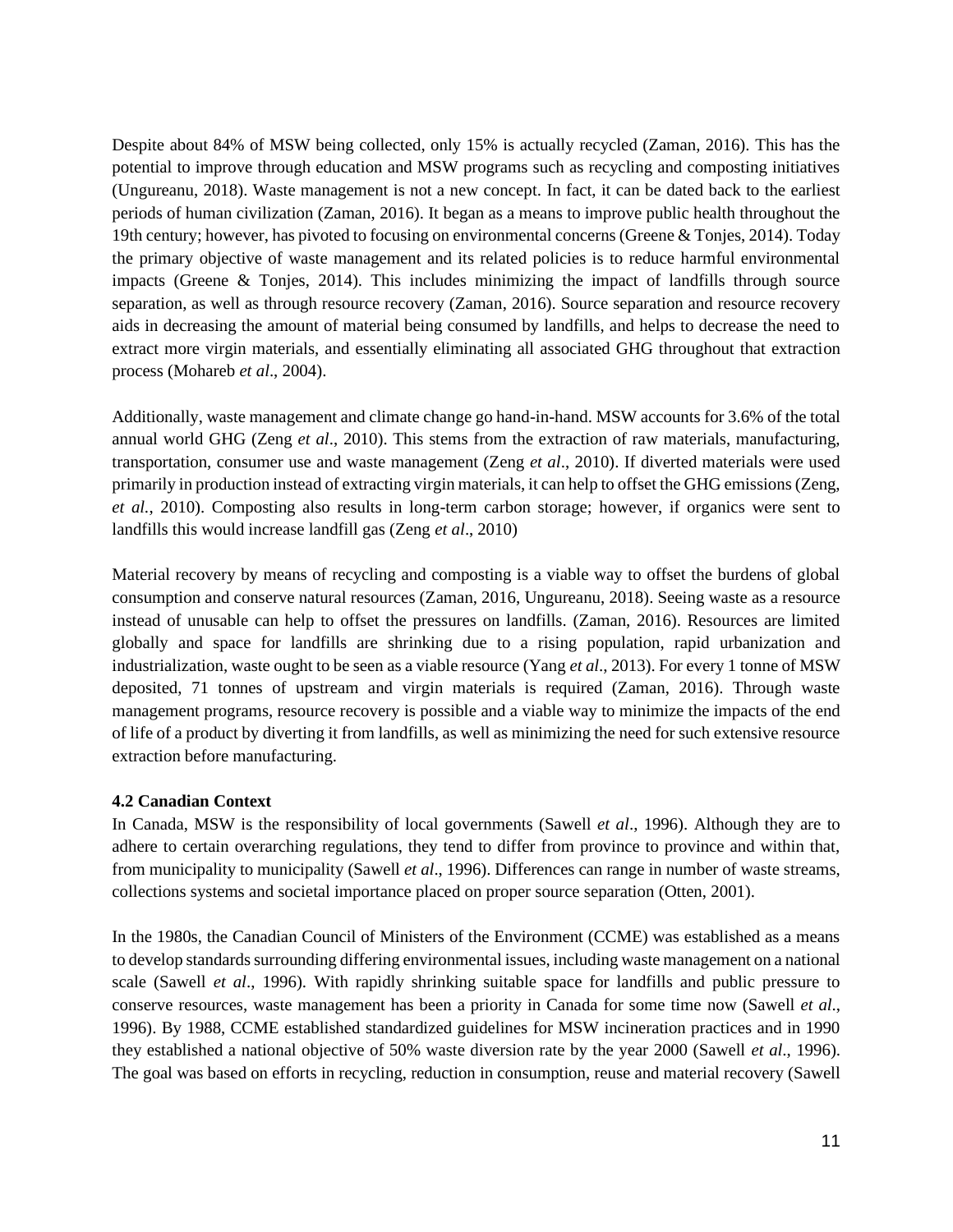*et al*., 1996). This meant implementing either 2, 3 or 4 stream systems across Canada, along with material bans for hazardous waste, among other materials (Otten, 2001).

After rising steadily for years, in 2009 Canada was cited as having the highest rates of MSW per capita in developed countries (Wordsworth, 2014). This was the result of rapid urbanization, as well as a rise in consumption stemming from an increase in revenue and GDP (Wordsworth, 2014). Because of this steady increase in solid waste generation, landfill gas has become one of Canada's top sources of emissions, rising 22% from 1990-2000 (Moharb *et al*., 2008, Moharen *et al*., 2004).

Waste incineration is now a relatively uncommon practice to eliminate MSW and efforts surrounding waste diversion in Canada are focused through increasing compliance with multi-stream systems and increasing public awareness of source reduction and diversion (Mohareb *et al*., 2004).

## <span id="page-12-0"></span>**5. Literature Review**

## **Waste Management in Halifax, Nova Scotia**

## <span id="page-12-1"></span>**5.1 Nova Scotia Waste Management**

Under Section 39(1) of the Nova Scotia *Solid Waste-Resource Management Regulations* (1996) of Section 102 of the *Environment Act* (1994-1995), the Province of Nova Scotia divided into seven (7) MCR. As seen in Table 1, Region's A and B have been subdivided further, totaling nine (9) official MCR (Nova Scotia, 2017). Each MCR has been mandated to prepare a solid waste-resource management plan and were mandated to reach a minimum waste diversion rate of 50% by the year 2000 and are each individually responsible to uphold provincial and municipal regulations on solid waste management throughout each of their associated jurisdictions (*Table 1*) (*Solid Waste-Resource Management Regulations*, 1996). This includes implementing and enforcing municipal by-laws and provincial material bans.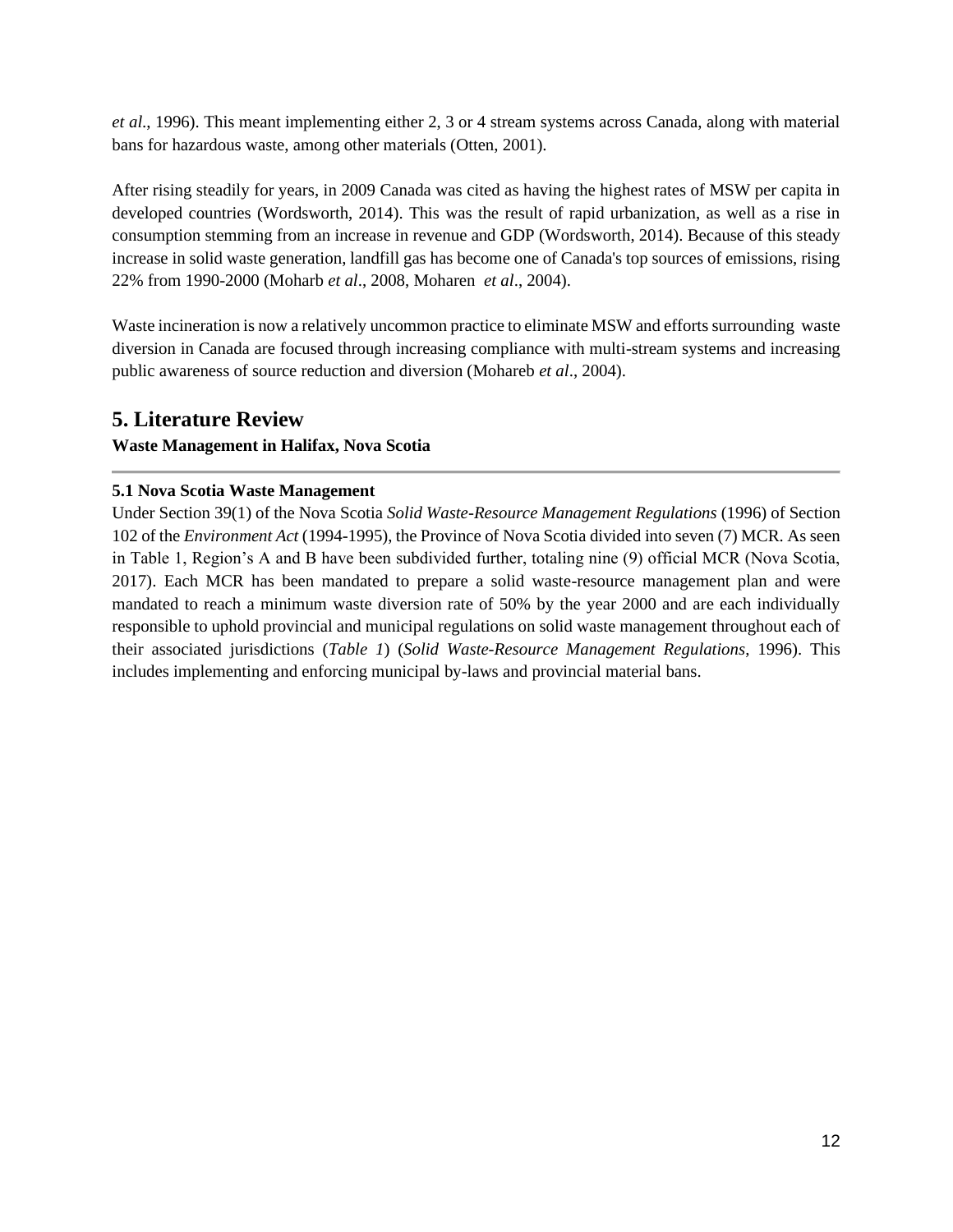#### Table 1:

| Region                              | Jurisdiction                                                                                                                                                                                 |
|-------------------------------------|----------------------------------------------------------------------------------------------------------------------------------------------------------------------------------------------|
| 1A: Cape Breton                     | Inverness, Victoria, Richmond, Port Hawkesbury                                                                                                                                               |
| 1B: Cape Breton                     | Cape Breton Regional Municipality                                                                                                                                                            |
| 2A: Eastern                         | Municipality of District of Guysborough, Municipality of the County of<br>Antigonish, Municipality of the Town of Antigonish, Mulgrave and St. Mary's                                        |
| 2B: Eastern                         | Pictou County                                                                                                                                                                                |
| 3: Northern                         | Municipality of the County of Colchester, Municipality of East Hants,<br>Municipality of County of Cumberland, Town of Amherst and the Town of<br>Oxford. Including towns within the region. |
| 4: Halifax                          | Halifax Regional Municipality                                                                                                                                                                |
| 5: Valley                           | Town of Kentville, Municipality of the County of Kings, Town of Wolfville,<br>Town of Berwick, Town of Middleton, Town of Annapolis Royal, Bridgetown,<br>Hantsport                          |
| 6: South<br><b>Shore/West Hants</b> | County of Shelburne, Queens, Lunenburg, West Hants/Windsor                                                                                                                                   |
| 7: Western                          | Town of Digby, County of Digby, Municipality of Clare, Municipality of Argyle,<br>Town of Yarmouth, District of Yarmouth                                                                     |

*Note.* List of Nine Provincial Municipal Collection Regions, including their jurisdictions. This information has been collected through provincial sources as well as through interviews with staff from each MCR. See *Appendix A* for a full list of MCR's with related websites.

Since the early 1990's Nova Scotia has been in the process of implementing diversion strategies to combat the ever-increasing global consumption rates. In 1994-1995 the Resource Recovery Fund Board (RRFB) was created under Section 4(1) of the Nova Scotia *Solid Waste-Resource Management Regulations* (1996). The mandates for RRFB, now known as Divert NS, are as follows:

*(a) to develop and implement industry stewardship programs;*

*(b) to fund municipal or regional diversion programs;*

*(c) to develop and operate a deposit-refund system for beverage containers*

*(d) to develop education and awareness of source reduction, reuse, recycling and composting; and*

*(e) to promote the development of value-added manufacturing in the Province.*

(*Solid Waste-Resource Management Regulations*, 1996)

Since the implementation of Divert NS, they have been a driving force for waste diversion in the province and have since created stewardship programs for beverage containers, used tires, electronic products, milk packaging, newspapers, yellow pages directories, medical needs, syringes or lancets, expired medication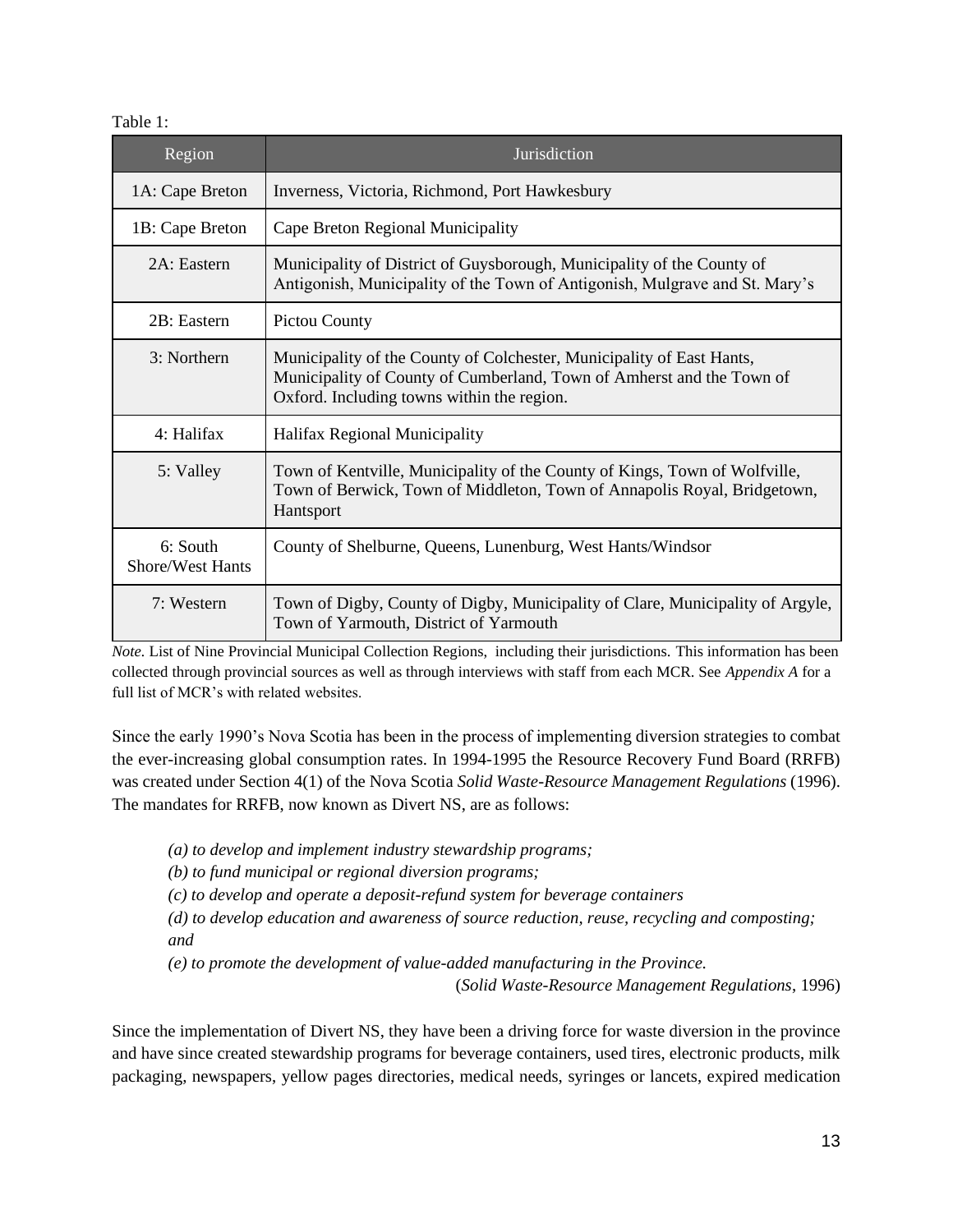and oil and glycol (Province of Nova Scotia, 2017). They have also facilitated the creation of 79 independently owned enviro-depots across the province of Nova Scotia (Divert NS, n.d).

Divert NS has also prioritized education initiatives for the public by actively changing the way Haligonians perceive waste. In a world grown accustomed to 'throwaway culture', reframing solid waste became one of the most valuable strategies HRM put into motion in terms of waste diversion. Waste became seen as a valuable resource instead of valueless residual from the city's residents (Wagner, 2007). Reframing waste as a resource had its challenges, but was not overly difficult in the late 1980's to early 1990's as the overflowing and unsightly local landfill had been top story in the news (Wagner, 2007). In fact between 1989 and 1993, there were over 600 landfill-related new stories published in the local media outlets (Wagner, 2007). With the efforts of Divert NS, waste educators and the citizens of Nova Scotia, the province has the highest return rate for recyclable recovery in all of Canada at 83% (Divert NS, n.d).

#### <span id="page-14-0"></span>**5.2 International Recognition**

The province's improvements to their waste management sector have not gone unnoticed. In fact, it was significantly better than the other Canadian provinces (Walker *et al*., 2004). There became an overall sense of pride within the community by reaching their goals of 50% diversion by 2000 (Pesklevis, 2011). Because of the waste management programs and technologies in place, Nova Scotia has become a global leader in waste diversion. Representatives from Japan, Hong Kong, China, Vietnam, Russia, Ireland, Guyana, the US, Trinidad and other Caribbean countries have traveled to Nova Scotia to study how the province achieves their high rate of waste diversion (Walker *et al*., 2004).

A study conducted in 2007 showed that despite the efforts to increase diversion, approximately 50% of all MSW in HRM was composed of recyclable materials, organics, paper, food and beverage containers (Wordsworth, 2014). However, through the implementation of numerous programs, the province has seen a tremendous reduction in waste. For example, the 2006-2007 clear bag program resulted in a 40% drop in waste and a 35-38% increase in organics and recycling (Nova Scotia Environment, 1995). However in recent years MSW rates have begun to climb as a result of economic growth in the province leading to a change in consumption (Pesklevis, 2011).

Currently, Nova Scotia has a goal of reaching zero waste by 2020, but as that deadline falls short, it becomes clear that something is not working despite the infrastructure, state of the art facility and education (Wordsworth, 2014).

#### <span id="page-14-1"></span>**5.3 HRM Municipal Solid Waste Management**

#### *5.3.1 Historic Look*

Although HRM may be recognized for their waste management practices today, the city has not always made waste management a priority (Walker *et al*., 2004). In the early days of Halifax, waste was thrown in the street gutters only to be swept up into the sewer systems and deposited in Halifax Harbour (Pesklevis, 2011). One of the first community dumps was located in the Black community, Africville, and once it had reached its capacity the new dump was located in Bedford, followed by the Highway 101 Landfill (Pesklevis, 2011).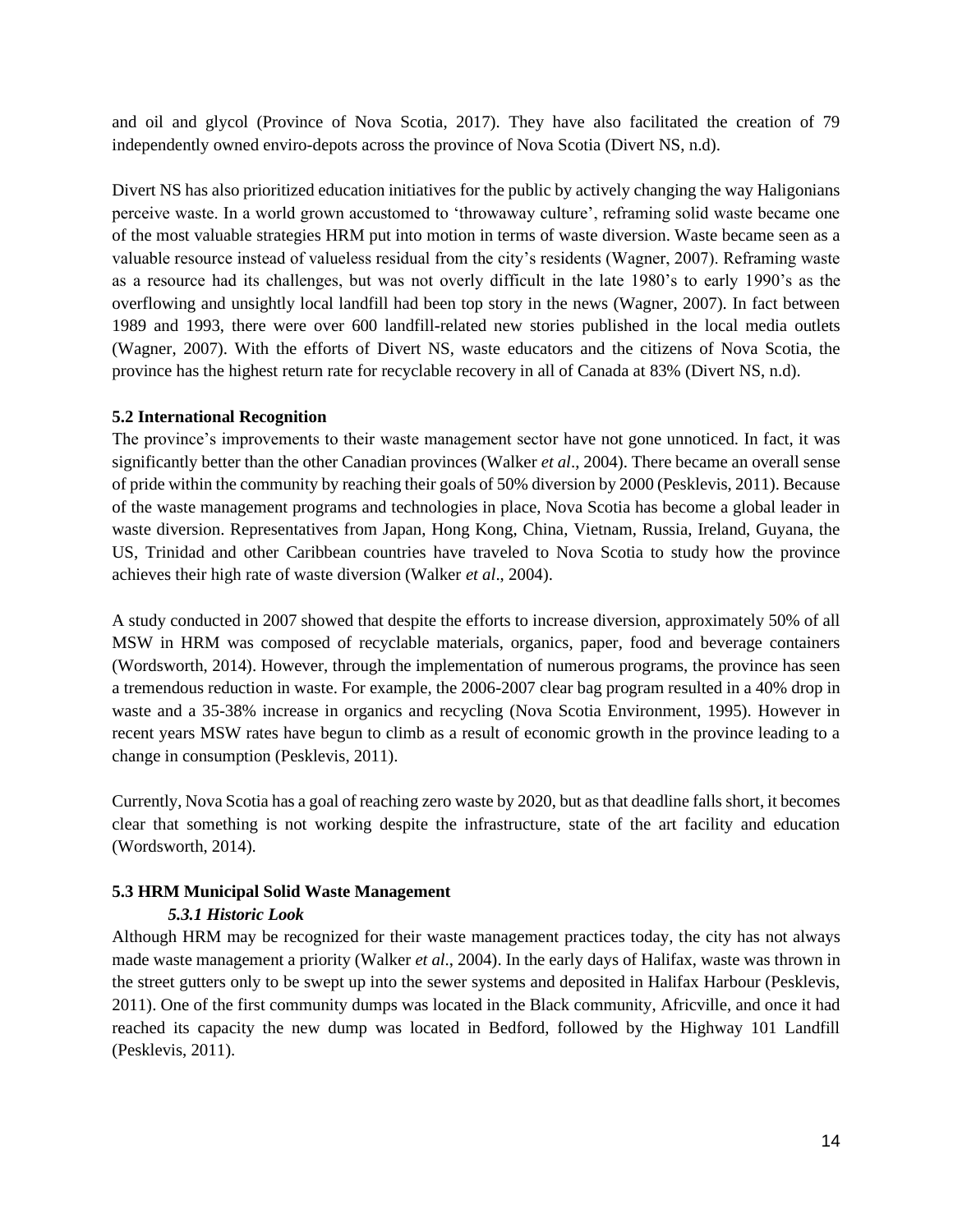The Highway 101 Landfill had been in operation for 13 years with no synthetic liners; relying only on clay to contain leachate and control underground contamination (Wagner, 2007). This was common practice for landfills established in the 1970s (Otter Lake Community Monitoring, 2020). This was the final destination for almost all types of waste within the HRM and became a public and environmental health hazard (Wagner, 2007). The landfill was unsightly, had a strong scent and drew a large seagull population (Otter Lake Community Monitoring, 2020). By the mid-1990s the city was in need of a new landfill as the Highway 101 facility was reaching capacity (Wagner, 2007). Considering the state of existing landfill sites in the HRM area, NIMBY was certainly present in terms of choosing a new location. In 1994 the Community Stakeholder Committee (CSC) was created in order to determine how best to manage MSW through the implementation of new waste management strategies, including sourcing a location for the new community landfill (Wagner, 2007).

#### *5.3.2 Community Stakeholder Committee*

In 1994, Nova Scotia's provincial government held province-wide public consultations to gauge the population's thoughts on waste management. The consultation yielded results stating that the majority of the population found solid waste to be an important environmental, social and economic issue that was long overdue for action (Walker *et al*., 2004).

A year later, in 1995, the S*olid Waste-Resource Management Strategy* was implemented through Section 92 of the Nova Scotia *Environment Act* (1995-1995) (Walker *et al*., 2004). This strategy was created in an attempt to meet the national waste diversion target of 50% enacted in 1989; however, this goal was quite the lofty goal considering at the time Nova Scotia was recognized among the largest waste-producing provinces in Canada, recycling only 5% of their total municipal waste stream, landfilling the remaining 95% (Walker *et al*., 2004, Pesklevis, 2011).

Through provincial goals to achieve better waste management practices and the need for a new landfill location, the Halifax CSC was authorized in 1995 (Walker *et al*., 2004, Wagner, 2007). CSC was made up of 500 citizens who either lived, worked or leisured in Halifax, Dartmouth, Bedford and the County, as well as Vaughan Engineering and Laura Consulting to help facilitate the planning and implementation of the new waste management system (Otter Lake Community Monitoring, 2020). Over 50 meetings were held over a span of 13 months where CSC and other stakeholders discussed landfill locations, associated risks, material bans, waste streams, stewardship programs and facility technologies (Otter Lake Community Monitoring, 2020).

#### *5.3.3 Otter Lake Facility*

CSC, alongside public participation, chose a site 15 kilometers from downtown Halifax, which is now known as the Otter Lake Landfill (Pesklevis, 2011). This landfill is run by Mirror Nova Scotia which is led by a partnership with BFI, a multinational waste management company, and the local Municipal Group of Companies (Otter Lake Community Monitoring, 2020). The Otter Lake Landfill came into operation in 1999, equipped with state-of-the-art technologies in order to minimize the impact to the surrounding communities of Beechville, Lakeside and Timberlea (Otter Lake Community Monitoring, 2020).

Built into the design and purpose of the landfill, recyclables, organics and hazardous waste are extracted in order to minimize leachate, odours and landfill gas that were once an issue at the Highway 101 Landfill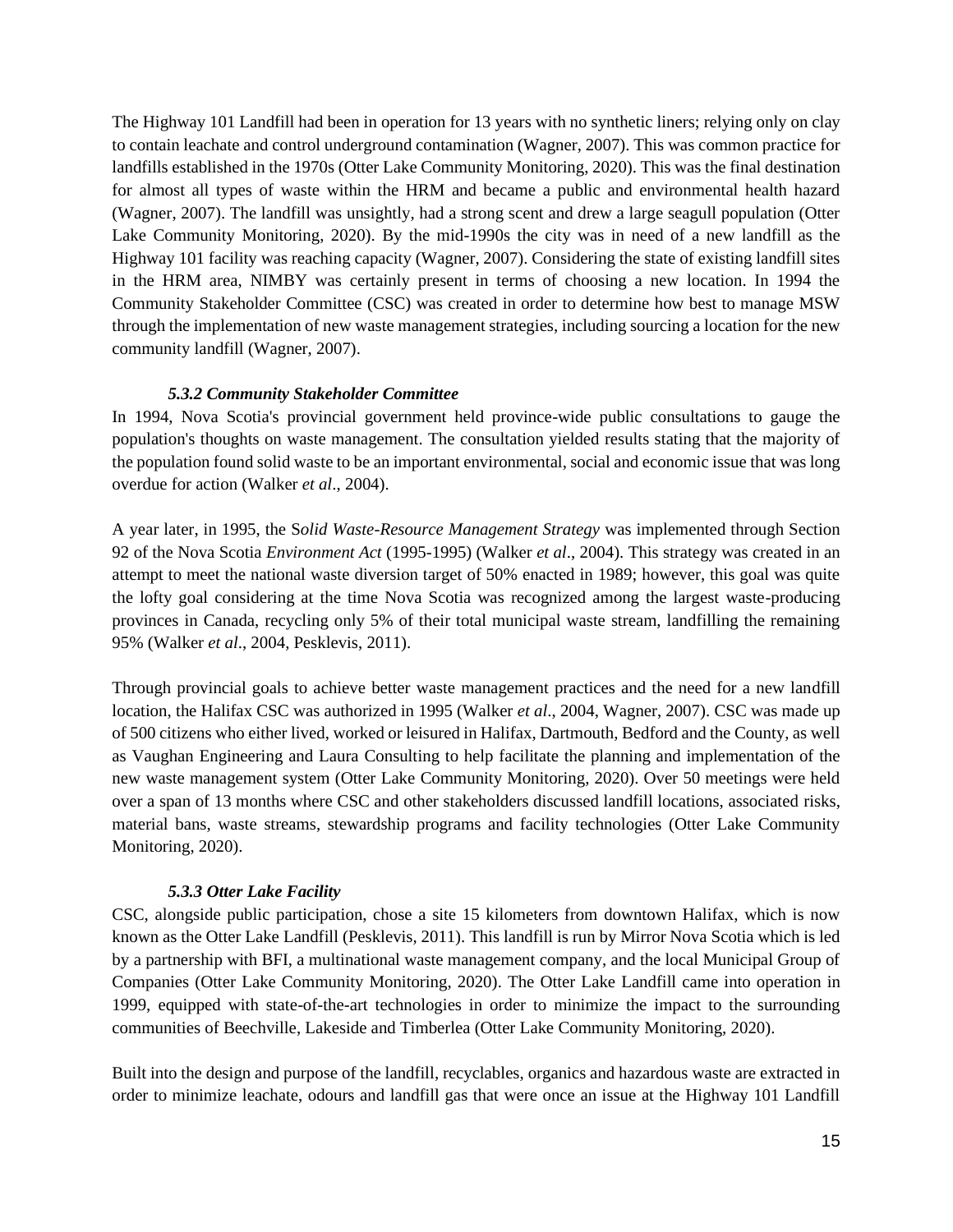(Pesklevis, 2011, Otter Lake Community Monitoring, 2020). This process occurs through the use of a Front-End Processing facility where waste is debagged and sorted, as well as a Waste Stabilization Facility where waste and organics are made inert before moving on to the landfill or to an organics processing facility (Wagner, 2007, Otter Lake Community Monitoring, 2020).

The facility processes around 300 to 400 truckloads of waste every day, equating about 150,000 tonnes of garbage per year (Pesklevis, 2011). Although the landfill is state-of-the-art and diverts a great deal of waste and organics, the cells are closing twice as soon as predicted (Pesklevis, 2011). HRM has put a great deal of time and effort into waste management, yet there is still much to be done.

## *5.3.4 Municipal Waste Streams*

Operating under HRM Charter, By-law No. S-600, the *Solid Waste Resource Collection and Disposal By-Law,* is HRM's main tool for managing municipal solid waste (Halifax Regional Municipality, 1999, Walton, 2019). Much like any other by-law, it defines grey areas in meaning, guides the public's behaviour, outlines the reach of authority and permission to distribute fines for non-compliance.

As of 2020, there are five main waste streams that Haligonians are required to sort their waste into under By-law S-600 whether they live in a single unit dwelling or multi-storey apartment building (See Image 1 and Image 2 for HRM source separation guides) (Halifax Regional Municipality, 1999, Davidson *et al*., 2011). The waste streams are as follows:

- green cart organics: food, soiled paper, crop residue, manure, cooking oil and grease, composite organics and leaf and yard waste;
- non-paper recycling: plastic, containers, metal and glass;
- paper: office paper, composite paper;
- corrugated cardboard (bundled); and
- garbage: end-of-life products, disposable cups, composite packaging, polystyrene (styrofoam), broken glass, soil plastic and foil.

Aside from these main five waste streams, there are additional provincial bans on materials that must be diverted. Citizens are to bring banned materials to a facility for special disposal, such as hazardous household special waste, paint, batteries, electronics, fluorescent bulbs, medication, syringes and textiles (Halifax, 2020, Davidson *et al*., 2011). By requiring citizens to source separate their waste, the province is able to recover valuable or hazardous material from the waste stream instead allowing these to end up in a landfill which contributes to the provincial economy, creates jobs, and addresses environmental challenges (Nova Scotia Environment, 1995).

According to Section 21.1 of By-law S-600, anyone who is not compliant can face a minimum penalty of \$200.00 CAD, up to a maximum fine of \$5000.00 CAD (Halifax Regional Municipality, 1999). This applies for each day that an offence occurs, meaning this is not a one-time fine. Should the offender not pay their fine, court appearances and a prison sentence of up to 60 days is possible (Halifax Regional Municipality, 1999).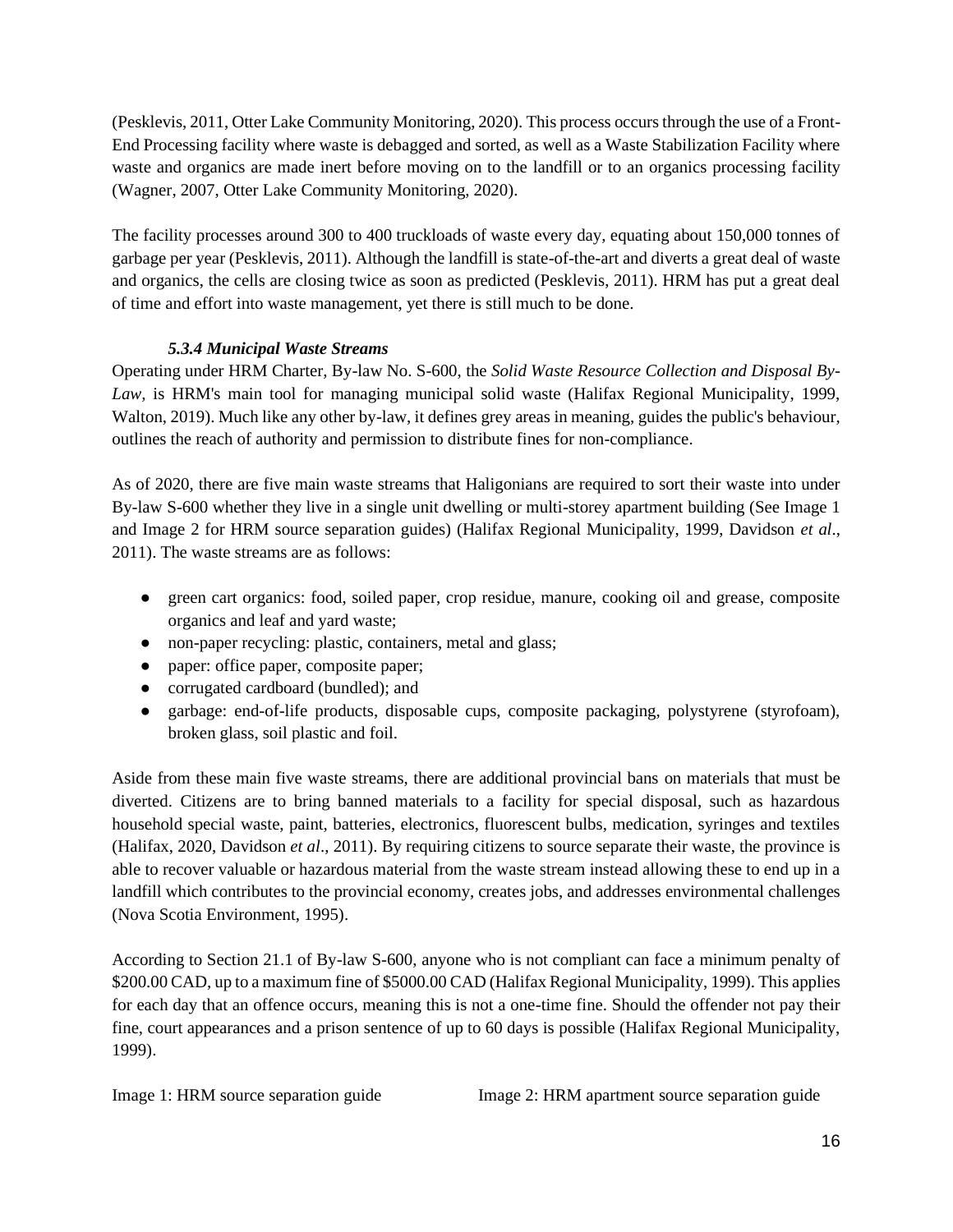

(Halifax, 2020a) (Halifax, 2020b)

*Note: Side-by-side images of Halifax Household Sorting Guide and Apartment Guide 'What Goes Where?' to showcase they are identical in what is required of residents, Winter 2020 (Available in 5 different languages)*

## <span id="page-17-0"></span>**5.4 Waste Management in Apartment Buildings**

In terms of MSW management, apartment buildings are important to highlight as they present their own host of issues. These multi-unit micro communities are dense, diverse and produce a lot of waste (Walker *et al*., 2004). MSW management can be difficult and tedious when the reasons for non-compliance span multiple diverse households and are difficult to track.

In apartment buildings, it is the responsibility of the tenant to carry their waste from their unit and dispose of it in collection bins within a communal area (Theisen, 2002). The collection bins are shared between all residents and are disposed of by waste haulers, instead of each tenant bringing their waste to their curb themselves for curbside pickup (Theisen, 2002). Since collection bins are shared with the other residents of the building, source separation can become a cause of disagreement. Source separation takes time, space, practice and education and not everyone has the tools or desire to create a waste management system within their own unit. In fact, tenants of apartment buildings are less likely to recycle than single-unit dwellings overall (Fallde, 2015). This behaviour can affect how the rest of the building perceives the task of source separation. Because of their density, it seems nearly impossible to track who is sorting their waste and who is not. Seeing the non-compliance of some tenants can influence others into not sorting their waste as well (Fallde, 2015). Why should one renter sort their waste when the refusal of others to do so will contaminate the bins anyway? Additionally, the convenience of not having to source separate waste becomes a viable option when recycling and organic disposal bins sit next to the co-mingled waste with seemingly no individual repercussions (Theisen, 2002). However, the consequences of non-compliance extends beyond the ability to hold a renter responsible. As previously discussed, mismanaged waste has the potential to spur many issues including adverse effects to the environment and human health.

## <span id="page-17-1"></span>**5.5 Apartment Buildings in Halifax Regional Municipality**

## *5.5.1 What's the problem?*

According to HRM's By-law S-600, apartment buildings are defined as commercial enterprises; meaning they are commercially taxed properties, consisting of six (6) legal units or more (Halifax Regional Municipality, 1999). And because apartment buildings are categorized as commercial enterprises, property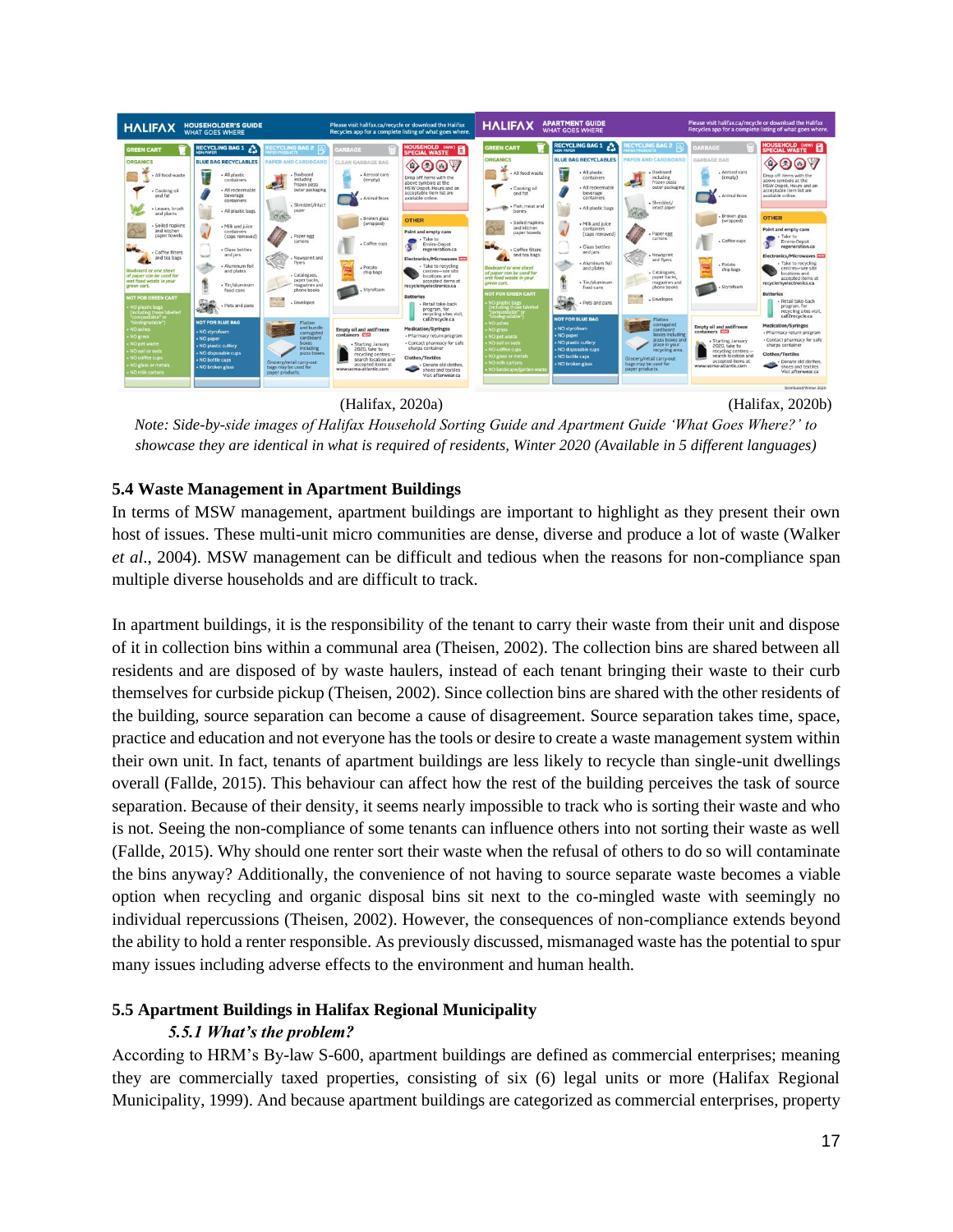owners are responsible for securing their own contracts for waste collection as this municipal service is not included in commercial taxes as they are with residential (Halifax Regional Municipality, 1999).

#### *5.5.2 By-Law Non-Compliance*

Despite source separation being mandatory under section 12.3 of By-law S-600, it does require voluntary action from tenants (Walker *et al*., 2004, Halifax Regional Municipality, 1999). Compliance of this by-law means tenants are in agreement that the cost of their time, space and effort are worth the collective social benefit; however, there are some residents who feel the cost is not worth it for them and therefore choose not to participate (Walker *et al*., 2004). Without a system to monitor waste disposal or active management encouraging compliance, tenants can essentially choose whether to comply, without consequence (Walton, 2019, Windsor, 2015). Although HRM has made efforts to increase waste diversion, it has become accepted that apartment buildings are less compliant in terms of source separation than single-unit dwellings (Walker *et al.* 2004). That being said, there are residents who do not have the same opportunities to participate in source separation, such as senior citizens and people with disabilities, as well as apartment dwellers whose landlords have not provided opportunities for source separation, despite regulations and by-laws (Walker *et al*., 2004).

The issue of non-compliance does not solely land on the tenants. Section 12 of By-law S-600 requires property owners to provide adequate space for source separation bins, sufficient educational signage and to keep recycling and organic bins within three meters of the garbage bin (Halifax Regional Municipality, 1999). Additionally, section 13 specifies that apartment management is required to keep the area around the bins clean and have bins collected at least every seven days (Halifax Regional Municipality, 1999). Unfortunately, this does not seem to be the standard being kept in HRM as residents have expressed widespread dissatisfaction with the city's ABWM practices. From a 2015 media article, apartment residents tell of a lack of organic collection bins, overflowing garbage, unkempt waste areas and little effort being given by management companies/landlords (Windsor, 2015). Despite the by-law, many superintendents do not even realize they are required to have all five waste stream bins present (Walton, 2019).

#### *5.5.3 The Impact of Low Vacancy Rates*

Over half the population living in HRM resides in multi-unit buildings (including condos) (Storring, 2016). The city's vacancy rate is extremely low at 1% as of 2019, falling 0.6% since 2018 and rent has increased by 3.8% in the past year (Canada Mortgage and Housing Corporation, 2020). A vacancy rate of 1% in HRM means that out of the  $\sim$ 49,000 apartment units in the city, only  $\sim$ 500 are for rent at a given time (MacNeill, 2020). Despite apartments being constructed at an increased rate, they are not being built fast enough to meet the demand (Canada Mortgage and Housing Corporation, 2020). The number of multi-unit building starts has grown from 276 in 2008 to 2,014 in 2017. In just under 10 years the city has significantly increased its density on the peninsula, which aligns with the mandate set out in the city's Centre Plan (Halifax Partnership, 2018). This trend is anticipated to continue as projects such as the Cogswell Interchange and Shannon Park re-developments are expected to include several apartment buildings and condos to increase urban density (Halifax Partnership, 2018).

When vacancy rates are high, tenants have the opportunity to be more selective with their choice in rental (Kunes, 2018). This forces apartment owners and management companies to become more creative in the amenities they offer and in the reliability of the services they provide, including maintenance and waste management (Kunes, 2018). On the other side of that same coin, when vacancy rates are low, renters do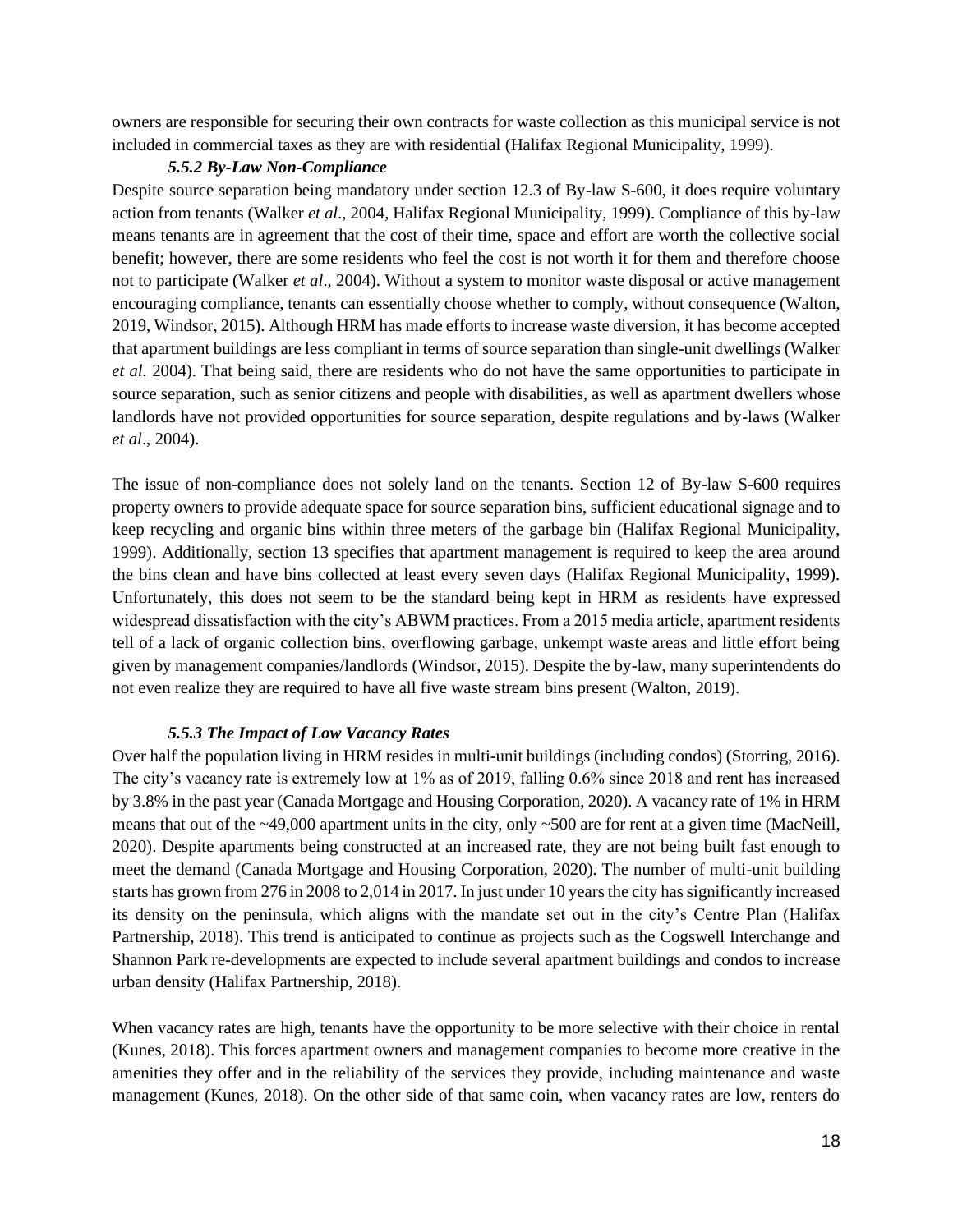not have the same amount of choice and cannot demand the same standard of practices and amenities as they could when the rates are high. Despite the potential fines for non-compliance, there does not seem to be a drive to enact change without guidance from compliance officers or waste educators (Walton, 2019).

## **Results and Analysis**

## <span id="page-19-1"></span><span id="page-19-0"></span>**6. Current State of Affairs - HRM Apartment Building Waste Management**

Although ABWM remains an issue for HRM, the city has attempted to address this on multiple occasions through the implementation of differing programs (See Table 2). However, not every multi-unit program made its way into apartment buildings. The information presented in Table 2 is the result of informational interviews with Solid Waste Resources Education Officer, Chloe Kennedy and Diversion Planning Officer, Alonzo MacDonald. The purpose of the interviews were to explore past, present and incoming programs that HRM has used to address ABWM.

In HRM, condominium refuse is collected by the municipality as condo owners pay a residential tax that includes waste management, whereas apartment buildings pay commercial tax and require contracting out waste management to private waste haulers (Halifax Regional Municipality, 1999). Implementing programs within condos first allows the city the ability to monitor the successes more closely as they have more influence over condos at this time (Kennedy, 2020). It was hopeful that programs implemented for trial runs in condominiums would provide insight into how these programs would function in practice rather than on paper, and indicate whether they may be a good fit for apartment buildings as well (Kennedy, 2020).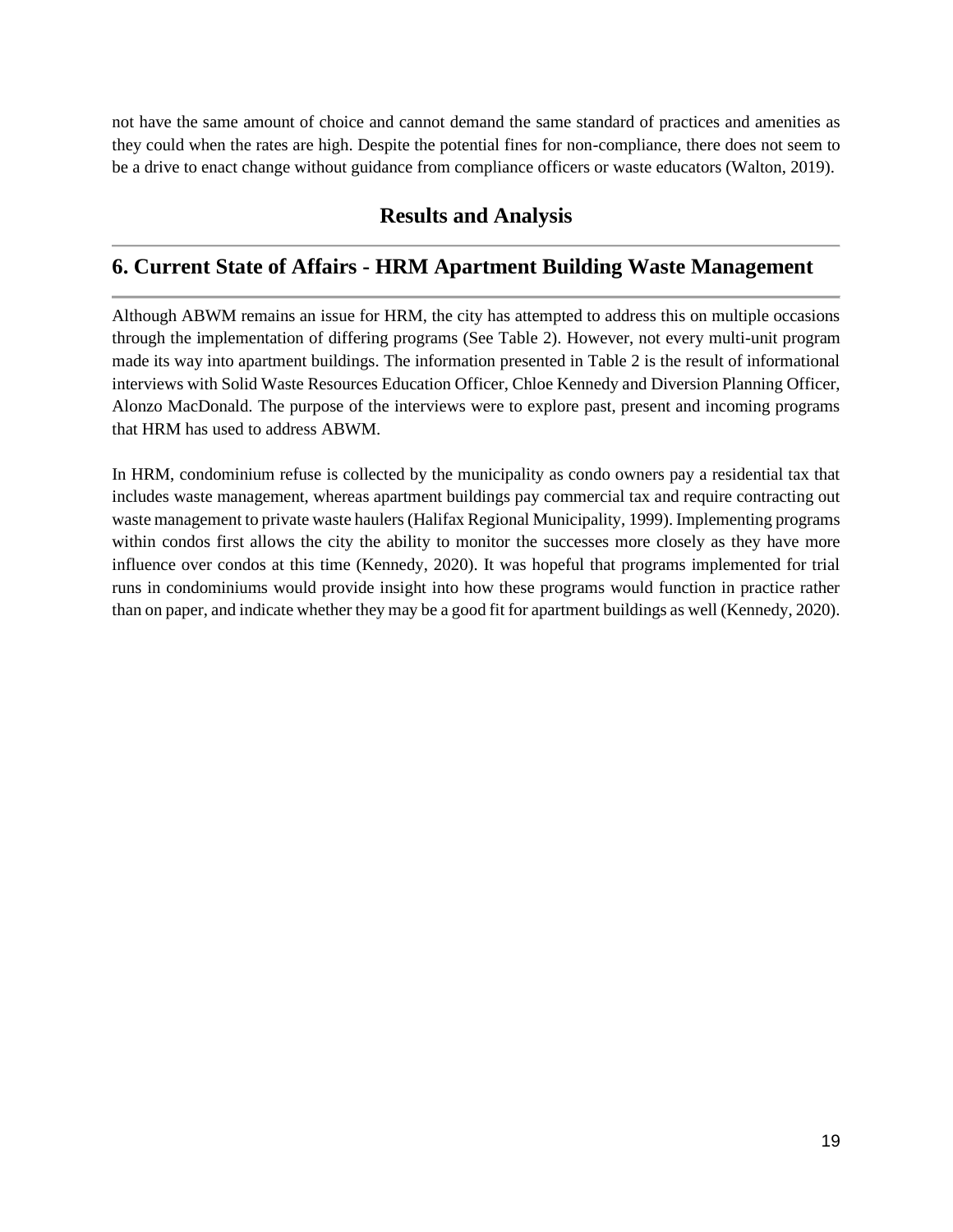|  |  | abie |  |
|--|--|------|--|
|--|--|------|--|

| Program                                     | Description                                                                                                                                                                                                                                                                                                                                                                                                                              | <b>Status</b>                                                                                                                |
|---------------------------------------------|------------------------------------------------------------------------------------------------------------------------------------------------------------------------------------------------------------------------------------------------------------------------------------------------------------------------------------------------------------------------------------------------------------------------------------------|------------------------------------------------------------------------------------------------------------------------------|
| Condominium<br>Ambassador                   | This program relied on the efforts of individuals/condo<br>owners who were given the role of 'Ambassador'. The<br>Ambassador's role was to check waste rooms for cleanliness<br>and educate other residents on good waste management<br>practices.<br>If successful, it would have been hopeful to see this<br>implemented in apartment buildings.                                                                                       | Inactive.<br>Unsuccessful due to<br>lack of incentive for<br>individuals<br>considering the<br>amount of work to be<br>done. |
| Condominium<br>Clear Bag<br>Program         | Clear bag initiative in condominiums in an attempt to create<br>a sense of ownership of one's waste; encouraging proper<br>sorting and transparency.                                                                                                                                                                                                                                                                                     | Inactive. Mandatory<br>use of clear bags is<br>now a by-law.                                                                 |
| Beyond 3 R's<br>(Reduce, Reuse,<br>Recycle) | Businesses and apartment buildings could be nominated to<br>receive special recognition for the work they have done to<br>increase waste diversion. This program encourages a more<br>positive approach and celebrates effort rather than enforcing<br>consequences to those that do not comply.                                                                                                                                         | On hold due to<br>COVID-19                                                                                                   |
| Textile<br><b>Collection Bins</b>           | In partnership with charity organizations, textile donation<br>bins would be placed at apartment buildings in order to<br>facilitate convenient waste diversion of textiles.                                                                                                                                                                                                                                                             | Inactive.                                                                                                                    |
| NSCC &<br><b>IPOANS</b>                     | Nova Scotia Community College offers a Certified<br>Apartment Manager Course in partnership with IPOANS.<br>HRM waste educators perform guest lectures as a means to<br>ensure waste management is deemed a priority from the<br>beginning. Would like to increase SWR participation.                                                                                                                                                    | Active. Currently<br>online due to COVID-<br>19.<br>SWR contacted when<br>needed for<br>presentation.                        |
| Master<br>Composter<br>Recycler             | 6-week program on HRM's SWM system. Though this<br>program does not specifically focus on apartment or condo<br>waste management, the Master Composter Recycler program<br>provides opportunity for participants to become 'waste<br>champions' and may influence their communities.                                                                                                                                                     | Active. Currently<br>online due to COVID-<br>19.                                                                             |
| Certification for<br>Superintendents        | Superintendents are invited to participate in a one day (7)<br>hour) professional development day where they will learn<br>about HRM's waste management strategies and how best to<br>implement them and encourage tenant participation in<br>HRM's apartment building communities.                                                                                                                                                      | On hold due to<br>COVID-19.                                                                                                  |
| <b>POSSE Software</b>                       | This new software interface, POSSE will help streamline the<br>permit and development process. With the implementation<br>of POSSE it will now be required for all new development<br>applications in HRM to run their waste room plans through<br>Halifax Solid Waste Resources. This would allow for a<br>standardization of waste room features such a drainage, door<br>size, room size etc. in order to achieve the most convenient | On hold but<br>scheduled for<br>implementation                                                                               |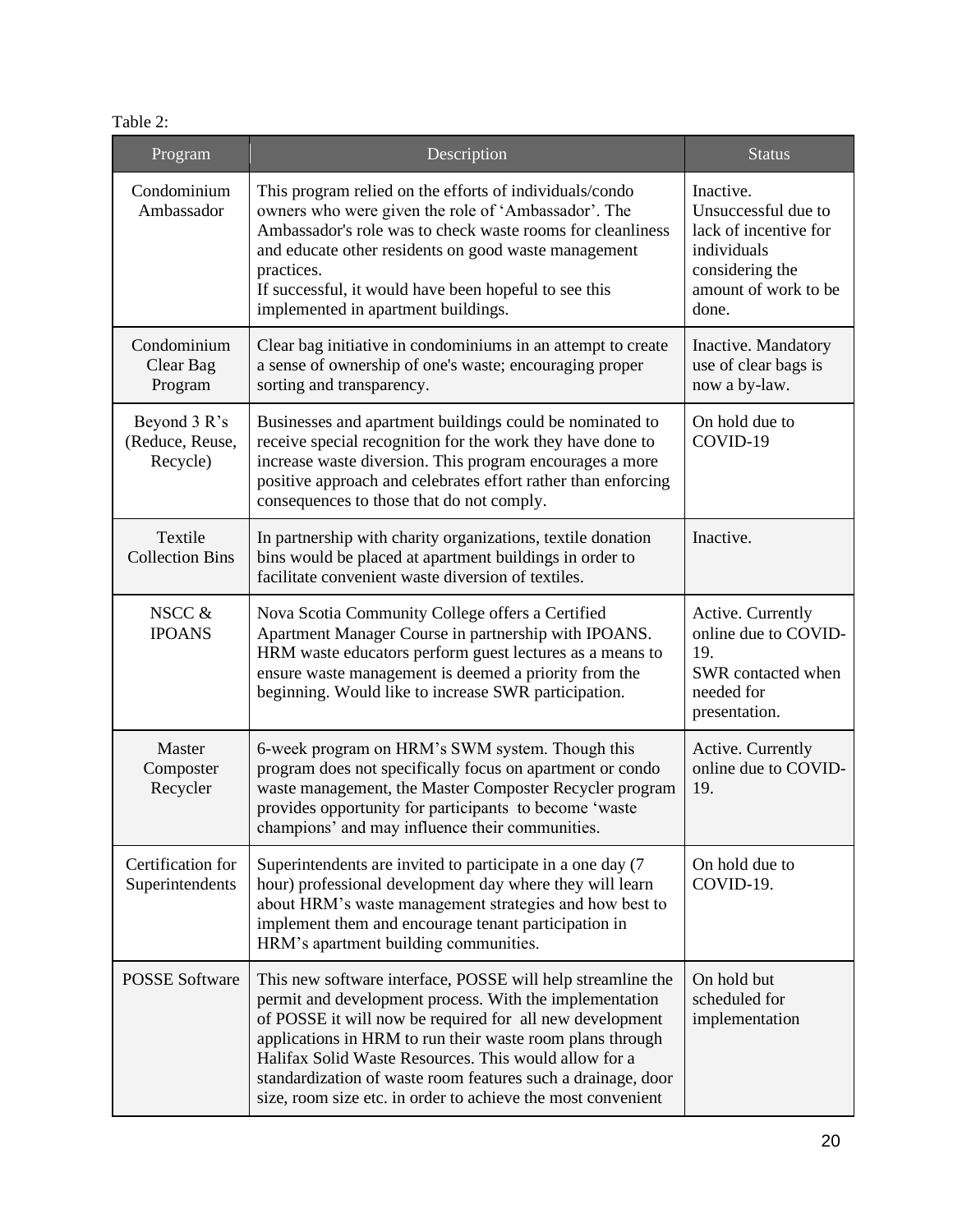| waste room approval. |  | and successful waste rooms for landlords, tenants and waste<br>haulers. Building plans would not be approved without |  |
|----------------------|--|----------------------------------------------------------------------------------------------------------------------|--|
|----------------------|--|----------------------------------------------------------------------------------------------------------------------|--|

*Note:* List of the most recent programs created by HRM in an attempt to increase waste diversion in multi-unit residences. Information for this table was provided by HRM Solid Waste Resources Education Officer, Chloe Kennedy, 2020 and Diversion Planning Officer, Alonzo MacDonald, 2020.

## <span id="page-21-0"></span>**7. Jurisdictional Scans**

## <span id="page-21-1"></span>**7.1 Nova Scotia Jurisdictional Scan**

A jurisdictional scan was completed for all nine Nova Scotia MCRs and helps to identify the key features of solid waste management in each MCR. This, in turn, provides a better understanding how and why some regions are more involved with ABWM and have differing kinds of authority. Although this scan did not explicitly pertain to ABWM, it provides insight about the broader provincial system where there may be gaps in information or opportunities for improvement.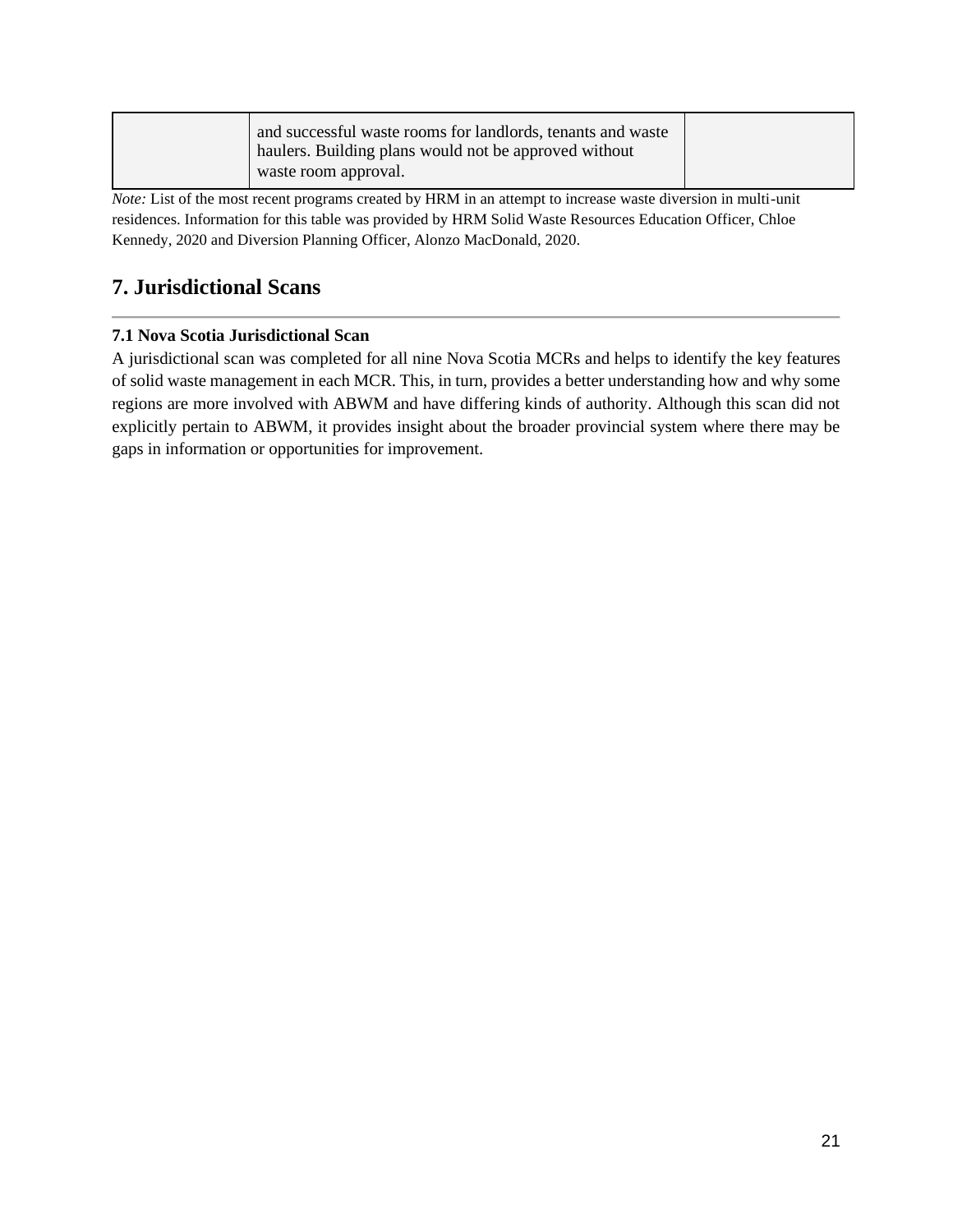| apie |  |  |
|------|--|--|
|      |  |  |

| <b>MCR</b>              | <b>Number</b><br>of<br>jurisdic-<br>tions | <b>Designated</b><br><b>MCR</b><br>Website | <b>MSW</b><br><b>Governing</b><br><b>Body Type</b> | <b>Municipal</b><br><b>Waste</b><br><b>Wizard</b> | <b>Municipal</b><br>or MCR<br><b>Waste</b><br><b>App</b> | <b>Source</b><br><b>Separatio</b><br>n Guides | <b>Source</b><br>separation<br>continuity |
|-------------------------|-------------------------------------------|--------------------------------------------|----------------------------------------------------|---------------------------------------------------|----------------------------------------------------------|-----------------------------------------------|-------------------------------------------|
| 1A                      | $\overline{4}$                            | N <sub>0</sub>                             | Municipal                                          | 0/4                                               | 0/4                                                      | 4/4                                           | Different                                 |
| 1B                      | $\mathbf{1}$                              | Municipal                                  | Municipal                                          | 0/1                                               | 1/1                                                      | 1/1                                           | $n/a^*$                                   |
| 2A                      | 5                                         | Yes                                        | Committee                                          | <b>MCR</b>                                        | <b>MCR</b>                                               | 3/5                                           | Different                                 |
| 2B                      | $\mathbf{1}$                              | Yes                                        | Authority                                          | <b>MCR</b>                                        | <b>MCR</b>                                               | <b>MCR</b>                                    | $n/a^*$                                   |
| $\overline{\mathbf{3}}$ | 5                                         | No $(2/5)$                                 | Municipal                                          | 2/2                                               | 2/2                                                      | 1/2                                           | Same                                      |
|                         |                                           | Yes $(3/5)$                                | Authority                                          | <b>MCR</b>                                        | <b>MCR</b>                                               | <b>MCR</b>                                    | Same                                      |
| $\overline{\mathbf{4}}$ | $\mathbf{1}$                              | Municipal                                  | Municipal                                          | 1/1                                               | 1/1                                                      | 1/1                                           | $n/a^*$                                   |
| 5                       | 8                                         | Yes                                        | Authority                                          | <b>MCR</b>                                        | <b>MCR</b>                                               | <b>MCR</b>                                    | Same                                      |
| 6                       | $\overline{4}$                            | Yes                                        | Committee                                          | <b>MCR</b>                                        | <b>MCR</b>                                               | 4/4                                           | Same                                      |
| $\overline{7}$          | 6                                         | Yes                                        | Authority                                          | External<br>Party<br>(Recycle<br>Coach)           | External<br>Party<br>(Recycle<br>Coach)                  | <b>MCR</b>                                    | Same                                      |

*Note.* Jurisdictional scan of the provincial Municipal Collection Regions, describing basic features of their waste management systems. See *Appendix A* for a full list of MCR jurisdictions and related website links. \*Singular municipality within this Municipal Collection Region

### <span id="page-22-0"></span>**7.2 Nova Scotia Jurisdictional Scan Key Findings**  *7.2.1 Governing Body Type*

As seen in Table 2, there were three types of governing bodies identified in the scan; municipal, committee and authority. These three governing bodies allow for differing levels of political and enforcement power.

Committees are similar to authorities in that they are created by municipalities as a way to streamline information, however unlike authorities, they do not seem to have the power to create and enact policy (Halifax, 2020c). Authorities are contracted out by municipal governments to create a governing body that has the ability to enforce waste management regulations across their entire MCR jurisdiction (Valley Waste-Resource Management, 2018) For example, region 5's authority, Valley Waste-Resource Management, is made up of eight municipalities where they all follow the same waste management bylaws, including regulations and enforcement (Valley Waste Management, 2018). This helps them provide a consistent approach to governing all eight of region 5s jurisdictions instead of having to enforce eight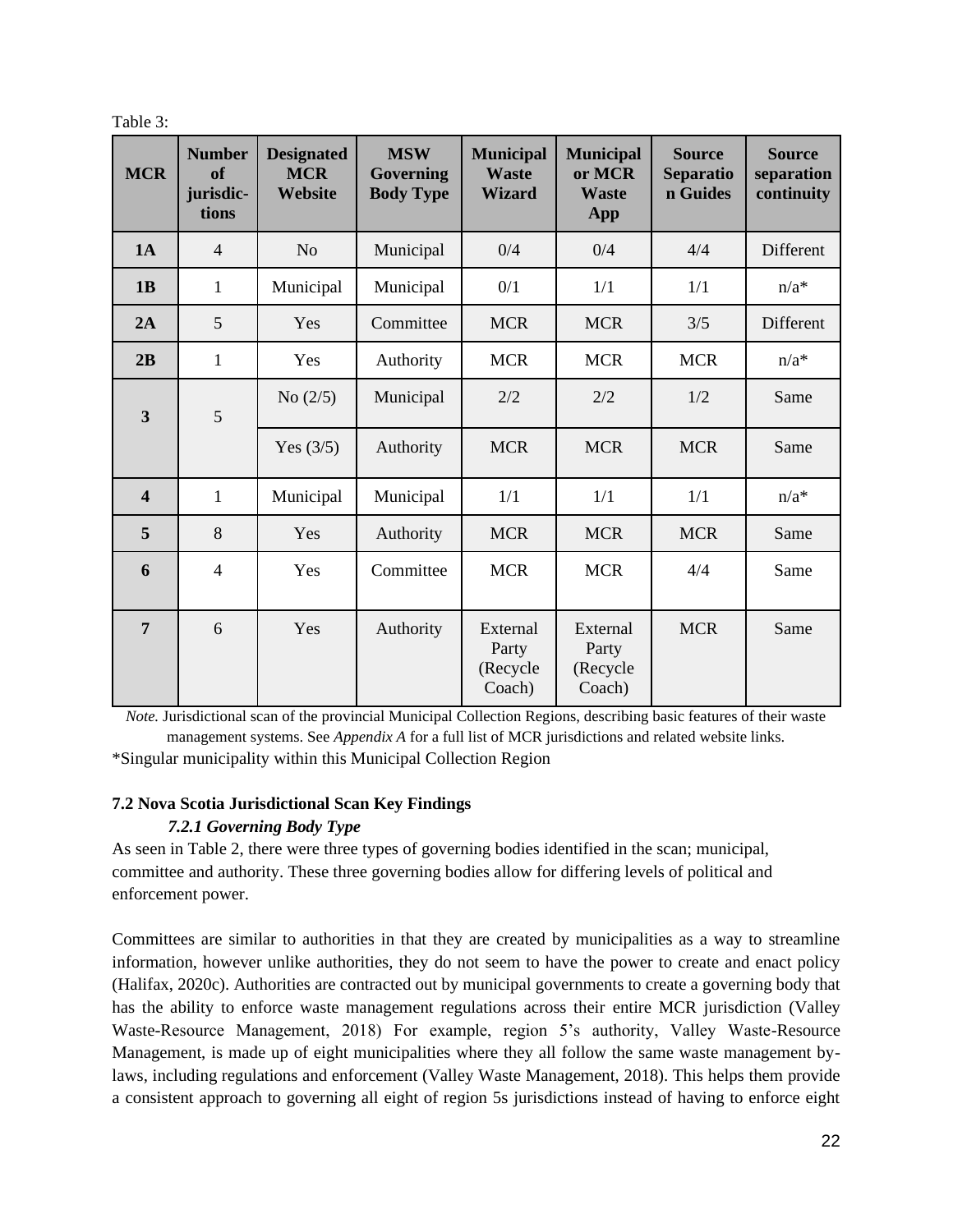different sets of municipal rules (Valley Waste Management, 2018). From a committee perspective, region 2A and region 6 are able to provide a somewhat streamlined way to navigate information, although it can be noted in Table 3 that their regulations differ in terms of source separation guidelines unlike within authorities.

#### *7.2.2 Exchange of information*

Some regions had streamlined approaches to their waste management system, which allowed for easy access to their websites with content that was easily identifiable. Others had MCR website had names that may not be easily identified as the region's MSW governing body. In some cases, one has to know the exact verbiage and terms of what they are looking for in order to attain information on waste management such as 'source separation guides' and even 'municipal collection region'. In addition, even with the knowledge of MCR's, not every region had a website. Not knowing whether to look for an MCR website (possibly with a name that may not be identifiable), or to look through individual municipal websites was certainly a barrier to the exchange of information. If searching for answers is difficult, then perhaps the system needs an overhaul to allow the average person the opportunity to learn their role and responsibility and be able to quickly find the answers to their questions.

#### <span id="page-23-0"></span>**7.3 Best Practices Jurisdictional Scan**

The purpose of this best practices jurisdictional scan is to encapsulate the key facets of three prominent cities in terms of ABWM. Toronto, Canada, Calgary, Canada and Amsterdam, Netherlands were chosen for their current systems and diversion goals for the future. Unlike the Nova Scotian scan, Table 4 provides a visual representation of some key features of ABWM within each locale. For instance, in each city, material collection is the responsibility of the municipality; however, they differ in that Toronto allows the opportunity to opt out for private contracts, Calgary collects all waste excluding recycling, and Amsterdam collects recyclables and hazardous waste at community collection bins and drop sites. Each city takes a slightly different route in ABWM (City of Toronto, 2012, Calgary, 2020b, Goorhuis *et al*., 2012). Following Table 4, best practices and additional programs are explored in more detail within each locale.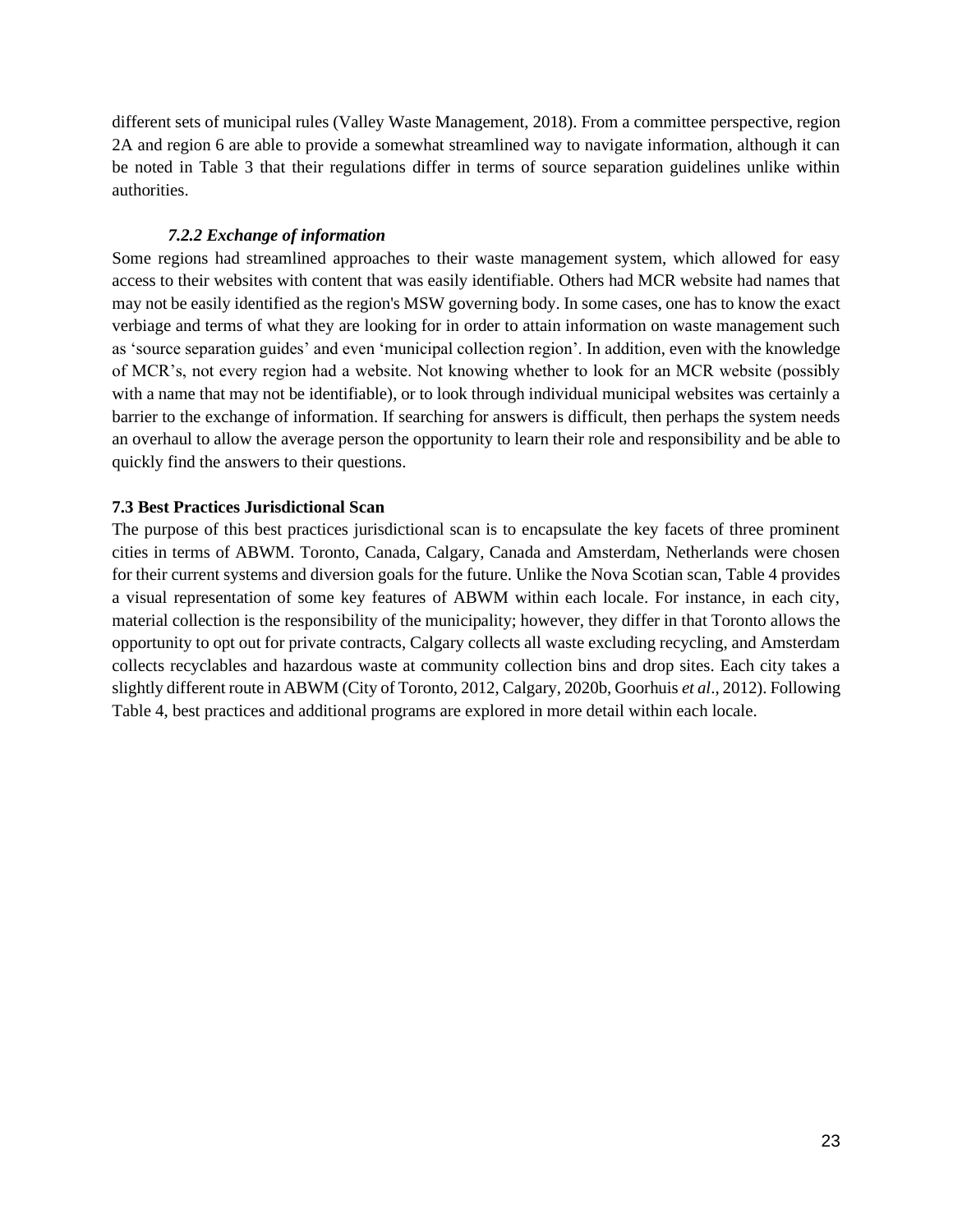Table 4:

|                                         | <b>Toronto</b>                                                                                                           | <b>Calgary</b>                                                                                                                    |                                                                    |
|-----------------------------------------|--------------------------------------------------------------------------------------------------------------------------|-----------------------------------------------------------------------------------------------------------------------------------|--------------------------------------------------------------------|
| <b>Mandated Waste</b><br><b>Streams</b> | Garbage, recycling, organics and yard<br>waste, additional special collection<br>(City of Toronto, 2012).                | Garbage, recycling, organics and yard<br>waste, additional special collection<br>(Calgary, 2020c).                                | Garbage, recy<br>drink packa<br>waste), paper<br>collecti          |
| <b>Definition</b>                       | $8+$ units (Toronto, 2020d)                                                                                              | 3+ units, sharing an entrances, available<br>for occupation for more than 30 days<br>(Calgary, n.d.7)                             |                                                                    |
| <b>Collection</b>                       | Municipal collection, however there is<br>the option to opt out and obtain private<br>contracts (City of Toronto, 2012). | Municipal collection, however<br>recycling is contracted. Option to opt<br>for private contract for organics<br>(Calgary, 2020b). | Municipa<br>recyclables, ha<br>are not curbsic                     |
| <b>Taxes and fees</b>                   | Property owners must pay into a blend<br>of fees and taxes (Toronto, 2020f).                                             | Moving from waste tax to usage fees<br>for education and transparency<br>purposes (The City of Calgary, 2018).                    | Property own<br>however resid<br>be charged fo<br>collection<br>An |
| <b>Diversion goal</b>                   | Goal: 70%                                                                                                                | Goal: 70% (The City of Calgary, 2018).                                                                                            |                                                                    |
|                                         | Actual: single family, 65%<br>apartment, 28%<br>(Toronto, 2016, Toronto, 2017).                                          | Actual: N/A                                                                                                                       | (Social                                                            |

*Note:* Best practices jurisdictional scan. Highlighting key features of Toronto, Calgary and Amsterdam apartment and regional waste management practices.

## *7.3.1 Toronto, Canada*

Toronto is one of Canada's largest cities where nearly half of the population lives in multi-unit residences such as apartments, condos and co-ops (Toronto, 2017). The large multi-residential population has encouraged the city to improve upon the system's efficiency and diversion.

Their municipal waste management system allows property owners to opt-in to City services, which provides free collection, waste bins for all streams and other educational material such as signage (Toronto, 2020a). Household bins are provided to buildings of 31 units or less and are required to be brought to the curbside for collection, and dumpsters are provided for buildings of 31 units or more and are to be collected via front-end hauler (City of Toronto, 2012). Should a property owner choose to opt-out of the City collection service, they are required to find a private contract hauler to provide the same service to the same standards and City and Provincial requirements. (Toronto, 2020a).

According to Section 354-3.4 of *Toronto Municipal Code*, all apartment owners and operators are required to have a comprehensive waste management plan for their building (City of Toronto, 2020). This mandate also includes storage and waste room requirements/standards, the compliance of diversion requirements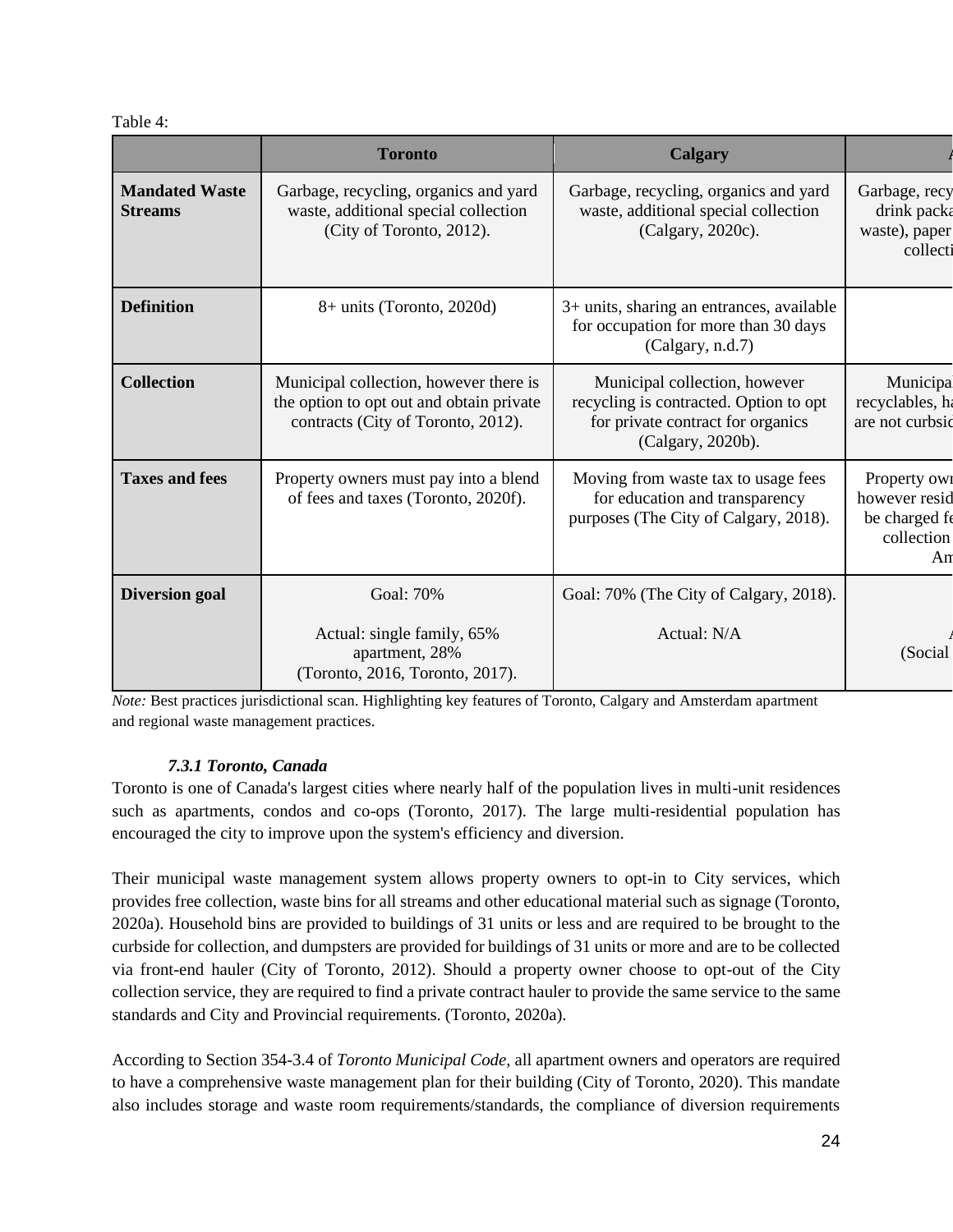and the displaying of those requirements for tenants to see, as well as providing clear signage and stickers to ensure proper waste diversion (City of Toronto, 2020).

In terms of going above and beyond, the City of Toronto has created several programs of note to improve waste diversion in their apartment buildings. These include:

- sorting guides for tenants that are translated in 20 different languages (King, 2006);
- prioritizing education over enforcement and fines;
	- City officials would prefer to provide education and help building owners and managers before enforcing by-laws or distributing fines, encouraging better relationships with the property owner population (King, 2006).
- garbage chute closure programs;
	- Garbage chutes are convenient for tenants; however, they contribute to issues of noncompliance of source separation. Therefore the city has offered this program to help building owners who participate in municipal collection to close their chutes and transition to a new waste management routine for their tenants (Toronto, 2020b)
- free kitchen catchers and recycling bag;
	- For buildings that partake in municipal collection, they are eligible to receive free kitchen catchers and a recyclable collection bag to promote in-unit source separation (Toronto, 2020d).
- the 3R's Ambassador Program;
	- After attending a free three-hour training session, a 3Rs Ambassador will help their building by providing education through displays, posters or door-to-door outreach, as well as organizing exchange events. It is the city's goal to have an ambassador in each multiresidential building (Toronto, 2020c).
- extensive documents on building waste management for new developments and redevelopments; and
	- This document provides clear guidelines for developers to follow in terms of waste management protocol, storage rooms, collection requirements and other city codes and bylaws (City of Toronto, 2012)
- mayoral contest to improve waste diversion.
	- This contest provided multi-residences the opportunity to flex their waste management strategies and showcase what they do to improve the waste diversion of their building external to municipal and provincial requirements. The overall winner of the contest, Omni Forest Mansions, had gone above and beyond by providing collection for hazardous waste, organizing clothing and household item swaps, yard sales and running a workshop to repair broken items instead of throwing them away (Toronto, 2017).

## *7.3.2 Calgary, Canada*

Calgary has a relatively newer waste management system compared to cities like Toronto and HRM. With the recent implementation of recycling and organic waste streams in 2016 and 2017 respectively, Calgary seemed like a notable second location for the jurisdictional scan to see how they handle ABWM (Calgary, 2020a).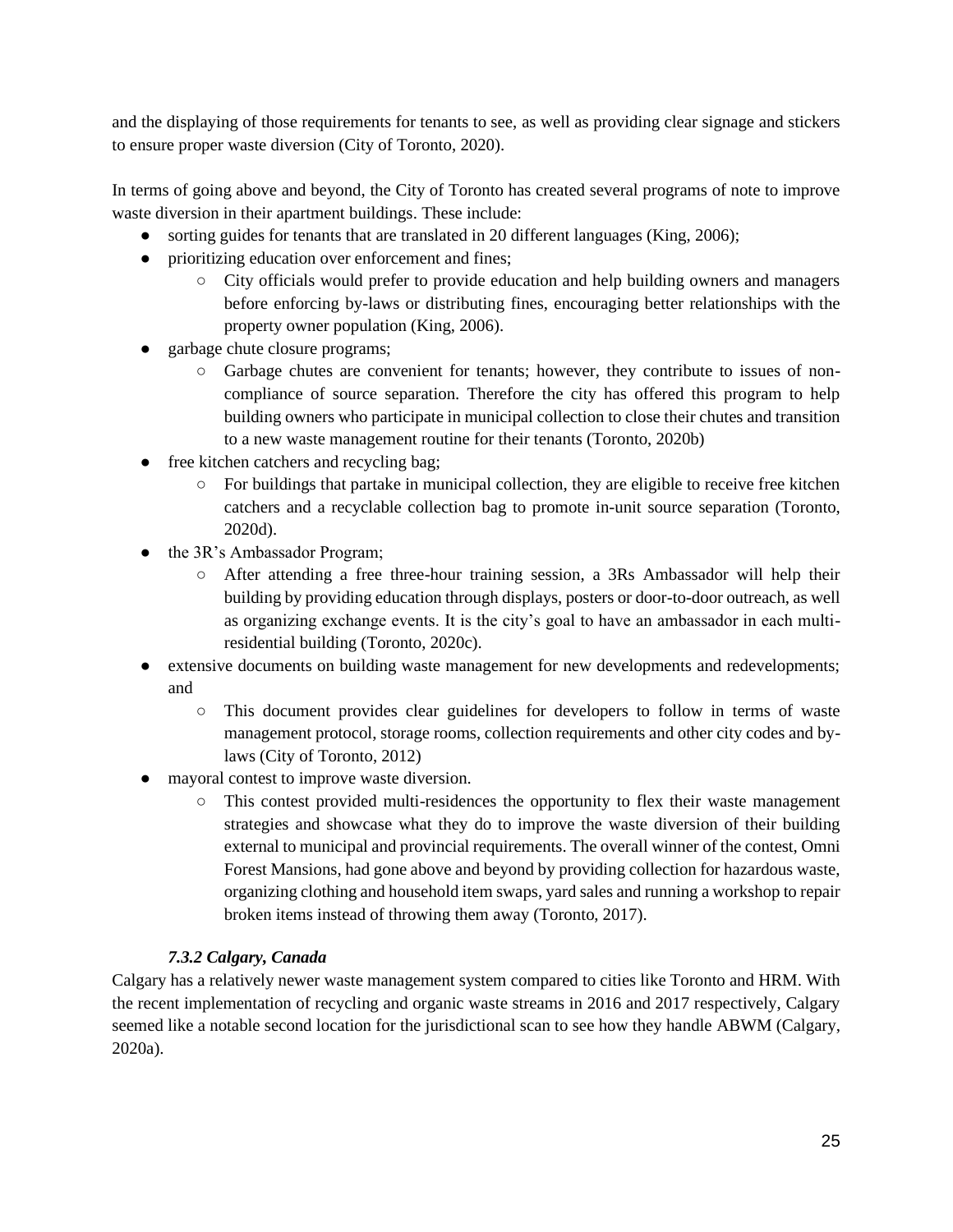Taking note of the primary recommendations from a comprehensive report in 2014, Calgary has mandated recycling through by-laws, increased the flexibility of how they manage their apartment sector as well as improve their communication and education (Calgary, 2020a, The City of Calgary, 2014).

Calgary differs from Toronto in terms of waste collection responsibility. Where Toronto provides collection service for every waste stream, Calgary does not. The City of Calgary does not provide recycling services and organic collection is optional through city services (Calgary, 2020b, Calgary, 2020c). These services must then be contracted out to a private hauling company; however, despite not being city-run, the haulers must continue to adhere to regulations on source separation. This allows apartment owners more flexibility for how, where and how often their recyclable and organics are collected (Calgary, 2020d). In terms of costs associated with collection, Calgary is also moving away from a tax based system to a fee based system for an increase in transparency and flexibility for the property owner and what their building and business require.

Calgary's notable initiatives includes:

- sorting guides for tenants translated in three different languages (Calgary, 2020g);
- flexibility;
	- Calgary has made it a priority to be flexible in terms of apartment building waste management from collection service providers and contracts to communication styles with individual building owners. This showcases that the city understands there is no one-sizefits-all solution for education, communication, collection, etc. (The City of Calgary, 2018).
- education mandates; and
	- It is mandated that building owners and operators provide education on source separation to tenants at least once a year, and every time a new tenant moves in (Calgary, 2020e).
	- It is also mandated that waste rooms must be equipped with proper signage on Calgary's by-laws on source separation (Calgary, 2020e).
	- Education, communication and engagement are also the main priorities and tools for the city's waste management initiatives for the future and 70% diversion goal by 2025 (The City of Calgary, 2018).
- prioritizing education over enforcement and fines.
	- City officials would prefer to work alongside owners and managers to ensure everyone is educated on their waste mangement system instead of attempting to solve an issue of noncompliance with a fine. (Calgary, 2020f).

## *7.3.3 Amsterdam, Netherlands*

What is interesting about Amsterdam is their lack of readily available information on ABWM, despite the Netherlands touting a reputation for their environmental initiatives (Lapper, 2020). From the literature studied for this scan, there was almost no mention of apartment buildings (or multi-residential, multi-unit, multi-family, multi-storey, block complex etc.) being a particular problem in terms of waste management therefore this section focuses primarily on Amsterdams overall waste management system.

Waste management in Amsterdam works similar to that of Toronto and Calgary, with municipal alternating curbside pickup for garbage and organic waste. Where they differ is with their other waste streams (Goorhuis *et al*., 2012). Recyclables such as paper, glass, cardboard and plastics, as well as electronic,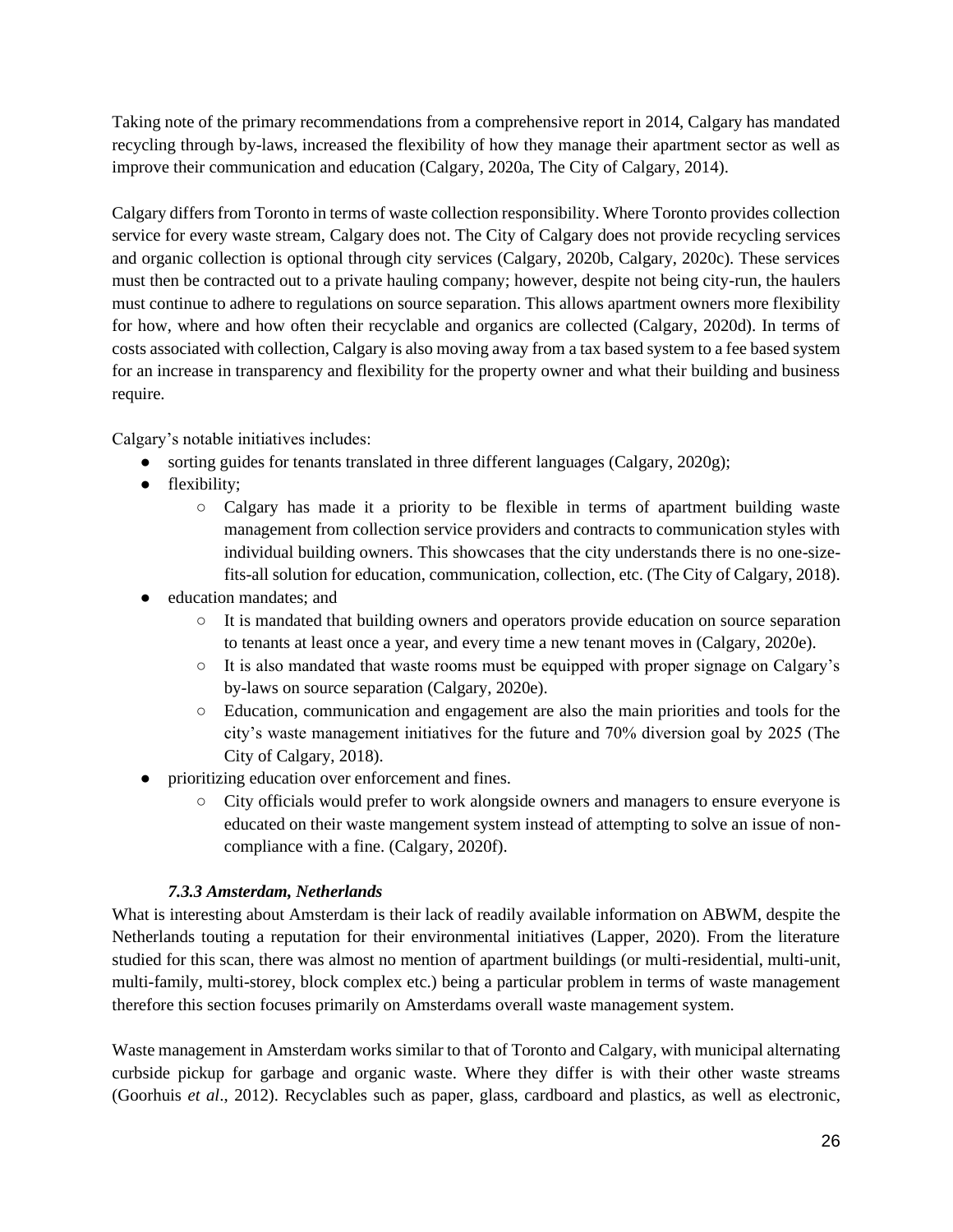hazardous and bulky waste are still the responsibility of the municipality; however each jurisdiction is required to find alternative collection methods for these waste streams (Goorhuis *et al*., 2012). Apartment buildings follow the same rules as the rest of the municipal region. Apartments typically have roll out bins or dumpsters in waste rooms or within close proximity outdoors for municipal collection, however, residents are required to adhere to the collection methods for the remaining waste streams within their jurisdiction (Lapper, 2020). In Amsterdam this often looks like community drop bins for recyclables, paper, and glass (Zhan *et al.,* 2020, Goorhuis *et al*., 2012). These bins measure 0.6 cubic meters above ground but boast a five cubic meter capacity underground (Zhan *et al.,* 2020). These bins are available to the public, free of charge, to improve collection efficiency.

A few initiatives that have encouraged public participation include:

- Waste currency
	- A green initiative called WASTED allows citizens of Amsterdam to trade in their discarded waste for discounts at local shops to entice an increase in waste diversion (Schröter, 2020).
- Waste as a resource
	- One main way Amsterdam has been attempting to drive their diversion rate is through the education and understanding that waste is a valuable resource. The Netherlands are moving toward a full circular economy and they can no longer continue to accept and incinerate valuable resources (The Ministry of Infrastructure and the Environment *et al*., 2016).
- Achievement Update App
	- RecyQ initiated a pilot program in Southeast Amsterdam to encourage an increase in waste diversion and awareness. Within this initiative, RecyQ has created an app called to track personal waste generation, showcase where they fall in the neighbourhood leaderboard and update citizens on their waste diversion performance (RecyQ, 2020).
- Policy
	- Strict policies from a national level lent a hand in the building success of waste management in the Netherlands. Air quality standards and material bans from a joint agreement with national, provincial and local governments helped to take waste management off the top of the political agenda (Ministry of Infrastructure and Water Management, n.d.).
- Additional waste collection
	- Some municipalities have expanded their underground collection bins to include items such as textiles and shoes for disposal, and bulky or electronic items can be brought to one of Amsterdam's 'bring-in' Civic Amenity sites for disposal (Bipro, 2014).

## <span id="page-27-0"></span>**8. MCR Interviews: Qualitative Thematic Analysis**

Ten (10) Regional Waste Management Staff from diverse roles were interviewed from each designated MCR to identify the barriers their jurisdiction may face, understand their systems that work for them and get a better glimpse of how Nova Scotia differs across each region in terms of AMWB. It should be noted that although key themes were extrapolated from the data, each region differs in tenant demographics, apartment size, apartment definition, urban and rural settings, property owners etc. That being said, these are an amalgamation of respondent opinions and experiences with apartment building waste management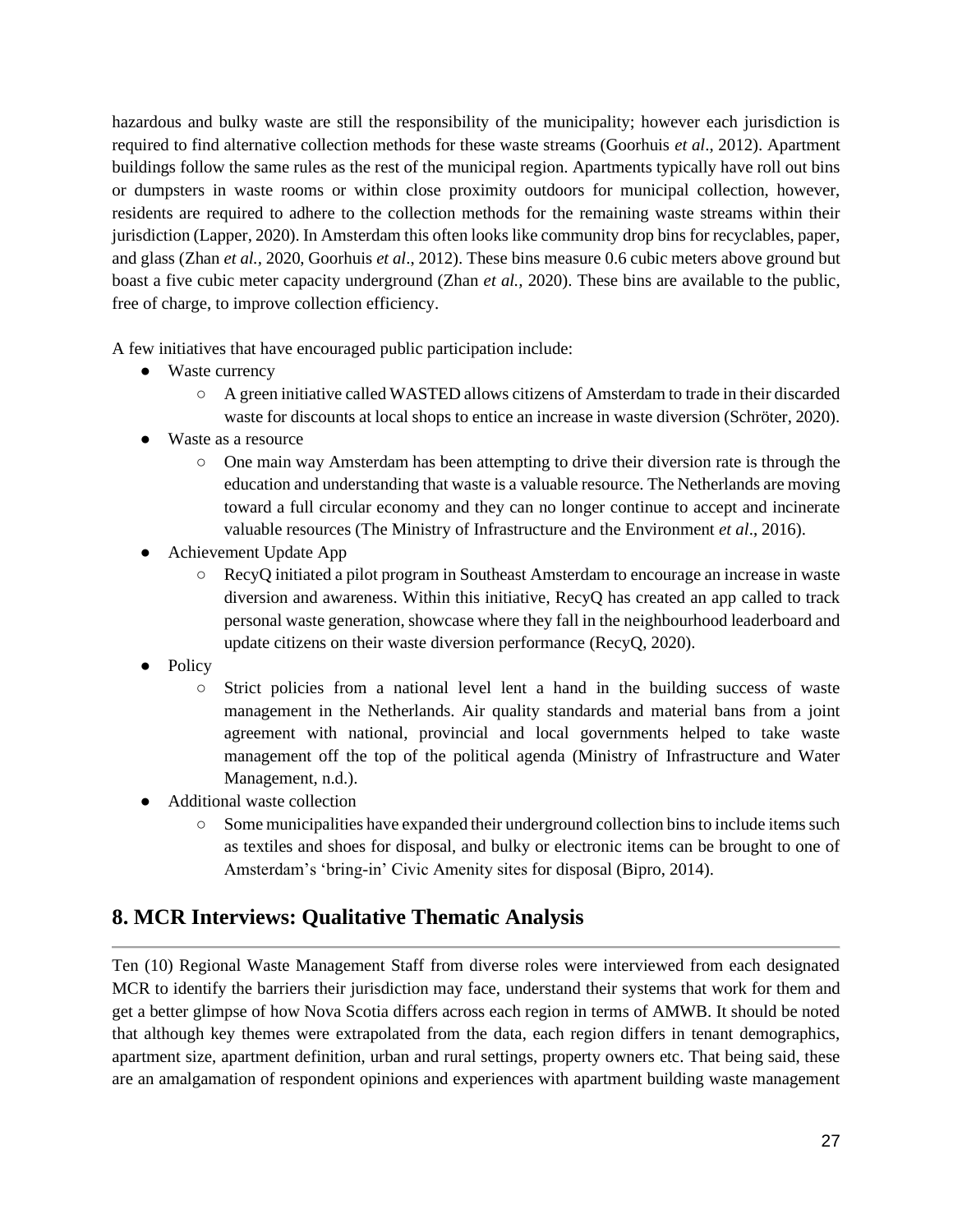and their regional waste management systems. The main goal of the analysis was to determine main barriers and opportunities across the region. It is hopeful that this information will be useful to all MCR's.

The data and themes presented in the following tables are interpretations of amalgamated responses from interviewees. They are not direct quotes.

### <span id="page-28-0"></span>**8.1 Identified Themes**

### *8.1.1 Theme 1: Perceived Barriers to Tenant Compliance*

Table 5 showcases a list of perceived barriers to compliance identified by MCR Staff that tenants may face. In other words, why they feel tenants cannot or will not participate in source separation. This theme helps to identify the perceived barriers that MCRs may be working to address, and then compare these results to actual tenant identified barriers to understand if MCRs are paying attention to the most pressing areas.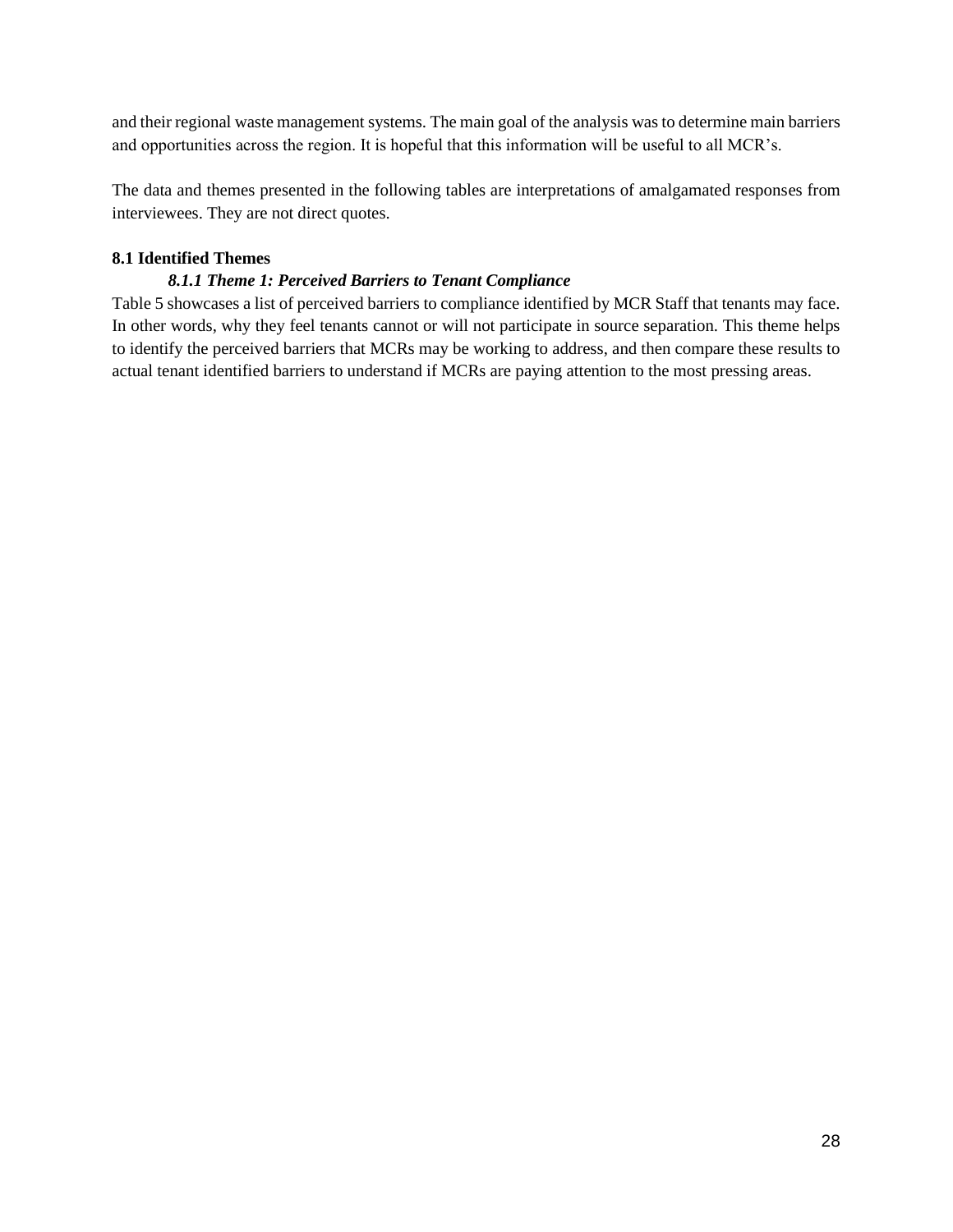Table 5:

| <b>Perceived Barriers to Tenant Compliance</b> |                                                                                                                                                     |  |  |  |
|------------------------------------------------|-----------------------------------------------------------------------------------------------------------------------------------------------------|--|--|--|
| <b>Management</b>                              | Not taking ownership of waste management issues.                                                                                                    |  |  |  |
|                                                | Upkeep of a waste room can be an undesirable job for superintendents and is<br>therefore left unattended and messy.                                 |  |  |  |
|                                                | Lack of landlord participation or encouragement. Not upholding a standard for<br>tenants.                                                           |  |  |  |
|                                                | May not seek proper bins from haulers that meet provincial guides for source<br>separation, therefore barring tenants from source separation.       |  |  |  |
| <b>Haulers</b>                                 | Different waste haulers may have differing practices (mixed messages for<br>management and for tenants).                                            |  |  |  |
|                                                | May not supply proper bins that meet provincial guides for source separation at a<br>cheaper price.                                                 |  |  |  |
|                                                | May collect unsorted waste to not lose a client contract by refusing a load.                                                                        |  |  |  |
| <b>Tenants</b>                                 | Typically a transient population making it difficult to keep up with education.                                                                     |  |  |  |
|                                                | Not enough space in unit to efficiently sort for all waste streams.                                                                                 |  |  |  |
|                                                | Anonymity; feeling as though they will not be caught for not complying.                                                                             |  |  |  |
|                                                | Misconception that apartment residents are exempt from source separating.                                                                           |  |  |  |
|                                                | Diverse tenant demographics: rural, urban, language, short-term, long-term,<br>temporary housing, student population, differing identities.         |  |  |  |
|                                                | There may be pushback from rural regions where change to waste management has<br>been infrequent over the past few decades.                         |  |  |  |
| <b>Waste Rooms</b>                             | Uninviting waste room (dark, strong smell, unclean, infrequently monitored).                                                                        |  |  |  |
|                                                | Unsightly waste laying around.                                                                                                                      |  |  |  |
|                                                | Lack of proper bins for source separation by provincial guidelines, or bins located<br>further away in inconvenient places.                         |  |  |  |
| <b>Enforcement</b>                             | Differing by-laws per region. Based on regional by-laws, some regions are unable to<br>enforce compliance until material reaches the transfer site. |  |  |  |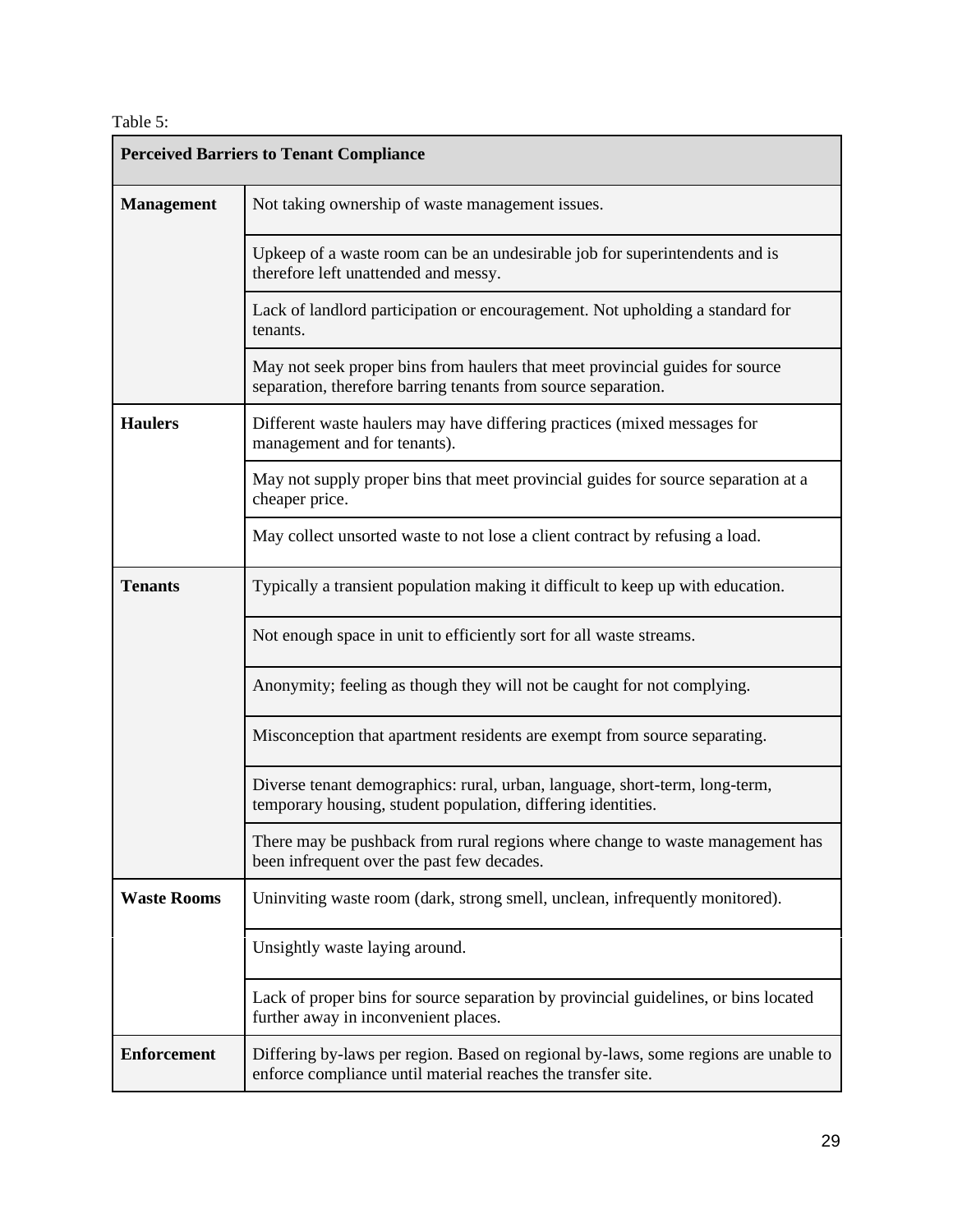| Some regions may not have a compliance officer to implement any enforcement and<br>therefore are less equipped to perform drop in visits. |
|-------------------------------------------------------------------------------------------------------------------------------------------|
|-------------------------------------------------------------------------------------------------------------------------------------------|

*Note:* Results of thematic analysis of MCR interviews. This table provides perceived barriers for tenants, they are not provided by tenants.

## *8.1.2 Theme 2: Barriers to Regulation/Enforcement*

Table 6 encompasses barriers that the MCR staff have identified as challenges to enforcing compliance and how they extend beyond lacking sufficient by-laws or compliance officers. According to Table 6, landlords, haulers and even the very definition of an apartment building could be prohibiting efficient enforcement.

| Table 6: |  |
|----------|--|
|----------|--|

| <b>Barriers to Regulation/Enforcement</b>                                                                                                              |                                                                                                                                                                                                                                                                                                                                                                                                                                               |  |
|--------------------------------------------------------------------------------------------------------------------------------------------------------|-----------------------------------------------------------------------------------------------------------------------------------------------------------------------------------------------------------------------------------------------------------------------------------------------------------------------------------------------------------------------------------------------------------------------------------------------|--|
| <b>By-laws</b>                                                                                                                                         | There are many differing by-laws across the municipal collection regions, which can<br>become convoluted for haulers, tenants and management companies to follow.                                                                                                                                                                                                                                                                             |  |
|                                                                                                                                                        | Some by-laws enable proactive enforcement within apartment buildings where<br>others may only enable reactive enforcement when materials arrive at the transfer<br>station, which can be more difficult to trace and enforce compliance.                                                                                                                                                                                                      |  |
| <b>Enforcement</b><br>Based on by-laws, compliance officers may or may not be allowed to stop in for<br>waste audits or checks at apartment buildings. |                                                                                                                                                                                                                                                                                                                                                                                                                                               |  |
|                                                                                                                                                        | Some regions have insufficient or a complete lack of compliance officers which<br>prohibits enforcement.                                                                                                                                                                                                                                                                                                                                      |  |
| <b>Haulers</b>                                                                                                                                         | Lack of communication of non-compliance with regional waste staff to alert them to<br>frequent offenders.                                                                                                                                                                                                                                                                                                                                     |  |
|                                                                                                                                                        | May not supply proper bins that meet provincial guidelines for source separation<br>(at a cheaper price).                                                                                                                                                                                                                                                                                                                                     |  |
|                                                                                                                                                        | May make their own rules for collection, such as collecting organics in plastic bags<br>or offering to sort waste for a fee, etc.                                                                                                                                                                                                                                                                                                             |  |
| <b>Landlord</b>                                                                                                                                        | Difficult to reach and communicate with if the landlord is absent (out of region,<br>province or even country) or owns/manages numerous buildings.                                                                                                                                                                                                                                                                                            |  |
| May be difficult to work with.                                                                                                                         |                                                                                                                                                                                                                                                                                                                                                                                                                                               |  |
| <b>Definition</b>                                                                                                                                      | The definition of apartment building differs from region to region. They can range<br>from 2, 3, 4 and 6 units or more, or may be defined as a building with 3 storeys or<br>more. Depending on the municipality, the definition of apartment building could<br>mean different things in terms of waste management (residential or commercial tax,<br>collection service responsibility, or providing collection regardless of the tax rate). |  |

*Note:* Results of thematic analysis of MCR interviews.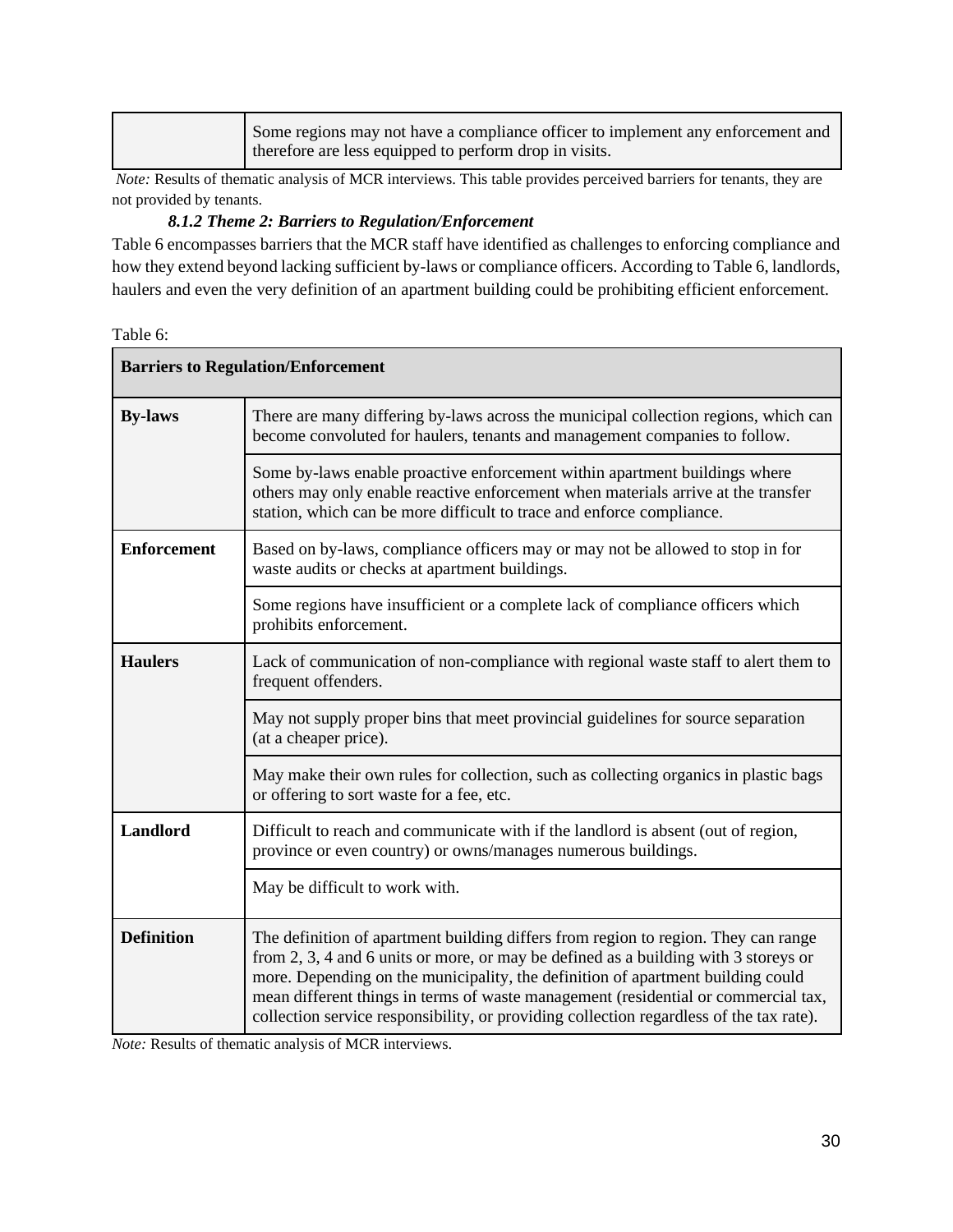## *8.1.3 Theme 3: Barriers to Education*

According to the interview data, tenant and management education is a top priority for MCRs, however Table 7 has been created to showcase the identified barriers to closing gaps in education and to the exchange of information.

| anie |  |
|------|--|

| <b>Barriers to Tenant Education</b>                                         |                                                                                                                                                                     |  |
|-----------------------------------------------------------------------------|---------------------------------------------------------------------------------------------------------------------------------------------------------------------|--|
| <b>Demographics</b>                                                         | Language barriers may affect education through English-only source separation<br>guides, signage on bins or in waste rooms etc.                                     |  |
|                                                                             | Short-term, transient populations may not want to put in the effort of learning a new<br>system only to leave.                                                      |  |
|                                                                             | Rural identity may be a barrier to accepting new rules and education in terms of<br>waste management. Change may be met with pushback.                              |  |
| <b>Management</b>                                                           | Lack of encouragement from management may lead tenants' to believe they are<br>exempt from following provincial and municipal source separation rules.              |  |
|                                                                             | Not providing the correct number of bins may affect the tenants perception of what<br>the source separation rules may be.                                           |  |
| <b>Haulers</b>                                                              | Providing fewer source separation bins to landlords may lead tenants to believe they<br>are exempt from following provincial and municipal source separation rules. |  |
| <b>Municipal</b><br><b>Solid Waste</b><br><b>Management</b><br><b>Staff</b> | Not knowing when to distribute new education information to new landlords if a<br>building should come under new management.                                        |  |
|                                                                             | Needing to be asked for information kits in order to distribute them.                                                                                               |  |
|                                                                             | The quick turnaround of apartment populations make it difficult to keep up with the<br>need to educate new tenants or landlords.                                    |  |
|                                                                             | Waste management is such a large sector for a small staff to manage.                                                                                                |  |

*Note:* Results of thematic analysis of MCR interviews.

## *8.1.4 Theme 4 - Impressions and Perceptions of Landlords/Management Companies*

One main focus of the conversation was how mixed the apartment management/landlord population is in terms of willingness to comply, enthusiasm with ABWM and the population size that they manage. Table 8 represents the perceptions and impressions of landlords throughout Nova Scotia and how this may impact communication, education, enforcement and relationships with MCRs.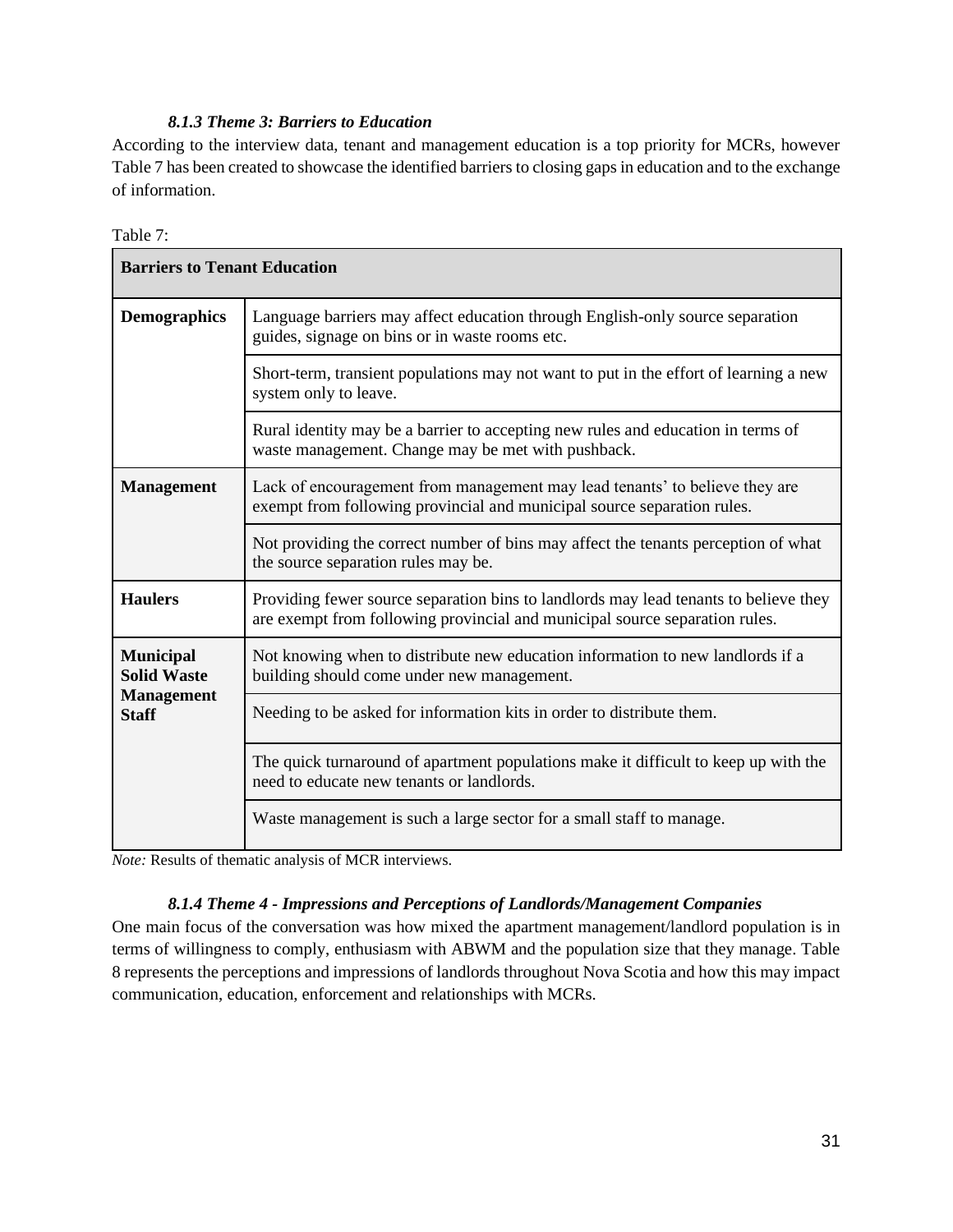Table 8:

| <b>Impressions and Perceptions of Landlords and Management Companies</b>      |                                                                                                                                                       |  |  |
|-------------------------------------------------------------------------------|-------------------------------------------------------------------------------------------------------------------------------------------------------|--|--|
| <b>Barriers</b>                                                               | May not be aware of what their legal responsibilities are surrounding waste<br>management.                                                            |  |  |
|                                                                               | Lack of enthusiasm or commitment to improving waste management and diversion.                                                                         |  |  |
|                                                                               | May want to save money by cutting corners (taking advantage of cheaper hauling<br>contracts but trading off receiving proper source separation bins). |  |  |
|                                                                               | Absentee landlords can be difficult reach and communicate with.                                                                                       |  |  |
| May think tenants will be non-compliant so why should they try/put in effort. |                                                                                                                                                       |  |  |
|                                                                               | May try to hide non-compliance through private hauler contracts.                                                                                      |  |  |
| <b>Opportunities</b>                                                          | Generally open to outreach with waste educators.                                                                                                      |  |  |
| Looking to save money in the long run (sorted material costs less to tip).    |                                                                                                                                                       |  |  |
|                                                                               | Generally open to complying and communication to avoid fines.                                                                                         |  |  |
|                                                                               | When landlords take waste management seriously their tenants may be more willing<br>to follow.                                                        |  |  |

*Note:* Results of thematic analysis of MCR interviews.

## *8.1.5 Theme 5: Helpful Tools and Strategies*

Throughout the differing Municipal Collection Regions, they all have their own tools that work well for their region. Table 9 encompasses each tool that has been used and deemed helpful to education, regulation and compliance across each MCR.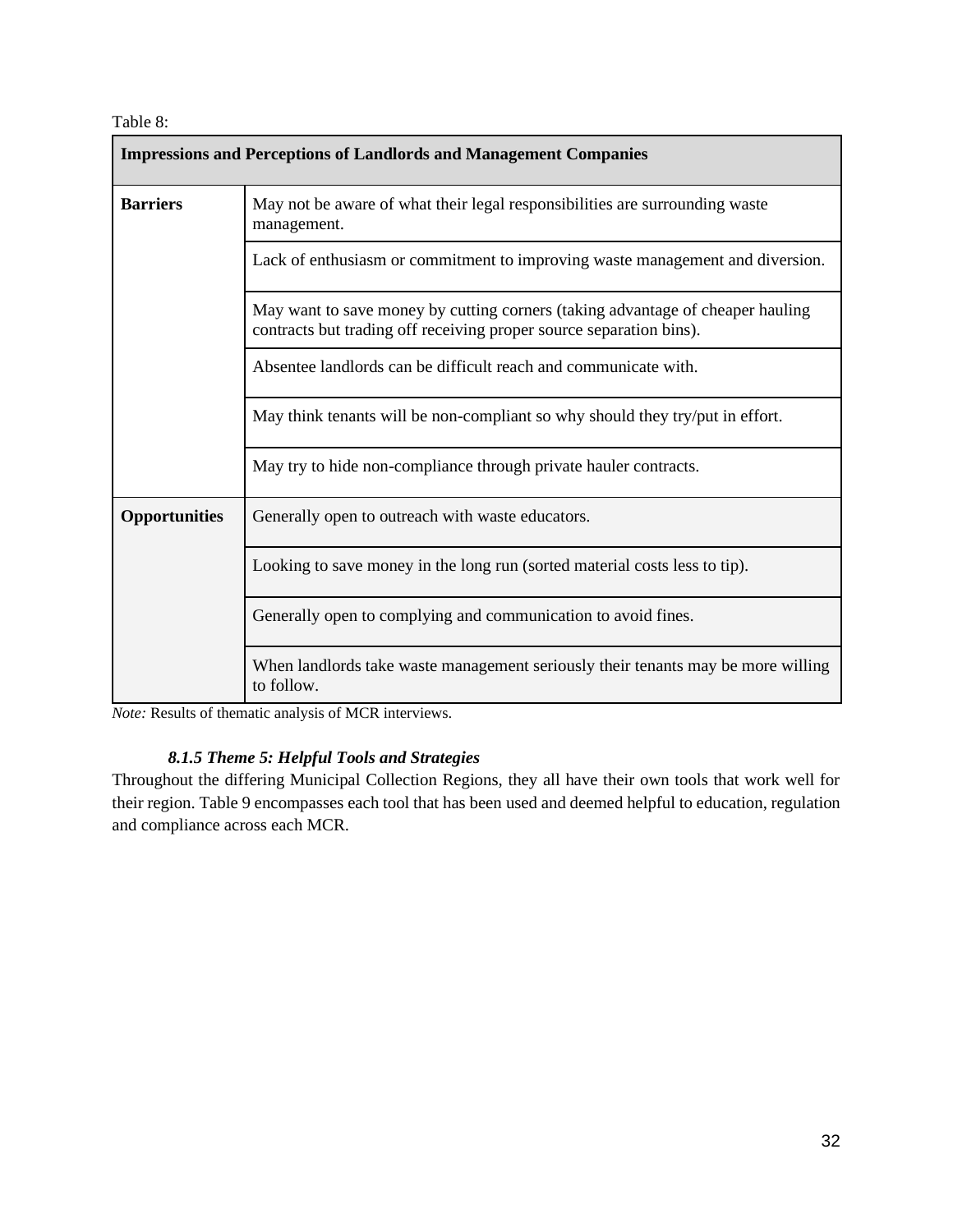Table 9:

| <b>Helpful Tools and Strategies</b>                    |                                                                                                                                                                                                                                     |  |  |  |
|--------------------------------------------------------|-------------------------------------------------------------------------------------------------------------------------------------------------------------------------------------------------------------------------------------|--|--|--|
| <b>Haulers</b>                                         | Having a good relationship between haulers and regional waste staff. This can help<br>to identify frequent non-compliance and new building ownership or development.                                                                |  |  |  |
|                                                        | Differing tipping fees per material: less expensive for sorted material being diverted<br>from landfill to encourage source separation, more expensive for waste heading to<br>landfill. Double tipping fees for unsorted material. |  |  |  |
|                                                        | Flagged loads for inspection and education opportunities.                                                                                                                                                                           |  |  |  |
|                                                        | Licensing to specify that they are only to collect sorted material and refuse unsorted.                                                                                                                                             |  |  |  |
|                                                        | Must provide an appropriate number of bins specified by provincial guidelines.                                                                                                                                                      |  |  |  |
| <b>Municipal</b><br><b>Solid Waste</b>                 | Cold calls and recurring drop-ins to perform visual waste audits and remind<br>management that waste is still a priority.                                                                                                           |  |  |  |
| <b>Management</b><br><b>Staff</b>                      | Employing compliance officers.                                                                                                                                                                                                      |  |  |  |
|                                                        | Employing waste educators.                                                                                                                                                                                                          |  |  |  |
| Providing 311 services for complaint and tenant calls. |                                                                                                                                                                                                                                     |  |  |  |
|                                                        | Using proactive instead of reactive outreach and communication.                                                                                                                                                                     |  |  |  |
| <b>Education</b><br><b>Opportunities</b>               | Provision of kits and information sheets for both tenants and landlords.                                                                                                                                                            |  |  |  |
|                                                        | Using an education over fines/fees approach. Work with the landlord to meet a<br>common goal.                                                                                                                                       |  |  |  |
|                                                        | Signage and labels throughout waste rooms.                                                                                                                                                                                          |  |  |  |
|                                                        | Information sessions in apartment lobbies.                                                                                                                                                                                          |  |  |  |
|                                                        | Scheduled yearly 'town hall' for tenants to gather, get updates and ask questions.                                                                                                                                                  |  |  |  |
| <b>Landlords</b>                                       | Encouraging and active participation in waste management. Treat as a top priority.                                                                                                                                                  |  |  |  |
|                                                        | Include waste management in the lease agreements.                                                                                                                                                                                   |  |  |  |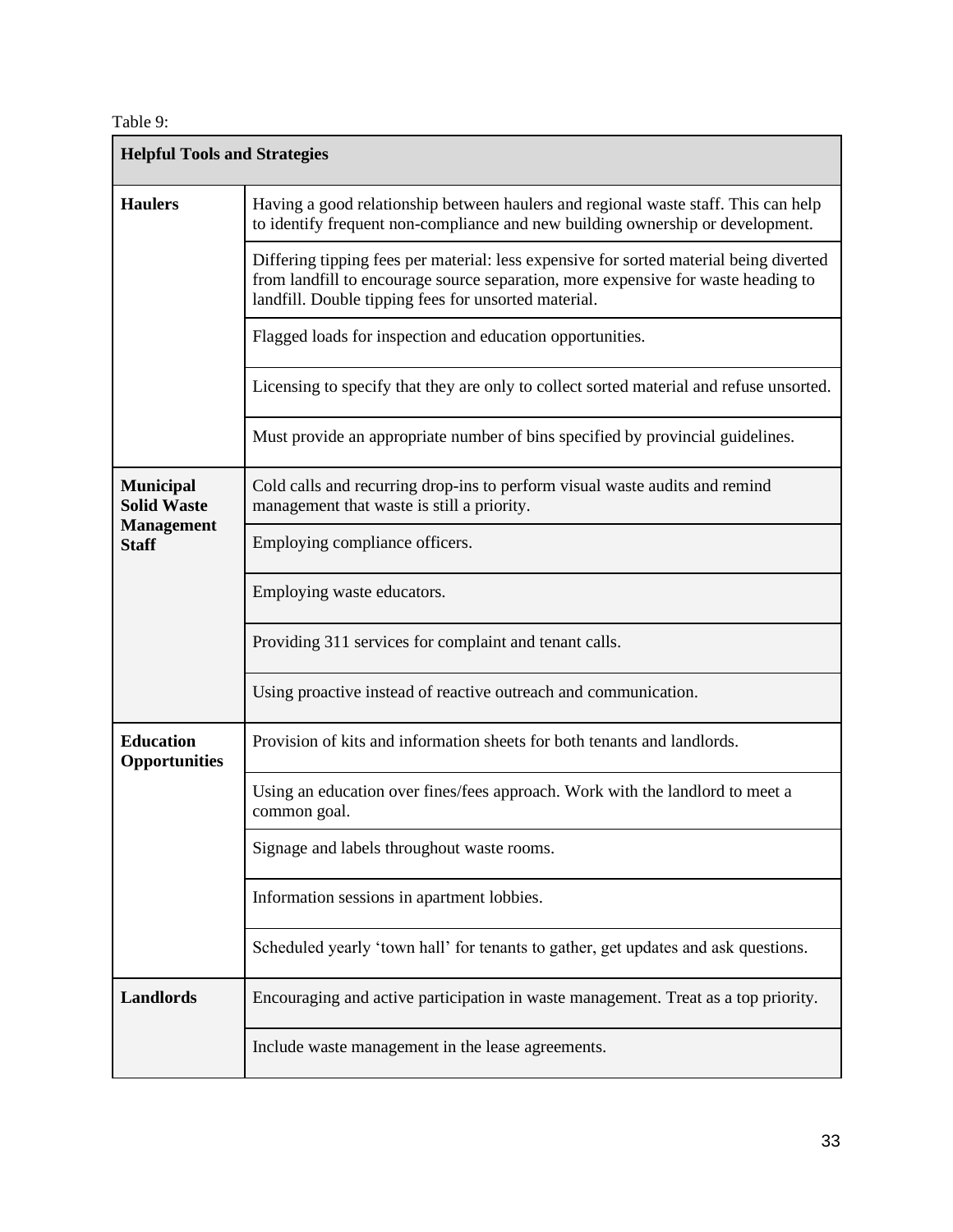|                    | Effort made in overall waste room upkeep.                                                                                                   |  |
|--------------------|---------------------------------------------------------------------------------------------------------------------------------------------|--|
| <b>Waste Room</b>  | Inviting, well lit, clean and well kept.                                                                                                    |  |
|                    | Convenient, safe and frequently monitored.                                                                                                  |  |
|                    | 5 bin source separation.                                                                                                                    |  |
|                    | Clear bin labels and signage throughout (translated if possible).                                                                           |  |
|                    | Frequent material collection.                                                                                                               |  |
| <b>Enforcement</b> | The employment of compliance officers.                                                                                                      |  |
|                    | Comprehensive by-laws that allow for enforcement at differing stages.                                                                       |  |
|                    | Broad provincial regulations and banned materials.                                                                                          |  |
| <b>Tenants</b>     | Fair and firm guidelines may allow tenants to feel more inclined to comply.                                                                 |  |
|                    | Creating spaces for people to want to do the right thing (comply).                                                                          |  |
|                    | Frequent education including the use of freebies such as magnets and sorting guides.                                                        |  |
| <b>Other</b>       | Summer students and internships help to take the load off waste resource staff.<br>Perform audits, cold calls, check-ins, gather data, etc. |  |
|                    | Offer backyard composters at a ~60% cost reduction.                                                                                         |  |
|                    | "What Goes Where apps' to make source separation easier.                                                                                    |  |

*Note:* Results of thematic analysis of MCR interviews.

## *8.1.6 Theme 6: Suggested Improvements/Ideas*

Each interview participant was asked what they might change if they could. Not every respondent had an answer; however, Table 10 identifies a list of potential ideas for improving waste diversion or changes in enforcement that they would like to see enacted within their region or on a provincial level. This theme differs from Theme 5 as these ideas have not been implemented or deemed helpful as they were in Theme 5, they are simply suggestions and ideas from the MCRs.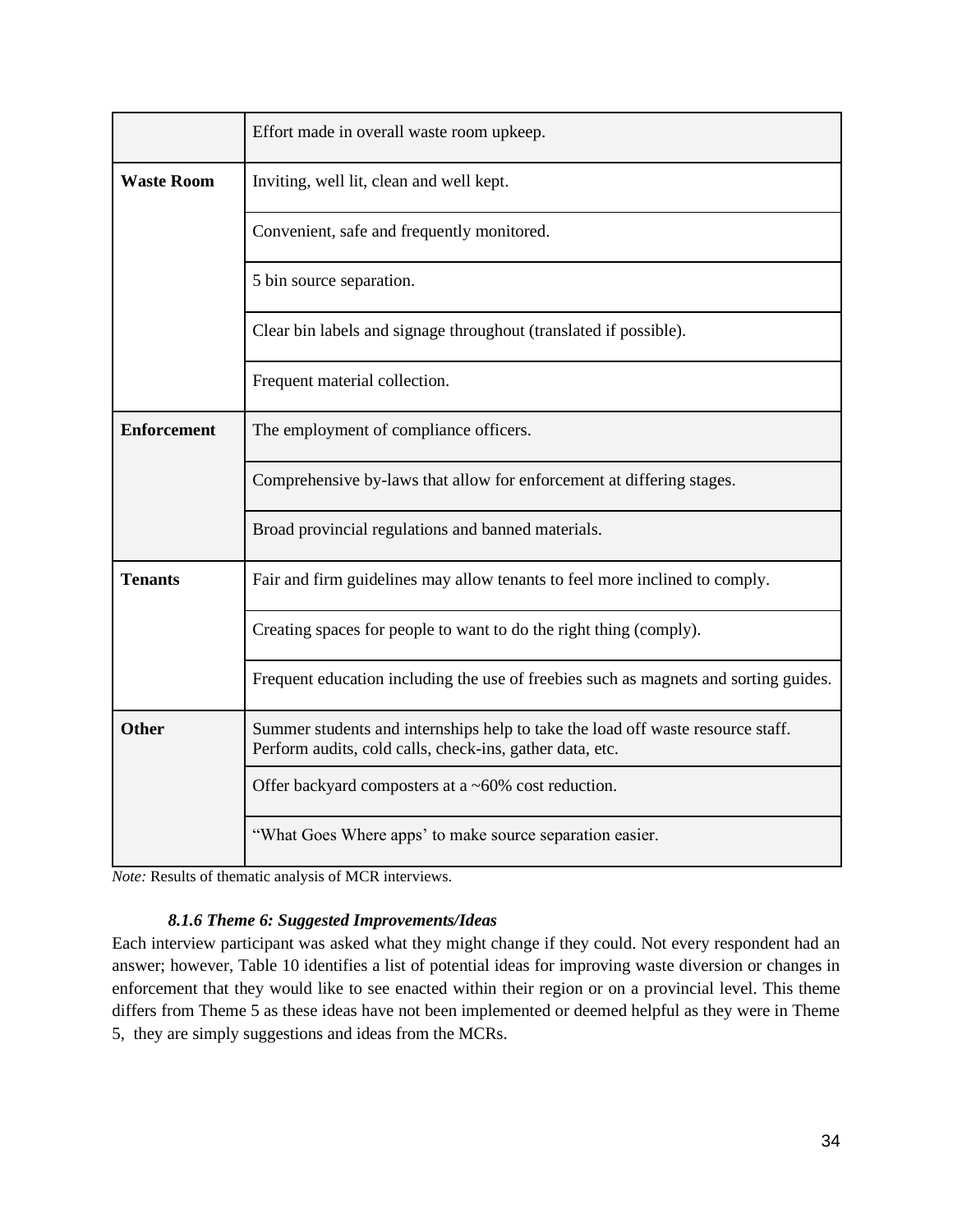## Table 10:

| <b>Suggested Improvements/Ideas</b> |                                                                                                                                                                               |  |  |  |
|-------------------------------------|-------------------------------------------------------------------------------------------------------------------------------------------------------------------------------|--|--|--|
| <b>Waste Room</b>                   | Improve waste rooms: create a space where tenants might want to care.                                                                                                         |  |  |  |
|                                     | Increase waste room monitoring.                                                                                                                                               |  |  |  |
|                                     | Lock waste room unless it is the buildings designated 'garbage day'.                                                                                                          |  |  |  |
|                                     | Seal off garbage chutes.                                                                                                                                                      |  |  |  |
|                                     | Upgrade garbage chutes and waste room to accommodate source separation.                                                                                                       |  |  |  |
|                                     | Introduce initiative for bag tracking/tagging.                                                                                                                                |  |  |  |
|                                     | Divide the dumpster into units for waste tracking purposes if building size permits.                                                                                          |  |  |  |
| Landlord                            | Give more attention to landlords in terms of enforcement as they are the owners of<br>buildings and thus should be held accountable for not encouraging source<br>separation. |  |  |  |
|                                     | Create/implement a landlord association that helps to create an industry standard<br>and means for a widespread exchange of information.                                      |  |  |  |
|                                     | Improve relationships with solid waste resource staff to improve overall<br>communication of tenant turnaround and need for education.                                        |  |  |  |
| <b>Haulers</b>                      | Create a standardized guideline or licensing to ensure all haulers are following same<br>rules and are not able to cut corners to offer better deals to landlords.            |  |  |  |
|                                     | Improve/change authority of haulers so they can enforce by-laws without fear of<br>losing contract.                                                                           |  |  |  |
|                                     | Ultimately eliminate unfair competition.                                                                                                                                      |  |  |  |
|                                     | Improve communication with solid waste-resource staff to effectively inform them<br>of frequent non-compliance, therefore enabling more efficient enforcement.                |  |  |  |
| <b>Enforcement</b>                  | Ensure all municipal collection regions have registered by-laws.                                                                                                              |  |  |  |
|                                     | Improve by-laws to better serve solid waste resource staff/compliance officers in<br>terms of identifying and addressing unsorted material before it leaves the building.     |  |  |  |
|                                     | Improve relationships with landlords and haulers to ensure main stakeholders are all<br>openly communicative of needs and standards being upheld.                             |  |  |  |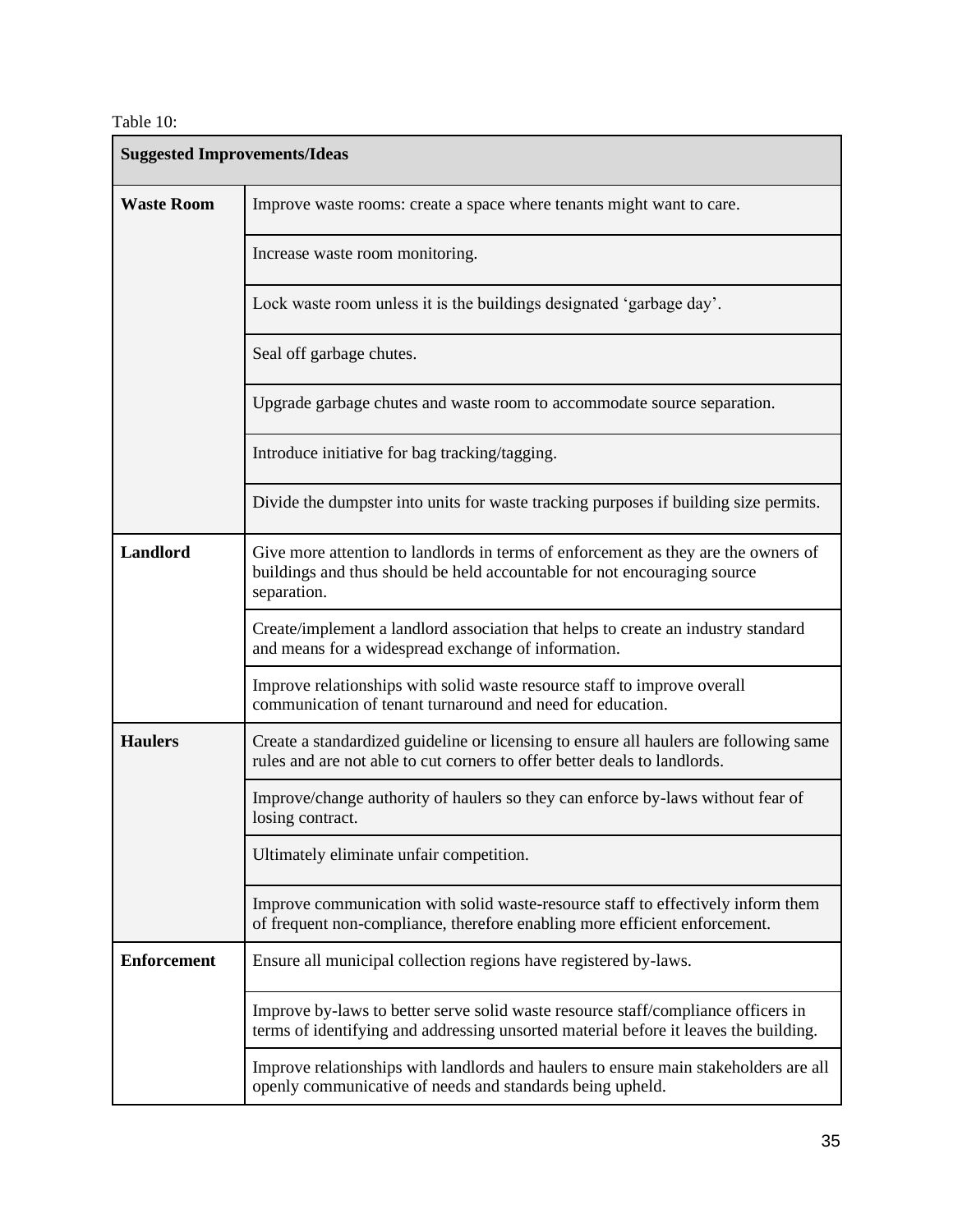| <b>Other</b>                                                                         | Waste audits.                                       |  |
|--------------------------------------------------------------------------------------|-----------------------------------------------------|--|
| Create a sense of community responsibility.                                          |                                                     |  |
| Create and upkeep donation rooms.                                                    |                                                     |  |
| Create opportunities to recycle other materials (textiles, paint, lightbulbs, etc.). |                                                     |  |
|                                                                                      | Continuous education for all stakeholders involved. |  |

*Note:* Results of thematic analysis of MCR interviews.

### <span id="page-36-0"></span>**8.2 Key Takeaways**

By looking at each of the themes presented, there is a great deal of overlap in terms of barriers and opportunities. Management companies, landlords, haulers, education, enforcement and by-laws, tenants, and waste rooms all play a large role in ABWM across the province. By focusing improvements in those areas, it may help to create digestible and tangible ways to improve apartment waste management systems across MCRs, well as individual apartment complexes in Nova Scotia. The following takeaways have been identified through the MCR interview data.

## *8.2.1 Tenants*

Tenant demographics appeared repeatedly within the identified themes. Apartment buildings are complex and diverse communities and because of that, there is not a one-size-fits-all solution on how to manage them. It is important to understand why tenants choose to participate in source separation or not. Although the interviews only provided a perception of tenant barriers, it should be noted that understanding each apartment community is detrimental to the participation of tenants in regards to source separation. For example, providing translated sorting guides when there are tenants who speak a different language residing in the building.

The convenience of a one-bag in-unit collection and one trip to the waste room can be appealing, especially when there is no way to trace where the unsorted material originated. The respondents deemed anonymity a top reason why and how tenants feel they should not have to separate their waste. Although, respondents also stated that tenants tend to be more apt to follow the rules if they are firm and fair within their building, despite the anonymity that comes with multi-unit living. Including waste management and source separation within the lease creates an automatic standard and sets a precedent and priority of compliance in the building. It shows new tenants that there are enforceable rules for every tenant and may increase the likelihood of continuous compliance.

## *8.2.2 Management Companies and Landlords*

Management companies and landlords provide a necessary service. Running an apartment building takes effort and requires the coordination of many moving parts. Although the MCR interview impressions of management companies and landlords may seem critical, it does show how solid waste-resources see their role within the waste management system. Management companies and landlords play a massive role in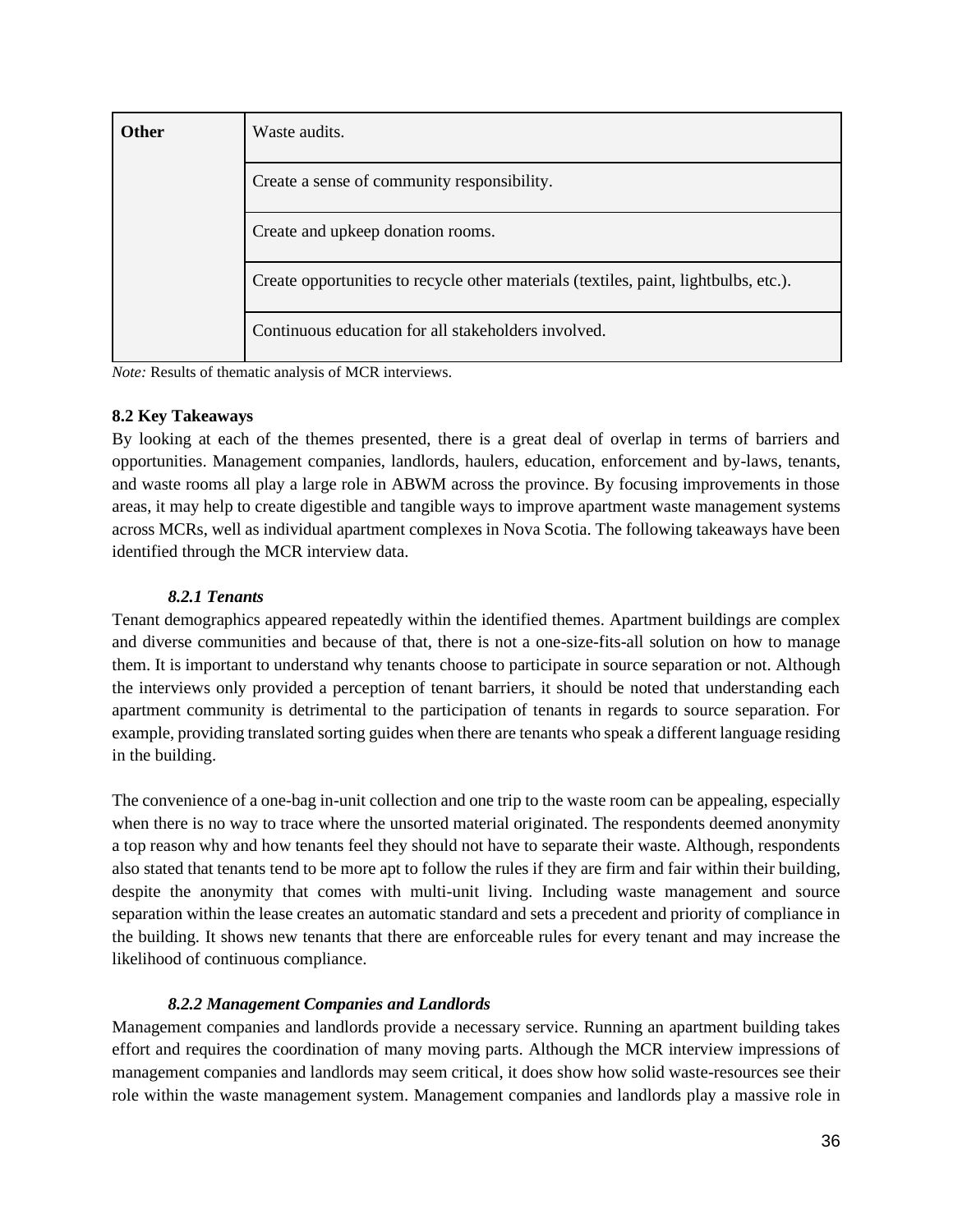waste diversion. Landlord efforts have the ability to create ripple effects by demanding better from their haulers, encouraging source separation and communicating with waste educators when their building has seen a great deal of turnaround or when they notice tenants are becoming non-compliant with their waste separation.

Management companies and landlords also have the ability to state waste as a priority within their lease agreements. When waste management responsibilities are stated as a standard, it helps to create a sense of obligation to comply from the beginning. The main recurring point brought up in the interviews was that when management companies and landlords take waste management seriously, there is more likelihood that tenants will follow. When rules are firm and fair throughout the building, tenants may be more likely to comply.

### *8.2.3 Haulers*

From the outside looking in, haulers may only appear as the transporters of discarded material; however, they in fact have the capacity to play a much larger role in ABWM. According to solid waste-resource staff, they may not understand the capacity with which they can provide insights and enforcement. It was suggested that creating new/updated systems and guidelines as suggested by solid waste-resources may contribute to the standardization of the hauling sector. According to the MCR interviews, it may help to remove unfair competition (such as cutting corners in capacity and cost to secure more private contracts) by providing haulers with leverage to enforce regulations if they are no longer concerned about losing their contract to a less compliant hauler.

In some MCRs, improving relationships with haulers has been shown to improve the ability to track unsorted waste and frequent offenders. This has allowed educators and compliance officers the opportunity to work with management companies and landlords to improve their practices and provide education. Haulers may also contact solid waste-resource managers to alert them if a new client contacts them looking for bins. This may help keep educators in the loop in terms of when buildings are changing hands or being developed and thus can provide prompt education when needed.

#### *8.2.4 Education*

Education was one of the top necessary resources cited by solid waste-resource staff. Information kits and information sessions have been proven to yield results with the MCRs, but with the typically transient and diverse communities in apartment buildings, upkeep can become cumbersome. This is where apartment management companies, landlords, and hauler relationships and communication become key in education. When alerted to a large tenant turnaround, buildings changing hands or frequent offenders of noncompliance, this may help to take the guesswork out of some education upkeep. In one region, a management company contacts solid waste educators to come out for an annual 'town hall' where their tenants are invited to participate in a 30-45 minute session, ask questions and receive free educational handouts and sorting guides. This has proven to be extremely helpful for this company as they openly show that education, relationships and waste management are a main priority within their building.

In terms of helpful educational tools, the Divert NS sorting guides and list of tenant and landlord responsibilities were cited as being an extremely helpful tool to have for education.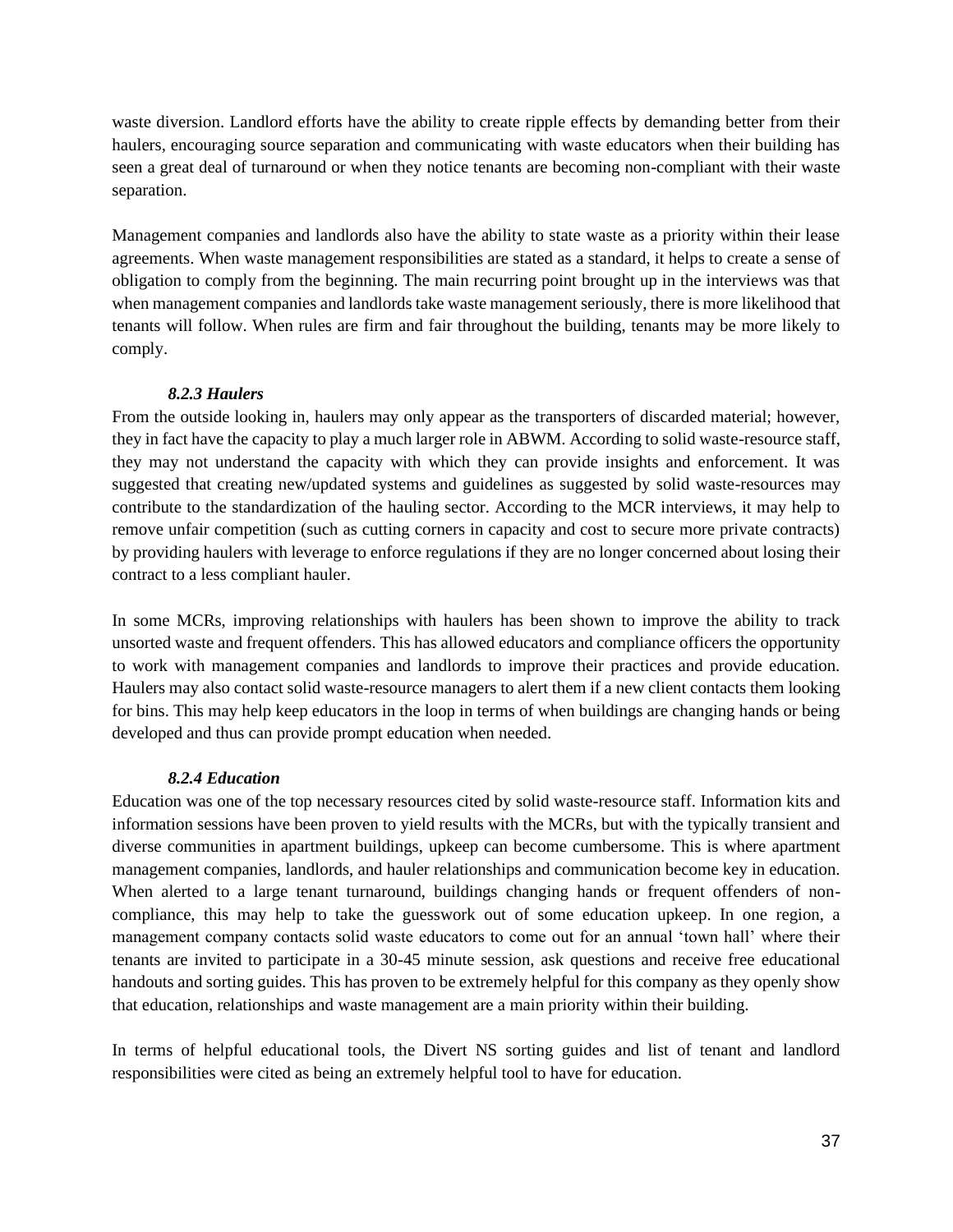#### *8.2.5 Enforcement and By-laws*

By-laws and enforcement capacity may be one of the top variables noted within this analysis. Each region has their own by-laws that vary in certain degrees. Some regions have the capacity to enforce regulations at the offending apartment building, where others have no enforcement capacity until the collected material reaches the transfer station. Another region has no registered enforceable by-law whatsoever which leaves them with no ability to enforce regulations. The variations on by-laws and enforcement are curious considering each region is to follow provincial regulations set out in the *Environment Act* (1994-1995)*,* yet they all have their own varying degrees of doing so. The regions with more comprehensive and hands on by-laws stated they find their ability to enforce is sufficient where the rest stated the gaps in their system make it difficult to track, enforce or distribute fines for non-compliance. A standardization of by-laws may want to be considered. When rules are fair across the board, it may allow for large management companies to remain more diligent with their systems instead of having to adapt from region to region.

#### *8.2.6 Waste Rooms*

Waste rooms are the management company/landlords ongoing way to set a standard for waste management. Interview respondents cited well-kept and inviting waste rooms as a top priority for landlords. When a waste room is dingy and smells, the standard for upkeep may feel low. When waste rooms are well lit, monitored and provide signage as reminders for source separation, it can be seen as the management upholding their end of the bargain. When waste rooms are inviting, they provide a space for tenants to want to do better and participate in something bigger.

## <span id="page-38-0"></span>**9. Tenant Survey**

The objective of the survey was to explore tenant barriers to source separation, and the results provide a look at respondents' experiences with ABWM in HRM, but they are not be taken as normative. The survey results represent a small sample of apartment dwellers in HRM and solely represent their experiences and opinions. Throughout the results of the quantitative data there will be inclusions of themes from the qualitative data resulting from the final questions on the survey prompting respondents for additional comments.

#### <span id="page-38-1"></span>**9.1 Descriptive Statistics**

#### *9.1.1 Demographics*

As for survey demographics, respondents were asked to indicate their age range, gender identities, as well as their highest level of education obtained. The age-range of 25-34 was the highest indicated at 55.5%, followed the age-range of 18-24 at 33.4%. As for gender identification, overwhelmingly 82% of respondents indicated they were female identifying. And lastly, the highest level of education obtained by the respondents was an undergraduate degree at 46.8%. This may indicate the bias of the survey circulation methods where they were predominantly circulated via social media and university email lists.

#### *9.1.2 Source Separation Habits*

Respondents were asked to indicate whether they recycled and/or composted on a regular basis while living in their apartment building. Comparing the responses from Figure 1 and Figure 2, it can easily be seen that more respondents choose to recycle (92.38%) than they do compost (66.8%).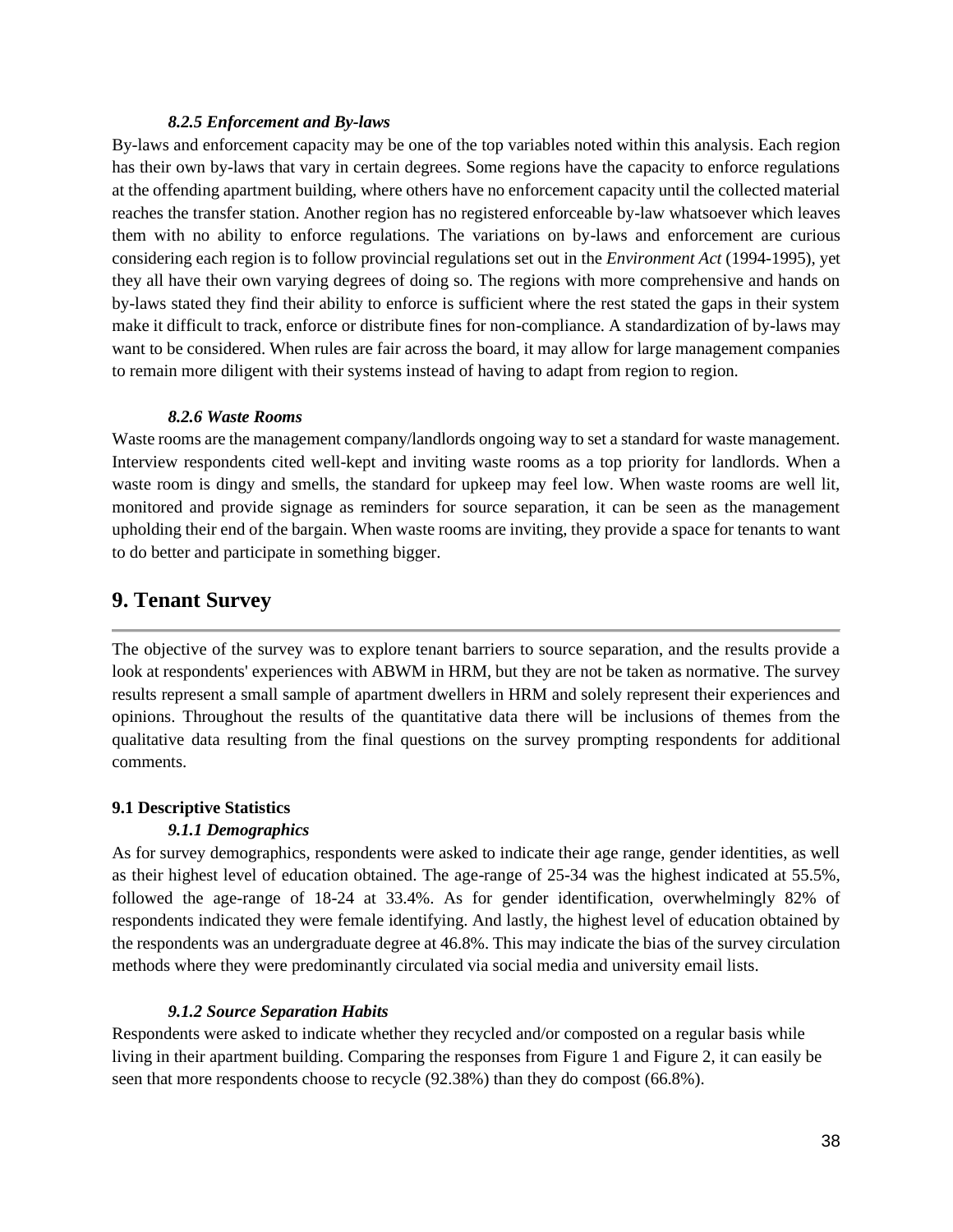

*Figure 1: Bar chart of survey results indicating whether respondents regularly recycle (%)*



*Figure 2: Bar chart of survey results indicating whether respondents regularly compost (%)*

If the respondents indicated 'no' to either recycling or composting, they were then prompted to indicate why not. As indicated in Figure 3, the top barrier at 28.99% was that tenants lacked sufficient space to

39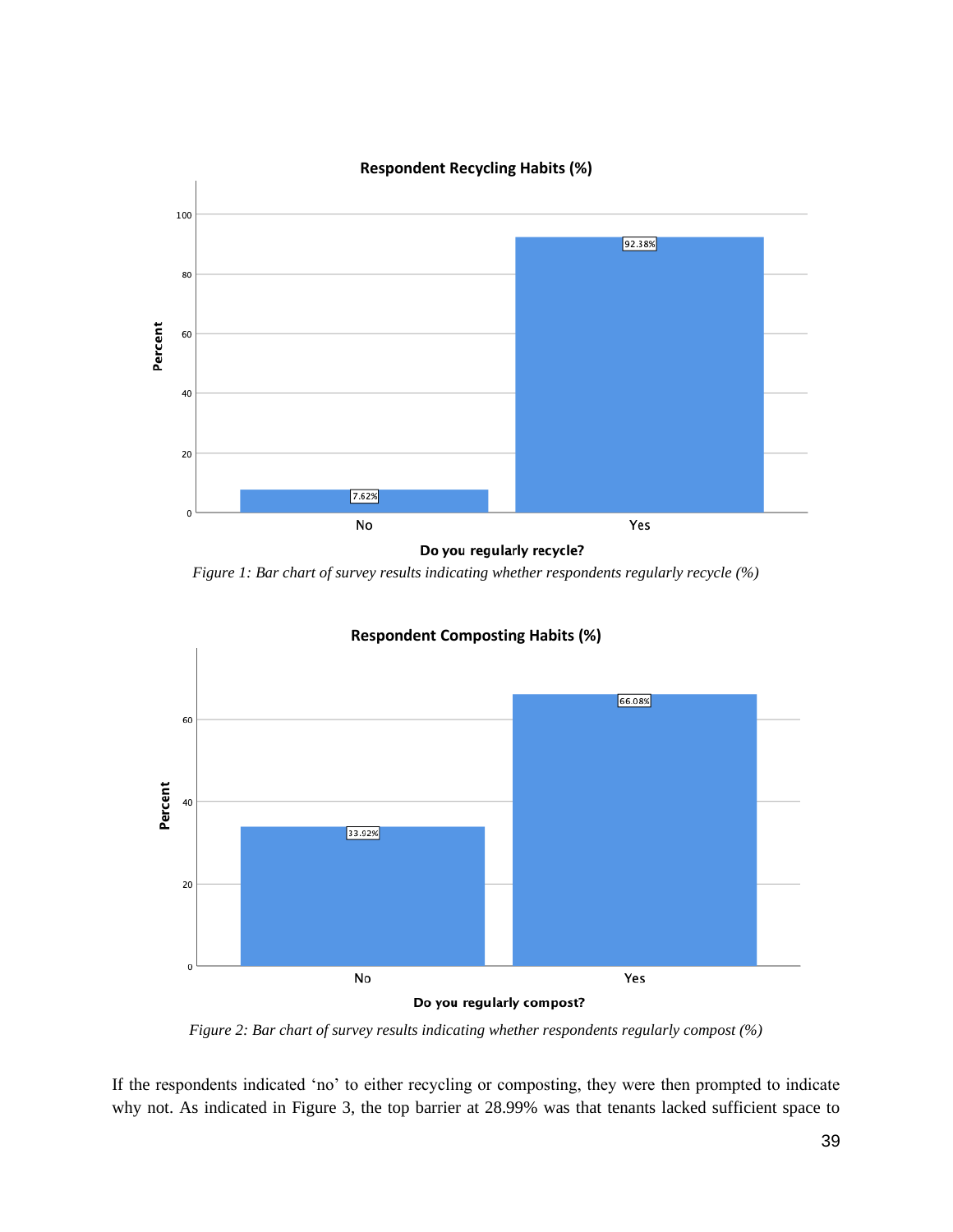recycle within their own unit to perform necessary source separation for containers, plastics, paper and cardboard.



**Respondent Barriers to Recycling (%)**

*Figure 3: Bar chart of survey results indicating main barriers to recycling (%)*

The 'Other' column (11.59%) in Figure 3 prompted respondents to add their own additional barriers for recycling using free text responses. The main thematic responses for this category were; the bins provided by the apartment company were not the correct capacity for the building size; they did not have sufficient space within their unit to sort all waste streams; and they suspected that their apartment management company was having all waste brought to the landfill without sorting and therefore they did not want to waste their efforts.

> *"I have no space in my current apartment. I barely have space for my belongings.*"

> > -Survey Respondent, 2020

Similarly to the question on recycling, participants were given the opportunity to indicate why they do not actively participate in composting, seen in Figure 4.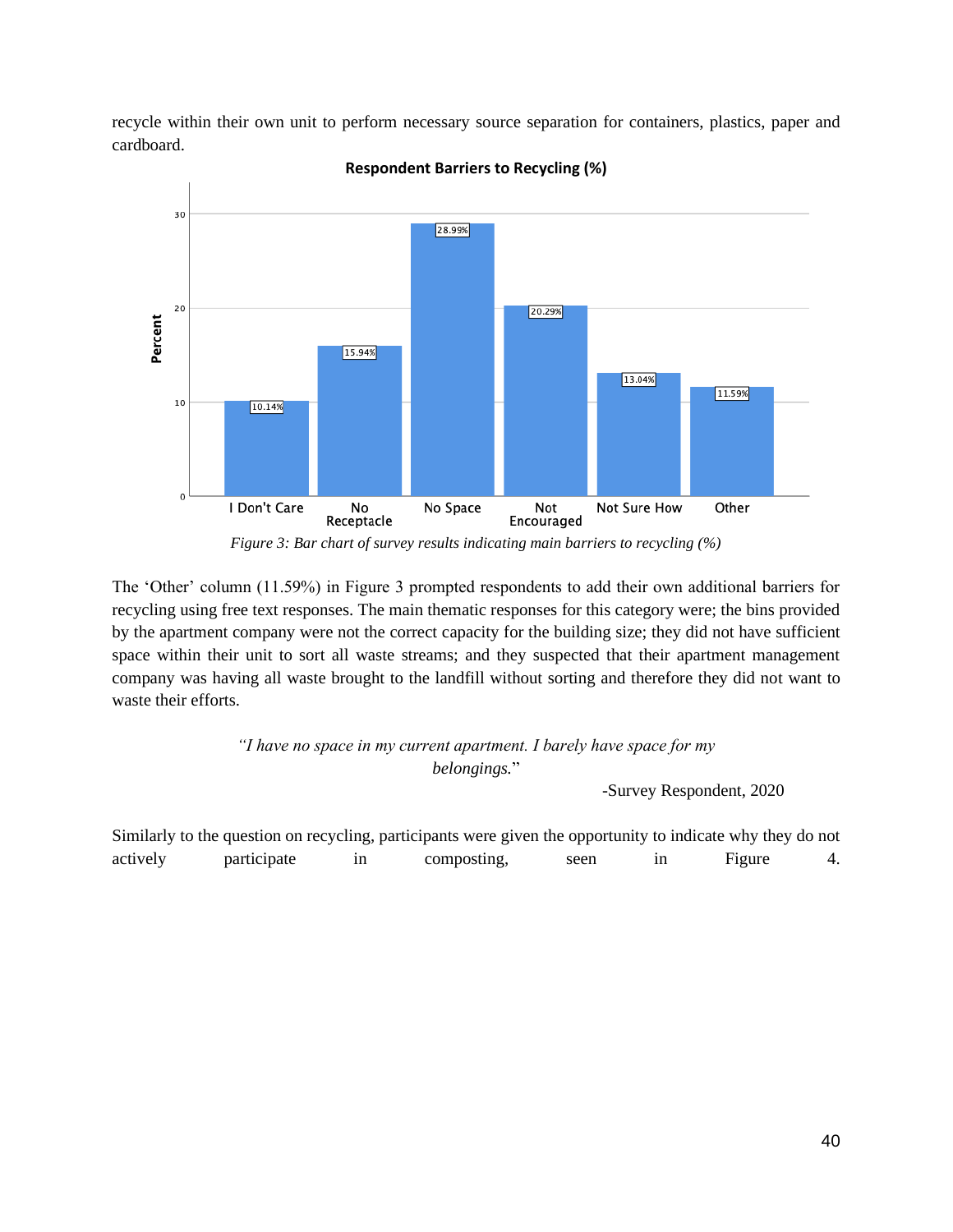

**Respondent Barriers to Composting (%)**

*Figure 4: Bar chart of survey results indicating main barriers to composting (%)*

According to Figure 4, the top three reasons survey respondents did not compost on the regular were 'No Space', 'Not Encouraged' and 'No Receptacle', at 25.6%, 25.3% and 22.59%, respectively. The 'Other' column (14.46%) in Figure 4 allowed respondents to indicate additional reasons using free text responses. The main themes of those responses were: inconvenience of emptying unit compost (walking up and down flights of stairs or long elevator rides); bins are often either overflowing, smell, attract rodents or located in a 'sketchy' location outside the building; and the bins often contain plastic bags which tenants believe results in entire bin going to garbage and therefore do not want to waste their own efforts.

> "*Composting is difficult as landlords provide one bin for multiple units, the bin is never clean [...]. Pests are also a problem*."

-Survey Respondent, 2020

"*While I still compost one major discouragement is the cleanliness of the compost bin maintained by the property manager.*"

-Survey Respondents, 2020

#### *9.1.3 Additional*

Interestingly, the majority of respondents indicated that they have lived in apartments in HRM for a relatively short period of time in comparison to lengthier time ranges. Figure 5 shows that 65.9% of respondents have lived in apartments in HRM for four years or less. This may showcase the transient nature of the apartment building population in HRM, which has also been indicated as a barrier to ABWM throughout literature (Walker *et al.,* 2004).

#### **Length of Time Respondents Have Lived in Apartment Buildings in Halifax, NS**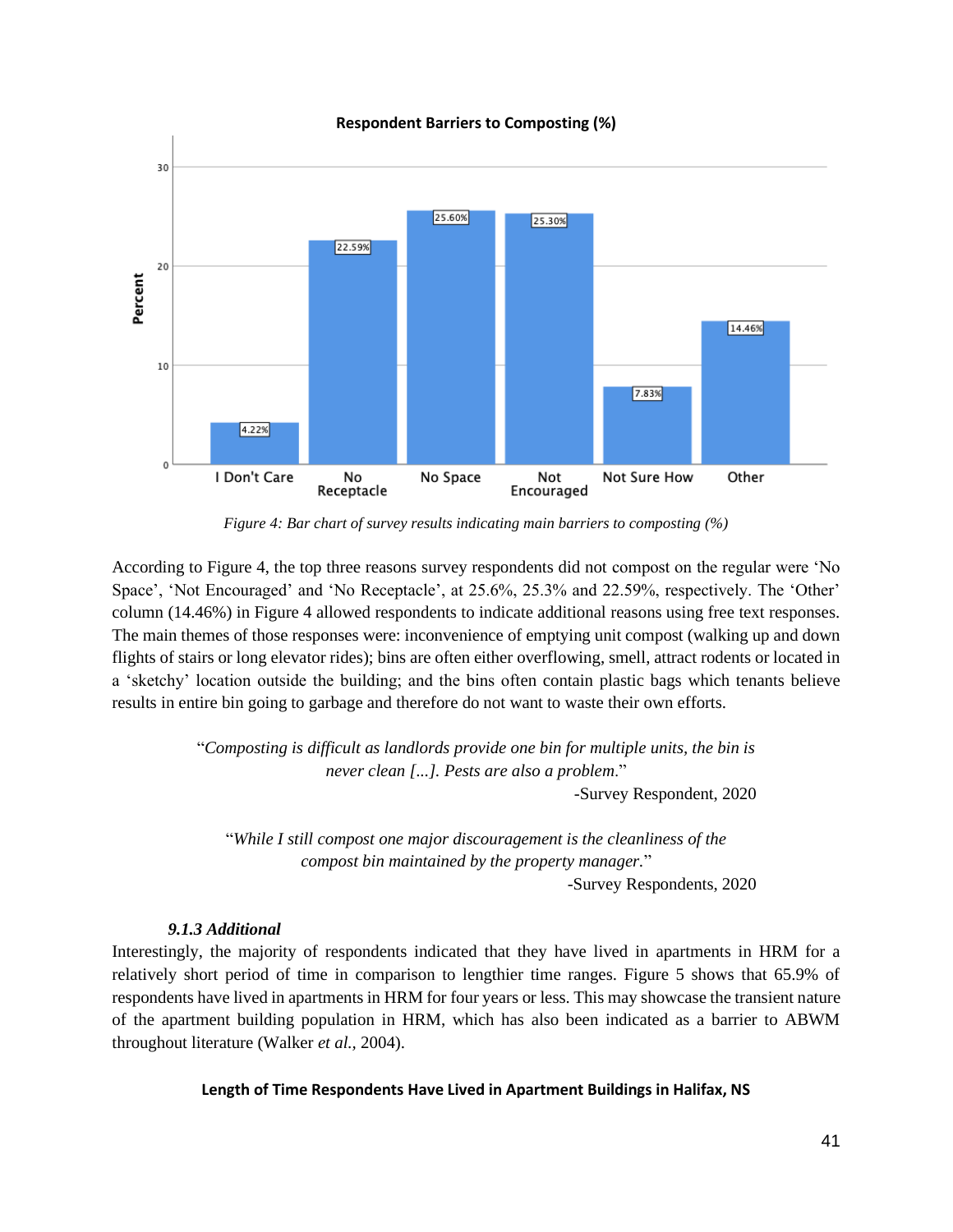

*Figure 5: Bar chart indicating the length of time survey respondents have lived in an apartment building in Halifax, NS in the past 5 years.* 

Although the population sample only represents a small percentage of tenants in HRM, Figure 6 has highlighted a possible impact of waste management education on the choices people make. The survey respondents indicated more so that since they learned about waste management growing up, they are more likely to think of good waste management practices as a priority when apartment hunting. Once again, this data is biased and should not be taken as normative; however, it has highlighted that educating parents and young children may help to encourage waste diversion in the long term.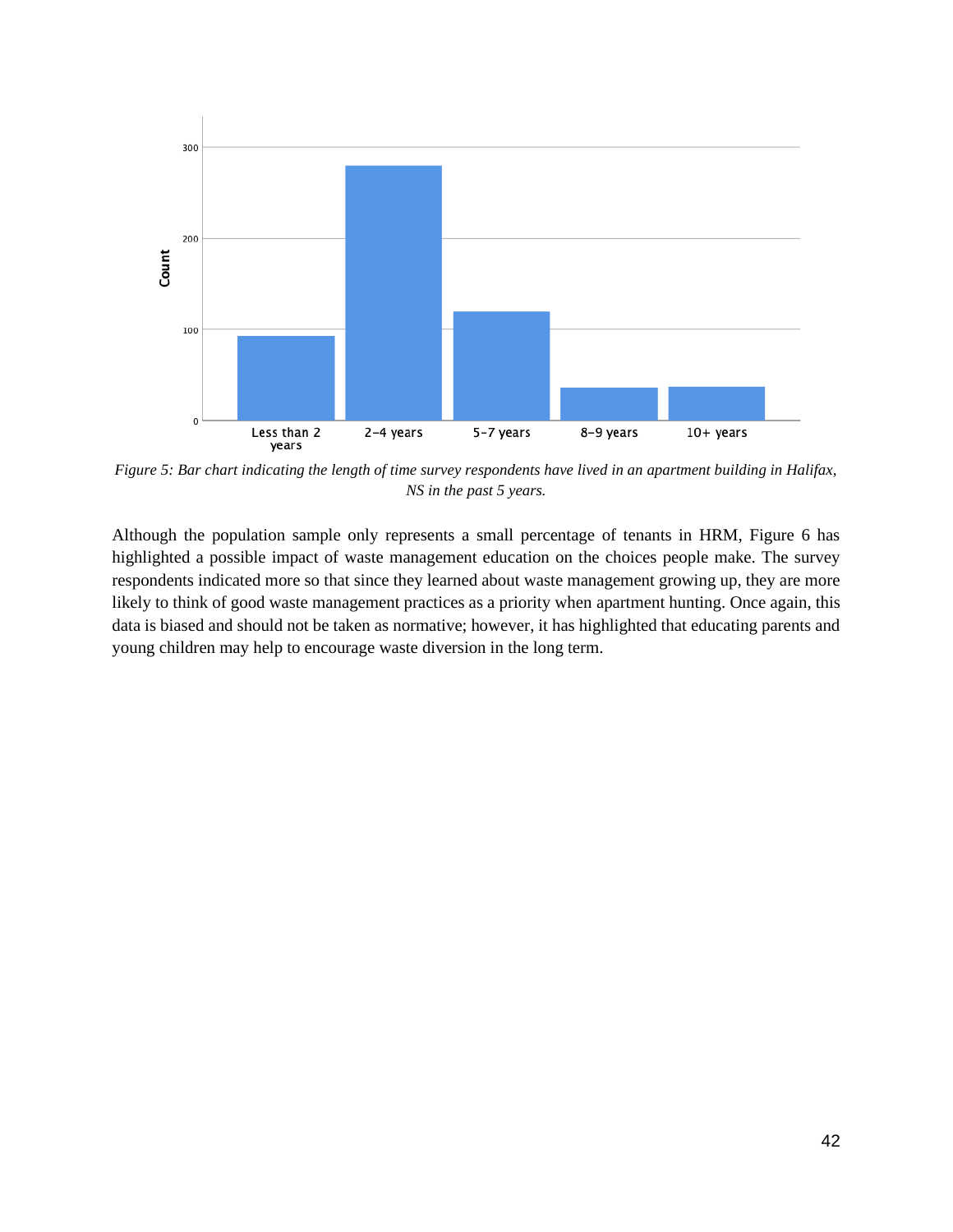

**Do Respondents Who Learned About Waste Management Growing Up Prioritize it When Apartment Hunting?** 

*Figure 6: Bar chart indicating a comparison between respondents who learned about waste management growing up to their indicated level of importance for good waste management practices when apartment hunting.*

## <span id="page-43-0"></span>**9.2 Qualitative Data Analysis**

The final question of the survey prompted respondents to leave additional comments they had about their experiences with ABWM through the use of free text. Out of the 191 responses, there were seven (7) main themes identified. They are as follows:

- 1. many buildings are lacking sufficient bin capacity or collection frequency in all waste streams;
- 2. common belief that all sorted waste will end up in the landfill, despite efforts to source separate;
	- a. Mistrust with management companies (not forthcoming when questioned about waste management practices, waste haulers and where the waste ends up);
	- b. Mistrust with private waste haulers (collect all waste streams into one truck);
	- c. Lack of participation from all tenants, which spoils efforts for those who comply;
- 3. HRM WM system is complicated and difficult to learn;
	- a. Need more education for tenants, landlords and waste haulers;
- 4. apartment building waste management is not a priority due to the lack of housing in the city;
- 5. collection bin area: waste rooms or outdoor bins;
	- a. Not well lit;
	- b. Bins not conveniently located (some inside, some outside);
	- c. Not well maintained (waste laying around, strong smell, unwashed organic bins);
	- d. Lack of clear signage on source separation and by-laws;
- 6. strong request for an electronic and battery waste disposal area (either in the waste room or conveniently located community collection site); and
- 7. not enough enforcement or encouragement from apartment management companies.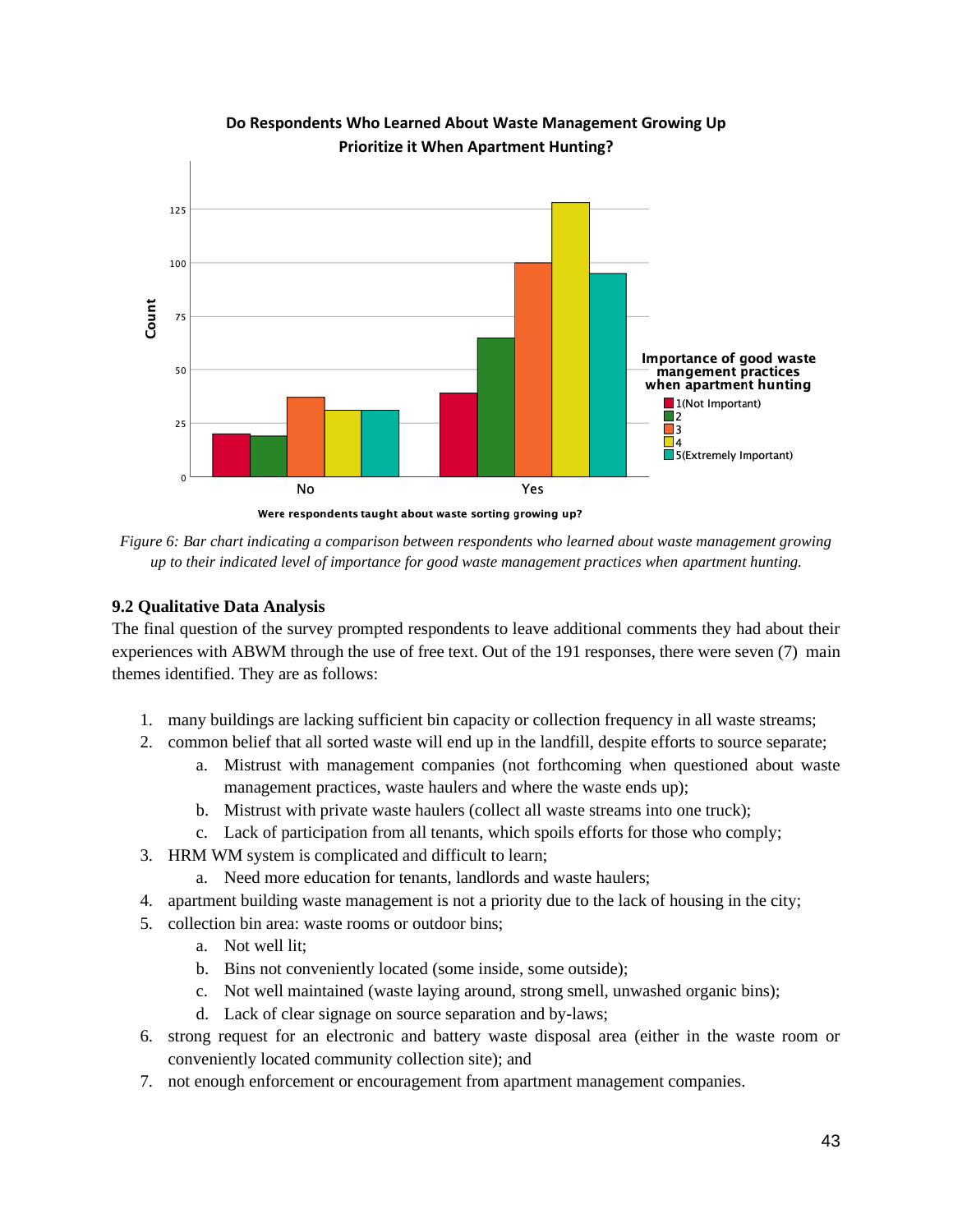Overwhelmingly the top comment was that tenants continuously see plastic bags in the compost bin.

"*The Facilities exist, but they often aren't used properly by many people in the building. There will frequently be plastic in the compost bin, and recycling will be missorted, so it all probably gets thrown out. There also aren't enough bins for the amount of recycling the building does. There's almost always overflow onto the ground which won't get picked up.*"

#### -Survey Respondent, 2020

#### <span id="page-44-0"></span>**9.3 Key Takeaways**

There are some clear gaps in communication between haulers, tenants, apartment managers/landlords and governing bodies which seems to have caused a lack of trust. A few main takeaways from the survey is that there are many tenants who want to participate in source separating, despite those that do not. The desire to be compliant is there, so it seems apartment residents are in need of better support systems to ensure they are not wasting their efforts, their time or their in-unit space. As previously stated, apartment buildings are unique and diverse micro-communities, therefore the solution to these barriers will not be one size-fits-all. When addressing the system, it will be helpful to reflect on the tenant indicated barriers and the overarching themes that have been indicated.

> "*Apartment managers who do not help residents understand the proper use of the recycling compost services and do not respond when the bins provided are being misused, make it impossible for anyone in the building to properly recycle or compost, as the improperly sorted contents of the bins end up in the landfill. While recycling and composting are important to me, when picking an apartment, I have no way of knowing whether those services are actually being provided or if the manager is simply providing multi colored garbage bins to visually appease us. Furthermore, even just finding an affordable apartment in HRM is no small feat, and once you've found one and moved in and it isn't atrocious, you aren't likely going to move again when you suspect the recycling is not going anywhere. Young people care about recycling and we're raised in the generation where recycling and composting were important, yet we are also the most likely to be living in apartments and with vulnerable income situations, and so we have the least control over whether recycling and composting is even an option for us.*"

> > - Survey Respondent, 2020

## <span id="page-44-1"></span>**10. Best Practices**

Best practices can be defined as a set of guidelines, initiatives, procedures, programs or regulations that are deemed by industry as the most correct or efficient (Kenton, 2019). Seeking out best practices in any industry can help regions understand options, see if they are meeting the current mark for best practices and provide a route to change. In terms of ABWM this best practices scan has been divided into three main sections: municipal governments/governing bodies, management companies/landlords and waste haulers; each representing a key authority stakeholder within the apartment industry.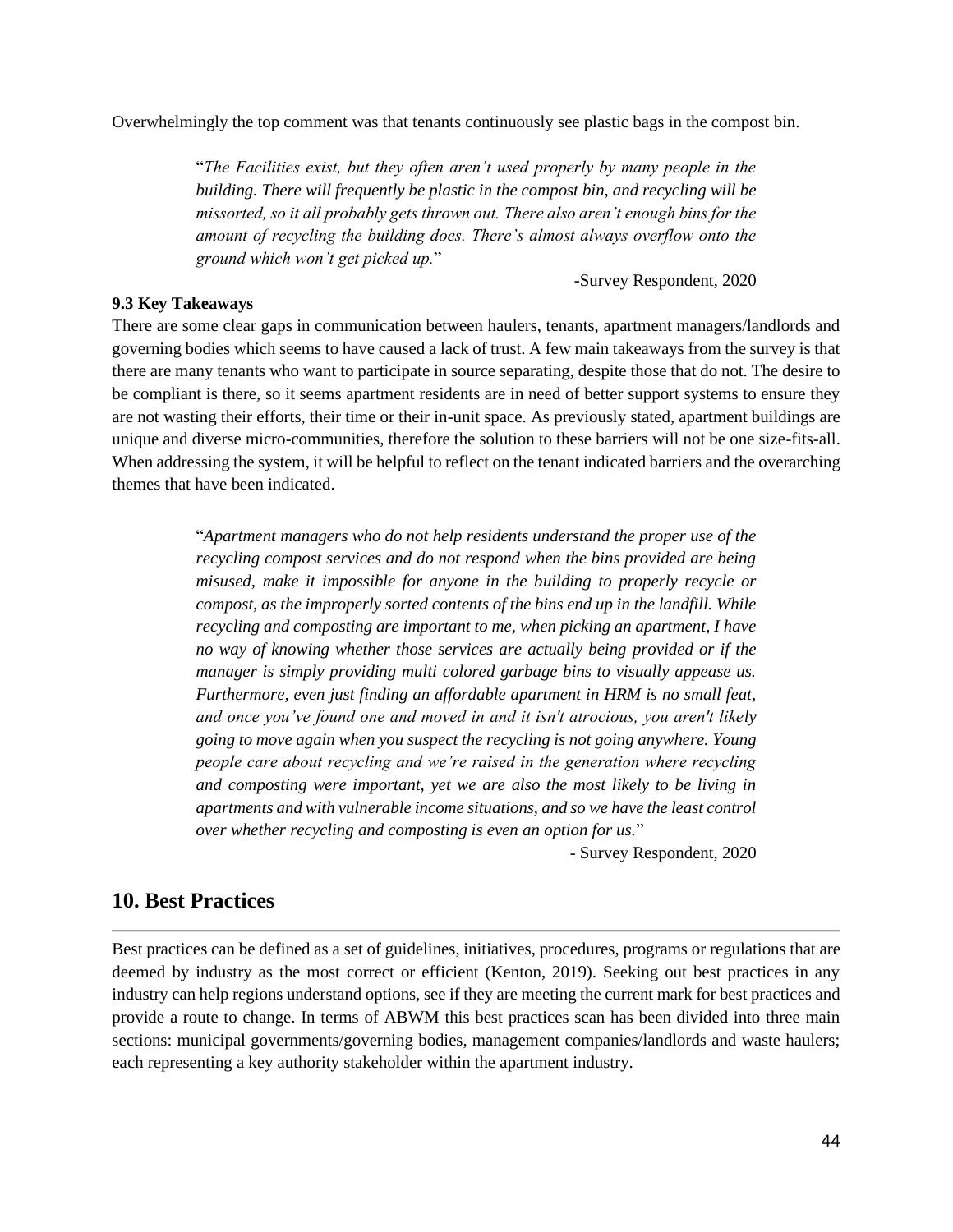#### <span id="page-45-0"></span>**10.1 Municipal Government**

- Create a database of all apartment buildings in the region. This should include descriptive information and characteristics such as waste collection responsibility, participation in source separation, building features that may be challenging for MSW site visits, contact information for managing staff and building owner (Oxford County, 2012).
- Require all new developments to adhere to design standards that meet the regions program delivery needs. Some municipalities require new builds to include a three-chute system to tackle issues of convenience (York Region, 2012, Weinstein & Sizemore, 2016, The Sheltair Group, 2007).
- Hire dedicated staff to support the apartment building sector can allow for a more focused and proactive approach instead of having MSW staff extend themselves to tackle such a complex industry (York Region, 2012).
- Education and outreach for property management and tenants (York Region, 2012)
- Ensure all websites are up-to-date with the latest information on the local recycling/waste management system (Weinstein & Sizemore, 2016).
- Comprehensive by-laws that promote the participation of all parties involved such as tenants, landlords, haulers and government. These practices include; mandatory recycling (source separation) for all apartment buildings, annual education requirements for tenants, source separation clause in lease agreements, standards for collection, service termination for failing to provide sufficient collection bins for source separation and disposal limits (York Region, 2012).
- Material bans can encourage an increase in diversion by being able to provide enforcement in terms of non-compliance. Many regions have banned recyclables; however, places like Nova Scotia have gone further to ban over 13 materials from the landfill to encourage waste diversion (The Sheltair Group, 2007).
- Implement clear bag programs as a means to allow for better enforcement of material bans by performing visual waste audits (Ross, 2008).

## <span id="page-45-1"></span>**10.2 Apartment Management/Landlord/Property Owner**

- Signage is an important feature in any waste management system and should be consistent and clear, including the use of simple icons, photos and colour schemes (blue  $=$  recycling, green  $=$ organics, black = garbage etc). It is also ideal to match the signage to the bin colour (RDOS, n.d.).
- Ask residents to sign a commitment to recycling and display a sign or sticker on participants' doors as a means to encourage a new social norm. This tactic was used as a pilot initiative in Metro Vancouver alongside other initiatives that proved to increase recycling rates within the building (York Region, 2012).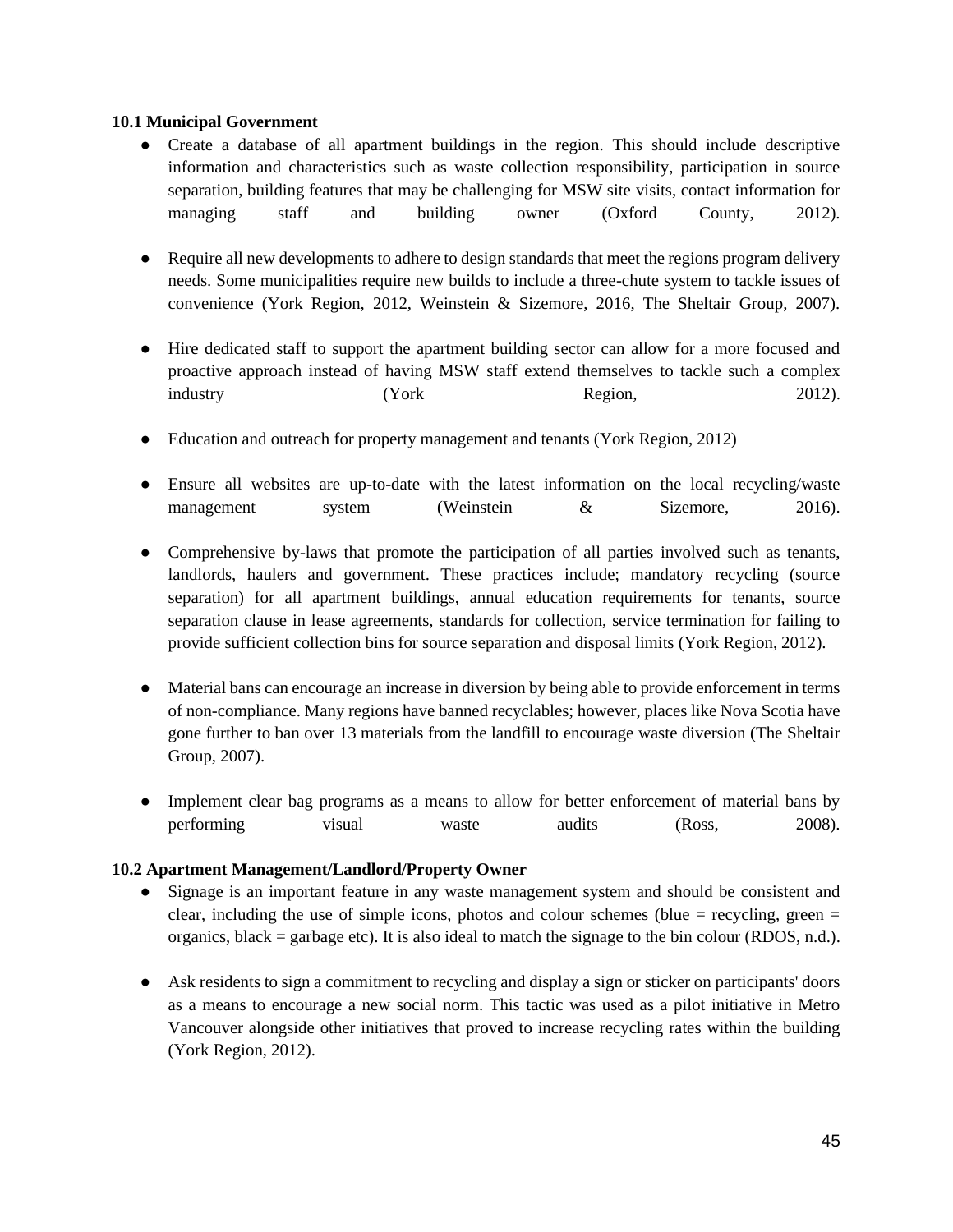- Include compliance to waste management within lease agreements (York Region, 2012).
- Provide tenants with waste management education, including the role of apartment buildings within the municipal system at least once per year (York Region, 2012, Oxford County, 2012).
- In high-rise buildings, establish a waste collection site on each floor to ensure refuse is easily transported to the waste room for collection (Weinstein & Sizemore, 2016).
- Provide incentive or rewards for the implementation of successful programs such as using building community compliance for recycling to allow for savings on building services (Weinstein & Sizemore, 2016).
- Mandating apartment building owners to provide a comprehensive waste management plan with initiatives to encourage an increase in diversion (The Sheltair Group, 2007).

### <span id="page-46-0"></span>**10.3 Waste Haulers**

- Municipally contract haulers to collect waste from apartment buildings instead of requiring buildings to secure private contracts in order to provide accurate data and equal collection service across the region (Pilot in Boston) (Weinstein & Sizemore, 2016).
- Offer recyclable and yard waste at a lower tipping cost than waste or unsorted material meant for landfill (Weinstein & Sizemore, 2016).
- Meet the 4 C's of multi-residential recycling: *Convenience, Clarity, Colour and Capacity*. Waste rooms and collection bins should be accessible for all tenants. All collection bins should be easily identifiable based on colour coding to match the waste stream, as well as clear image-based signage (WM, n.d., RDOS, n.d). Additionally, all bins should reflect the appropriate capacity necessary for the number of tenants/units. Best practices on capacity include providing a 360 litre cart for every seven units, or one cubic meter for every 15 units in bulk bins (Oxford County, 2012). Recycling capacity should reflect 50% of the total service volume (WM, n.d.).
- Include fees and rewards within contracts for apartment buildings based on diversion rates. These fees and rewards can give the hauler more control in terms of enforcement and grounds to suspend or terminate contracts if a building remains consistently non-compliant (The Sheltair Group, 2007).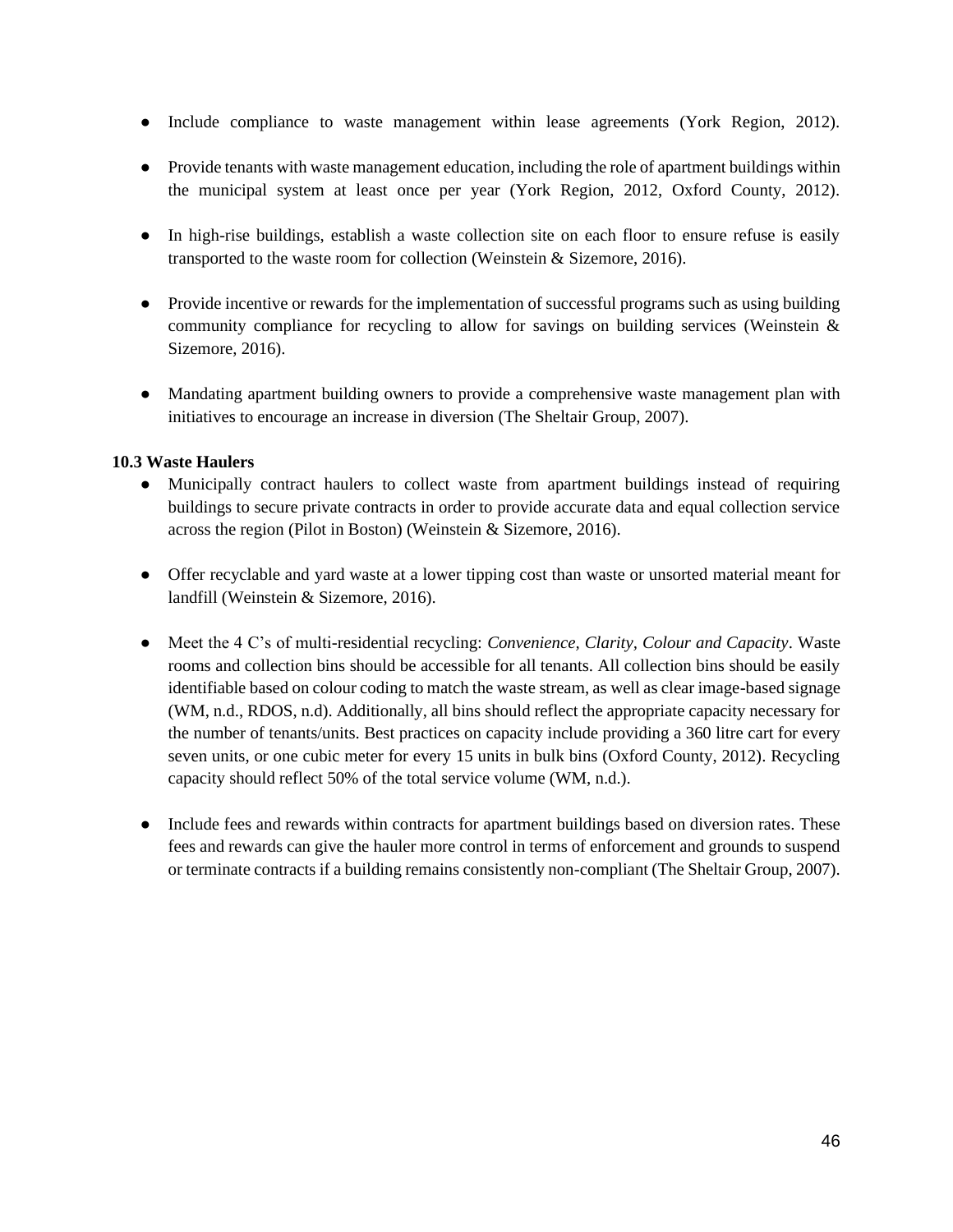## <span id="page-47-0"></span>**11. Discussion**

Although research on this topic tends to focus on tenant compliance, looking further into this industry has certainly expanded the project scope of responsibility to include management companies/landlords, waste haulers as well as municipal and authoritative governing bodies. Though each their own separate entity, the results of the project have found that they are all connected in ways that impact the entire system. Therefore, as much as the following sections are divided into key stakeholders, they are interconnected and discuss the implications of other stakeholders throughout.

### <span id="page-47-1"></span>**11.1 Tenants**

When the proof of non-compliance is visible in collection bins, it can be easy to walk away thinking tenants are the ones at fault for low diversion rates in HRM. However, although source separation is mandated in HRM through By-law S-600, the responsibility should not, and ultimately does not, not fall solely on the tenants (Halifax Regional Municipality, 1999). The tenant survey has provided insight into barriers apartment dwellers face in HRM, and they have identified a desire to be compliant. Aside from a lack of in-unit space, the two other top barriers to source separation identified by survey respondents were issues with management companies not providing receptacles for source separation, and that apartment building management companies do not encourage tenants to divert their waste. Although this may be true to some cases in HRM, literature seems to suggest that anonymity be the driving force for non-compliance (Walton, 2019, Theisen, 2002, Fallde, 2015). Whatever the reason, best practices suggest that when management companies include waste management compliance within the lease agreement, and provide education, regular upkeep of the waste collection area and create standards, tenants are more likely to divert their waste in order to uphold a community standard, despite continuous anonymity (York Region, 2012, Oxford County, 2012, WM, n.d.).

#### <span id="page-47-2"></span>**11.2 Management Companies/Landlords**

According to the thematic analysis of the MCR interviews and tenant survey data, tenant compliance is as much an issue with management as it is an issue with anonymity. However, by looking at HRM's current rental market, it can be seen that management companies need to provide very little and they will still find tenants to fill the units in buildings (Canada Mortgage and Housing Corporation, 2020). In a rental market with a vacancy rate of 1%, renters are forced to take what they can in terms of housing, and are often met with fewer perks (Kunes, 2018). With the media attention and information from the MCR interviews and tenant surveys, it appears that many management companies/landlords have not been upholding their end of the by-laws, as suspected.

Yet through the tenant survey, it has been made apparent that many tenants are not even aware of the bylaws surrounding ABWM, leaving them unable to demand improved practices. In the free-text survey responses, many discussed a dissatisfaction that their building did not provide receptacles for source separation, some even stating they wished it was required by HRM, which it is (Halifax Regional Municipality, 1999). This helps to highlight the need for a change in waste education. As HRM has been educating tenants on their own responsibilities for waste management, an increase in education on the responsibilities of the management company/landlord could be used appropriately in this case (Kennedy, 2020).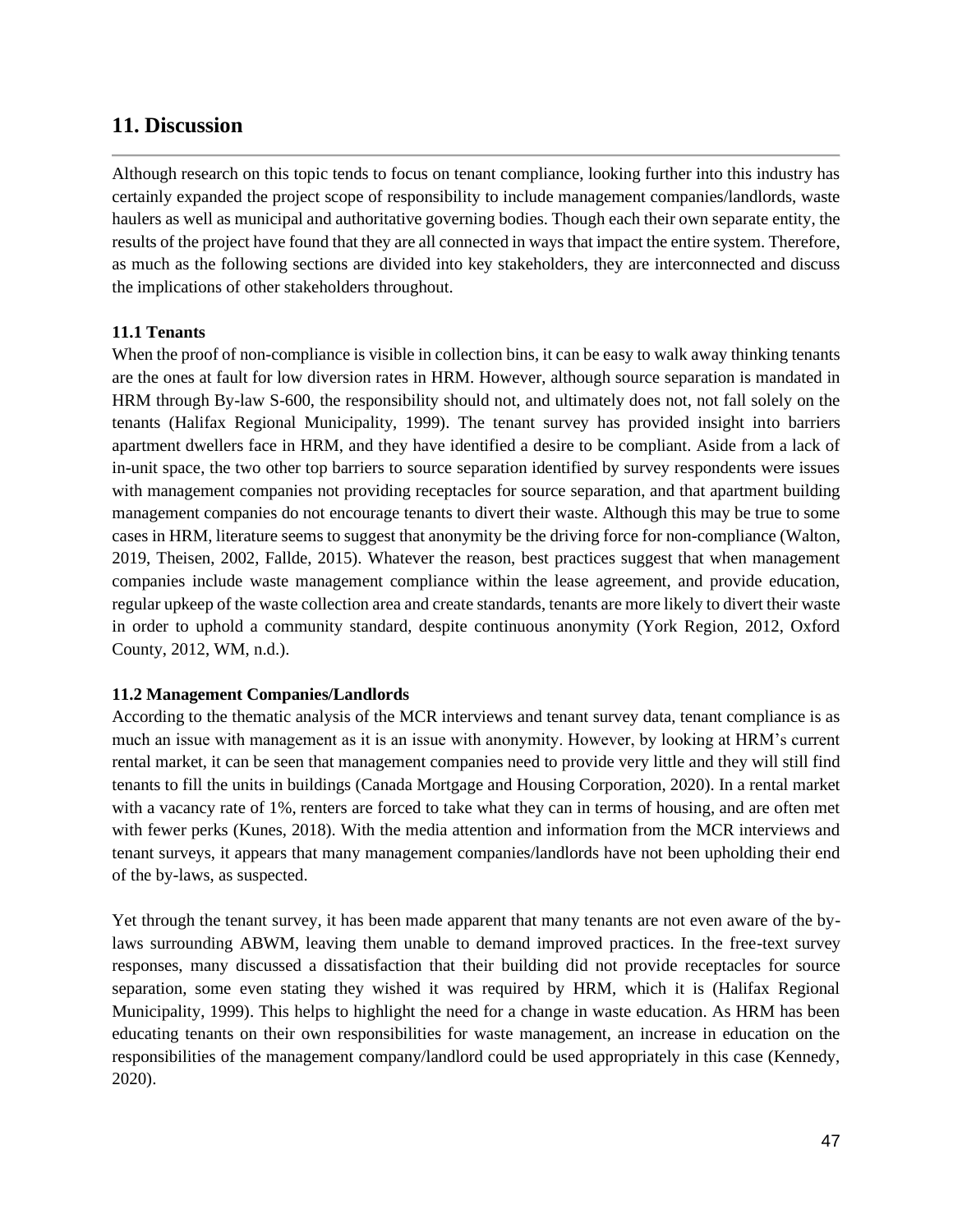#### <span id="page-48-0"></span>**11.3 Waste Haulers**

According to the MCR interview data, waste haulers have the opportunity to play a more significant role in ABWM then they appear to. They provide apartment buildings with collection bins and decide whether the material in a collection bin is appropriately sorted or not, and by-law have the ability to reject any unsorted waste (Halifax Regional Municipality, 1999). However, according to the MCR interviews, many contracted haulers have created a competitive market for themselves, by cutting corners to save money and secure contracts. In that market, as stated in the MCR interviews, the ability to reject waste is not as viable when another hauler promises to collect no matter what (The Shelair Group, 2007). This is where the benefit of a standardized system as seen in best practices, whether municipally run, or created through a license may be beneficial to both apartment management companies and waste haulers (Weinstein & Sizemore, 2016). As seen in the three major cities explored in the best practices jurisdictional scan, Toronto, Calgary, and Amsterdam all provided a standardized municipal collection for waste, which may be something to consider in HRM moving forward (City of Toronto, 2012, Calgary, 2020b, Goorhuis *et al*., 2012).

Additionally, outside of a systematic change, the MCR interviews stated that improving relationships can improve efficiency of the ABWM system. By providing ongoing communication, haulers are able to inform solid waste-resources of frequent offenders. passing the responsibility onto the region and allowing the hauler to remain out of a position of enforcement, eliminating the fear of losing their contracts (The Shelair Group, 2007).

### <span id="page-48-1"></span>**11.4 Municipal Government**

Education plays a large role in the municipal sector for ABWM; therefore HRM should continue to expand on that initiative (Kennedy, 2020). With the responses from the tenant and MCR data, it is clear that tenants are unaware of the responsibilities of the other stakeholders involved in waste management. By looking at past, present and incoming programs (Table 2), as well as the tenant survey data, it is suggested that more focus be put on educating the public on by-laws and making responsibilities clear so tenants and management companies may hold each other to a standard. And with the apartment building population rising rapidly in HRM, more staff need to be allocated to dealing with ABWM, as suggested in best practices (York Region, 2012). Education mandates, as seen in Calgary, require management to provide education to tenants at least once a year (The City of Calgary, 2018). This may be included in a mandate to have building owners provide a waste management plan, which include requiring a program to circulate and provide education on waste mangement for tenants, as seen in best practices (The Sheltair Group, 2007).

HRM is implementing the new POSSE software program (as seen in Table 2), which will require all new developments to have their waste rooms approved by HRM solid waste-resources (MacDonald, 2020). This is seen as best practices, and should hope to address waste management in the rapidly expanding apartment building sector in HRM (York Region, 2012, Weinstein & Sizemore, 2016, The Sheltair Group, 2007).

#### <span id="page-48-2"></span>**11.5 Why Does This All Matter?**

With the combined learnings of this report, it should be understood that the issues surrounding apartment building are not as complex as they seem. With that being said, rewiring the ABWM system to address the topics explored through this report may not be the easiest route to take for every stakeholder involved. Some best practices may be time consuming or costly to implement, others may be difficult to enforce. Implementing programs that may require more effort may be the most effective in terms of achieving actual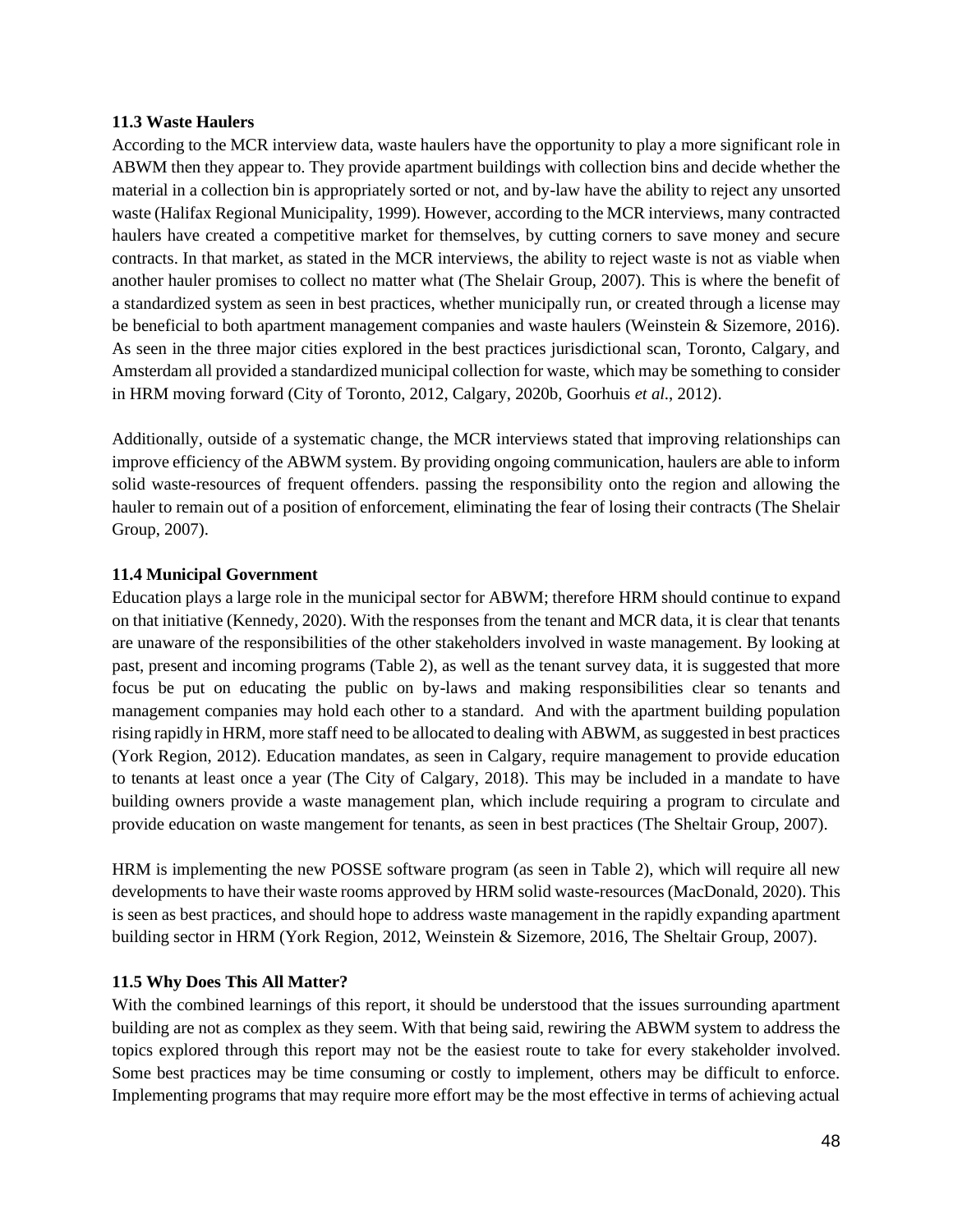change. Yet it should be understood that according to the literature, implementing one program may not yield great results, however creating a comprehensive system with many moving parts that address all aspects of waste management such as regulations, mandates, material bans, enforcement, agreements and education, may be likely to be more successful (Oxford County, 2012).

From a program implemented in Oxford County, Ontario between May 2012 and June 2012, it was estimated that recycling rates increased by 44% after implementing a host of best practices initiatives for apartment buildings (Oxford County, 2012). Significant change to ABWM is possible through the implementation of best practices.

As HRM's apartment building population currently sits at just over 50%, addressing the issues of ABWM in HRM is of utmost importance as the number of units continues to rise (Storring, 2016, Canada Mortgage and Housing Corporation, 2020). HRM must improve the overall functionality of the ABWM system by implementing best practices within each of the stakeholder systems, otherwise the present issues identified in this report may continue to trend if left untreated.

## <span id="page-49-0"></span>**12. Recommendations & Conclusions**

## <span id="page-49-1"></span>**12.1 Recommendations**

Taking into account the key findings of this project and the list of best practices, a list of recommendations has been created for Halifax, Nova Scotia. Recommendations have been broken down into authority stakeholder groups; waste haulers, management companies/landlords, and municipal governments. Each of which has been given multiple recommendations that have been broken down into short (Table 11), medium (Table 12) and long-term (Table 13) time frames.

- (S) Short-term = up to 1 year;
	- Short-term recommendations are items that will require stakeholders to refresh themselves on by-laws and implement easier programs to improve the system, compliance and diversion rates. These include education and creating resident standards.
- (M) Medium-term  $= 1-2$  years; and
	- Medium term recommendations include restructuring internal systems
- (L) Long-term  $= 2-5$  years, or more.
	- Long-term recommendations are predominantly items that will require change in legislation or systematic overhauls which will require more time to

It is acknowledged that addressing the issues surrounding apartment building waste management are far from a one-size-fits-all and these recommendations are meant to guide the industry into creating overall improved standards for all stakeholders.

Table 11:

| <b>Short-term Recommendations</b> |                        |                    |
|-----------------------------------|------------------------|--------------------|
| <b>Stakeholder</b><br>Group       | <b>Recommendations</b> | <b>Description</b> |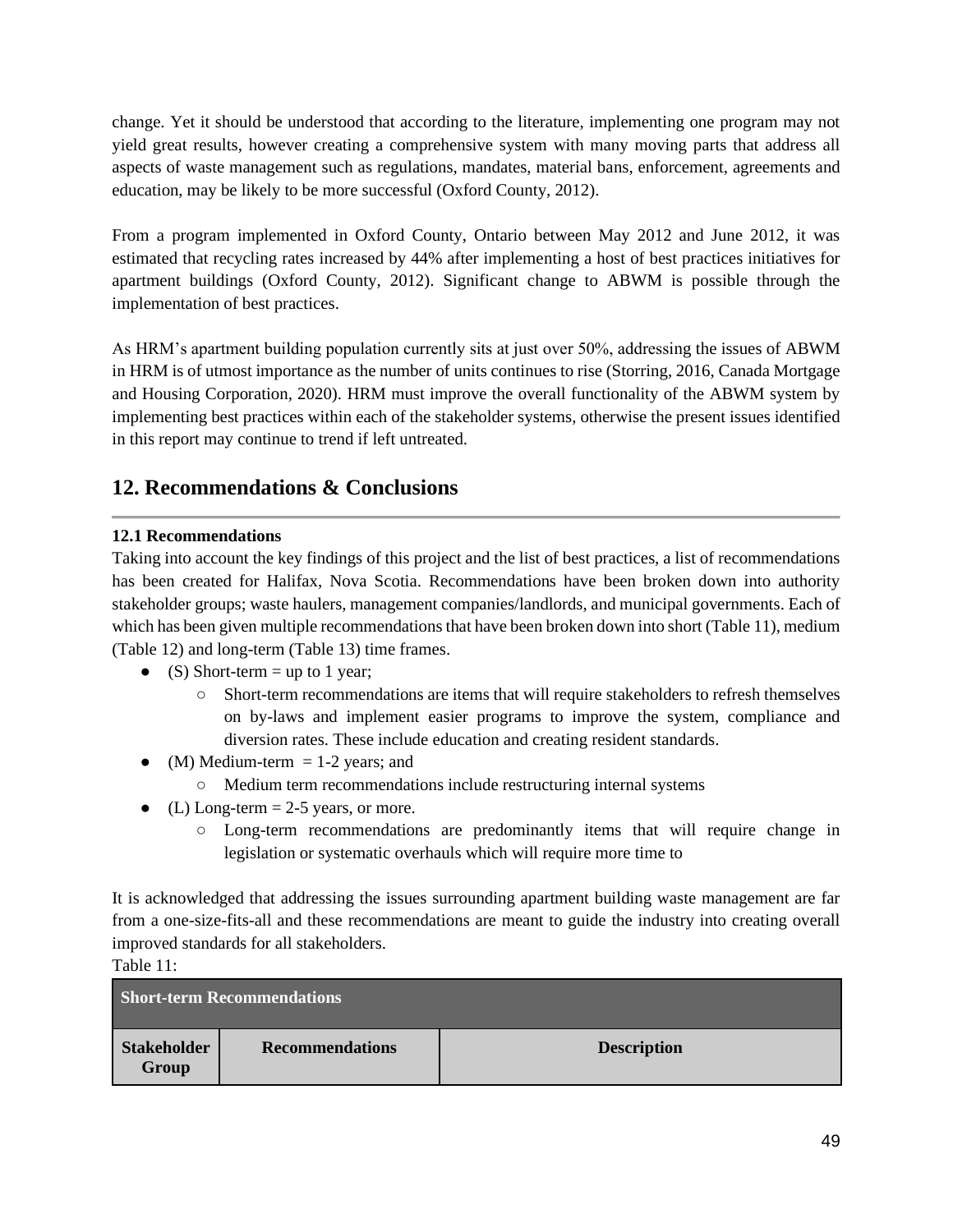| Municipal<br>Gov.  | Update By-law S600 to<br>include bin capacity                                                                                                                                                         | Update by-law S-600 to include requiring appropriate<br>bin capacity for all apartment buildings and waste<br>haulers                                                                                                                                                                                                                                                                      |
|--------------------|-------------------------------------------------------------------------------------------------------------------------------------------------------------------------------------------------------|--------------------------------------------------------------------------------------------------------------------------------------------------------------------------------------------------------------------------------------------------------------------------------------------------------------------------------------------------------------------------------------------|
|                    | Update all Municipal and<br>Provincial Websites, and/or;                                                                                                                                              | All provincial and municipal websites need to be<br>updated to communicate updated information.                                                                                                                                                                                                                                                                                            |
|                    | Create a centralized website<br>for all Municipal Collection<br>Regions                                                                                                                               | A centralized website with waste management systems<br>from each Municipal Collection Regions may help to<br>provide more accessible information for the public and<br>can allow for                                                                                                                                                                                                       |
|                    | <b>Positive Reinforcement</b><br>System                                                                                                                                                               | Providing updates on municipal diversion milestones<br>can be an effective motivator for tenants to continue<br>source separation, despite what their neighbours may be<br>doing. The HRM Recycles App could be an easy way to<br>send out these updates.                                                                                                                                  |
|                    | Educate the general public on<br>waste by-laws and system<br>standards                                                                                                                                | The public needs to be more informed on the legal<br>aspects of solid waste management in order to<br>understand the implications of compliance and non-<br>compliance. This is a continuous recommendation.                                                                                                                                                                               |
|                    | Mandate requiring Apartment<br>Waste Management Plans (S-<br>M)                                                                                                                                       | Each apartment building would be required to produce<br>a management plan, including information on hauler<br>contracts, compliance, enforcement and education<br>plans. This would help to provide easy guidance and<br>synchronicity for managers, supers and landlords. This<br>can also help to improve transparency with waste<br>management practices, improving trust with tenants. |
| Apartment<br>Mgmt. | Include and enforce waste<br>management clause in lease<br>agreements                                                                                                                                 | Landlords should include waste management as a<br>priority within the initial lease in order to promote<br>diversion as high priority.                                                                                                                                                                                                                                                     |
|                    | When tenants are non-<br>compliant, residents should<br>be re-briefed on by-laws, and<br>provide educational<br>information to improve<br>behaviours instead of just<br>alerting tenants to a problem | Tenants should be provided with education.<br>This can include promoting the HRM recycles app,<br>providing information sheets for each unit, posting<br>bulletins in common areas and updating signage in the<br>waste room.                                                                                                                                                              |
|                    | Organize frequent education<br>sessions                                                                                                                                                               | Each building should contact local waste educators to<br>provide a regular (eg. annual) information session on<br>waste management to promote waste management as a<br>priority. Waste educators should not only discuss the<br>role of the tenant, but the roles and responsibilities of<br>management/landlords as well.                                                                 |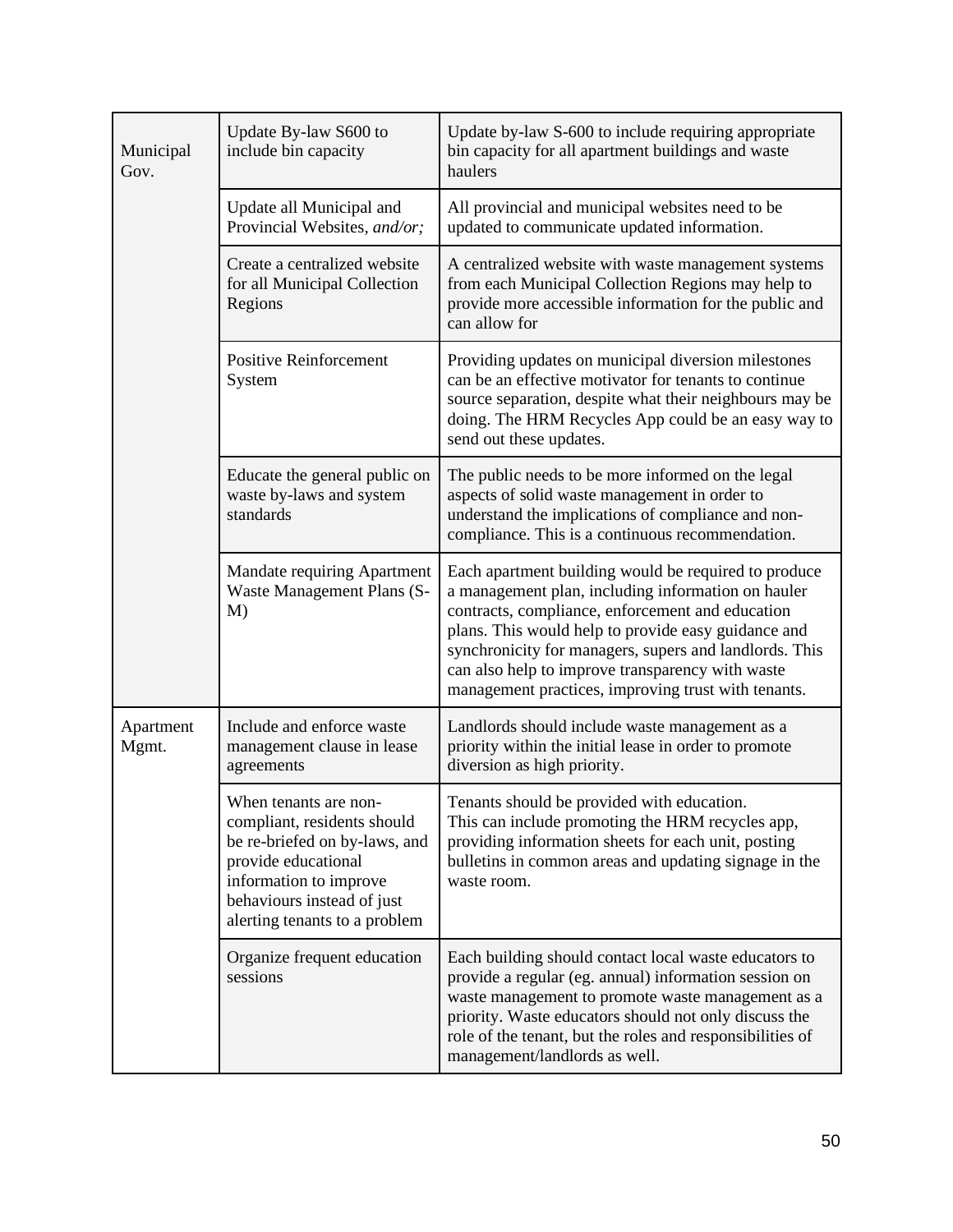|        | Secure or renegotiate<br>contracts with waste haulers<br>that better reflect building<br>capacity | The appropriate number and size of bins should be<br>expected based on the number of units/residents in a<br>building.                                                                                                                                                                   |
|--------|---------------------------------------------------------------------------------------------------|------------------------------------------------------------------------------------------------------------------------------------------------------------------------------------------------------------------------------------------------------------------------------------------|
|        | Provide tenants with the<br>opportunity to divert more<br>waste                                   | Residents should be able to divert additional banned<br>material that does not get collected in the 5-stream<br>system. This does not mean adding recycling or<br>compost as providing all 5 waste streams is the bare<br>minimum.                                                       |
|        | Review by-laws on<br>responsibilities and<br>implement changes                                    | Move bins to within three meters of one another,<br>improve cleanliness of the waste room, and update<br>frequency of material collection.                                                                                                                                               |
| Hauler | Education on truck capacity<br>and sections                                                       | Educating the public on the waste system and the<br>compartments (recyclables, waste, corrugated<br>cardboard) of hauling trucks could help to eliminate<br>mistrust.                                                                                                                    |
|        | Require sufficient bin<br>capacity at each apartment<br>building $(S-M)$                          | Waste haulers should provide the appropriate number of<br>bins based on the number of units/residents in a<br>building. Haulers should not cut corners to provide<br>cheaper contracts for apartment buildings. As it<br>currently stands, there are no by-laws surrounding<br>capacity. |
|        | Improve communication and<br>relationship with MSW<br>governing bodies                            | Inform the governing body of continuous issues of non-<br>compliance instead of having to enforce by-laws in fear<br>of losing contract.                                                                                                                                                 |

*Note:* Recommendations based on findings of this report.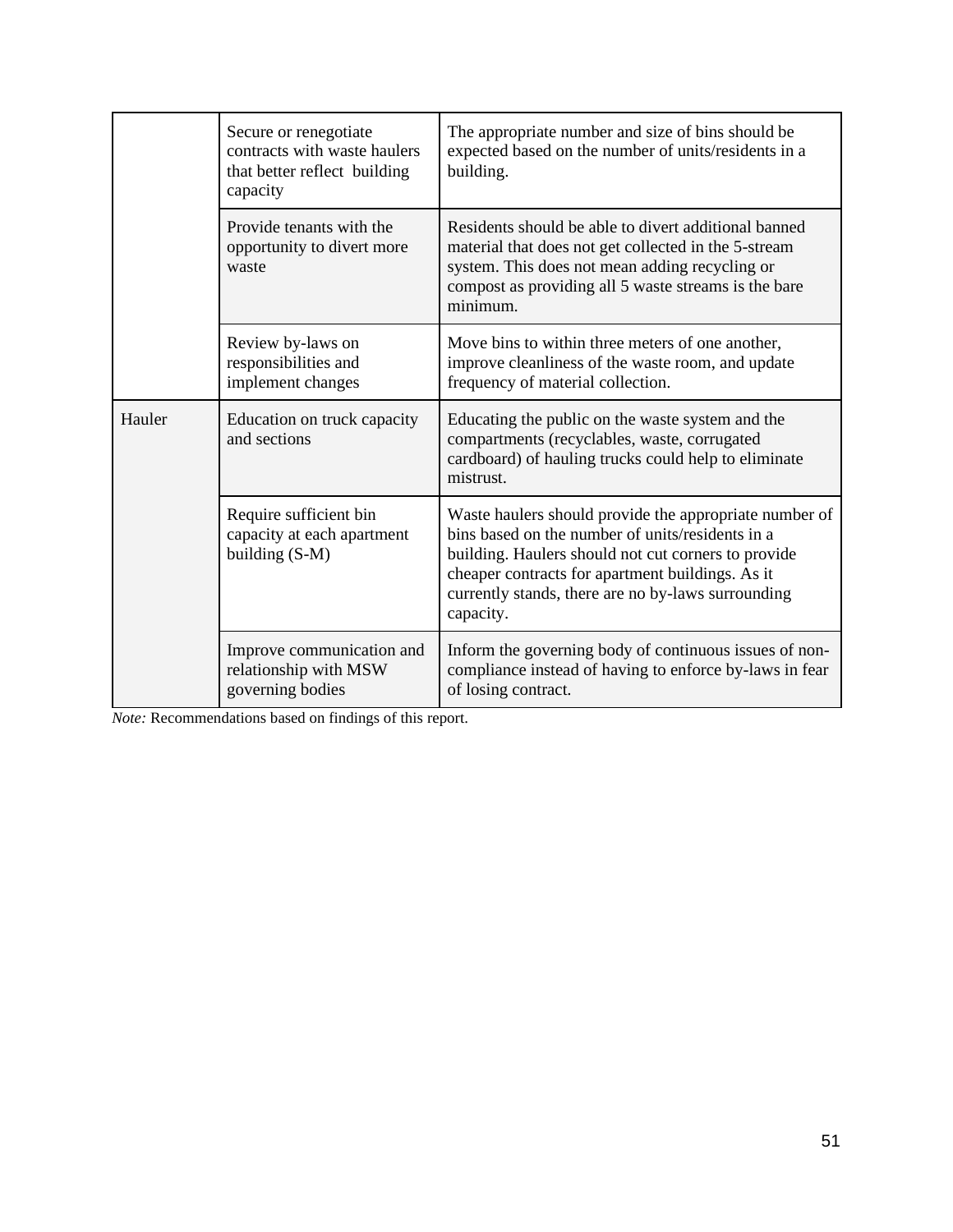## Table 12:

| <b>Medium-Term Recommendations</b> |                                                                            |                                                                                                                                                                                                                                                                                                                                                                                   |  |  |
|------------------------------------|----------------------------------------------------------------------------|-----------------------------------------------------------------------------------------------------------------------------------------------------------------------------------------------------------------------------------------------------------------------------------------------------------------------------------------------------------------------------------|--|--|
| <b>Stakeholder</b><br>Group        | <b>Recommendations</b>                                                     | <b>Description</b>                                                                                                                                                                                                                                                                                                                                                                |  |  |
| Municipal<br>Gov.                  | <b>Create community Drop Sites</b>                                         | With the implementation of a central community drop<br>site, apartment dwellers (and community members) will<br>have the opportunity to divert more conveniently<br>additional materials from the landfill. Community drop<br>sites also imply a standard of diverting banned<br>materials, despite not being collected. (ie. textiles,<br>electronics, paint, batteries etc.)    |  |  |
|                                    | <b>ABWM Guideline Book</b>                                                 | There should be a readily available guidebook<br>highlighting every aspect of apartment building waste<br>management for the region. It should highlight the<br>responsibilities of the tenant, hauler, management<br>company and other stakeholders (such as<br>superintendents and landlords), the meaning behind the<br>by-laws, fees, and how-to secure collection contracts. |  |  |
|                                    | Hire Dedicated Solid Waste-<br><b>Resource Staff for ABWM</b>              | This will allow for the growing number of apartment<br>buildings to be efficiently serviced in terms of<br>conduction visual waste audits, providing regular<br>education (info sessions or distributing pamphlets), and<br>stopping in for compliance checks.                                                                                                                    |  |  |
|                                    | Educate the general public on<br>waste by-laws and system<br>standards     | The public needs to be more informed on the legal<br>aspects of solid waste management in order to<br>understand the implications of compliance and non-<br>compliance. This is a continuous recommendation.                                                                                                                                                                      |  |  |
|                                    | Standardizing waste haulers<br>with the use of a licensing<br>system       | Licensing haulers may give the municipality the<br>opportunity to create a standardized system, minimizing<br>the ability for waste haulers and landlords to cut corners<br>on waste management and giving haulers the ability to<br>enforce by-laws without fear of losing contracts.                                                                                            |  |  |
| Hauler                             | Standardized tiered hauling<br>and tipping fees for different<br>materials | Encourage diversion by pricing hauling of landfill<br>garbage higher than other material streams.                                                                                                                                                                                                                                                                                 |  |  |
|                                    | Emphasize importance of<br>diversion by linking fees to<br>diversion rates | Gauging contract fees by the building's diversion rates<br>and adjusting as the building worsens or improves.                                                                                                                                                                                                                                                                     |  |  |

*Note:* Recommendations based on findings of this report.

Table 13: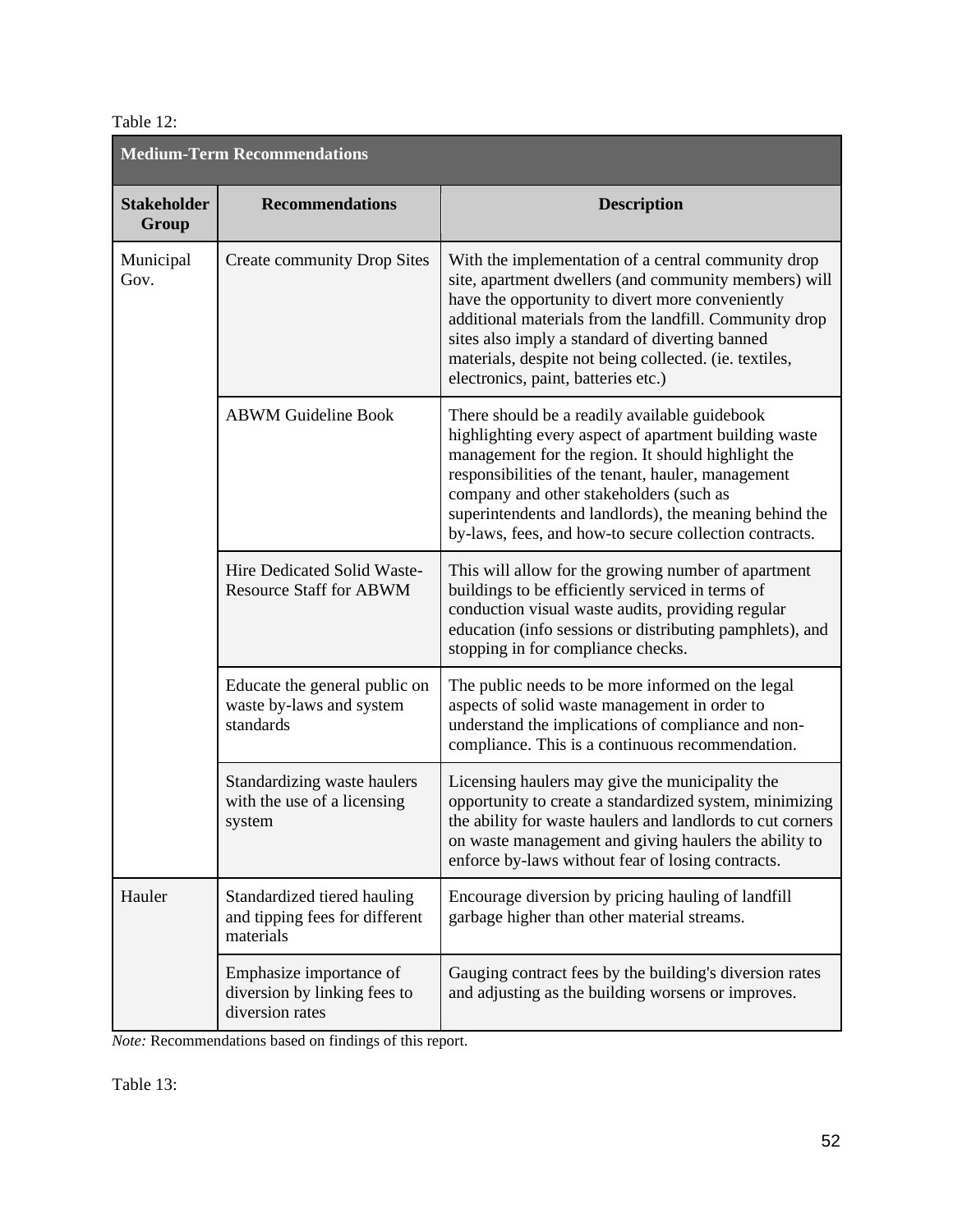| <b>Long-term Recommendations</b> |                                                                                                                                  |                                                                                                                                                                                                                                                                                                                                                                                                              |  |  |
|----------------------------------|----------------------------------------------------------------------------------------------------------------------------------|--------------------------------------------------------------------------------------------------------------------------------------------------------------------------------------------------------------------------------------------------------------------------------------------------------------------------------------------------------------------------------------------------------------|--|--|
| <b>Stakeholder</b><br>Group      | <b>Recommendations</b>                                                                                                           | <b>Description</b>                                                                                                                                                                                                                                                                                                                                                                                           |  |  |
| Municipal<br>Gov.                | Standardize Waste<br>Management Practices and<br>By-laws across the province<br>(at least with municipalities in<br>the same MCR | Standardizing waste management across the province<br>may help to eliminate misunderstandings and provide<br>the same collection services across the province. This<br>would help to create a standard and improve clarity for<br>tenants moving throughout the province, haulers with<br>reach in different regions and apartment management<br>companies that own properties in multiple<br>jurisdictions. |  |  |
|                                  | Educate the general public on<br>waste by-laws and system<br>standards                                                           | The public needs to be more informed on the legal<br>aspects of solid waste management in order to<br>understand the implications of compliance and non-<br>compliance. This is a continuous recommendation.                                                                                                                                                                                                 |  |  |
| Haulers                          | Change apartment material<br>collection to municipal<br>responsibility (all or partial)                                          | Following the lead of cities in the best practices<br>jurisdictional scan, creating a centralized and regulated<br>system for partial or all waste collection helps to<br>promote industry-wide standards and allows for better<br>waste tracking, audits and enforcement. The<br>municipality can then distribute kitchen catchers to<br>apartment dwellers to encourage composting.                        |  |  |

*Note:* Recommendations based on findings of this report.

## <span id="page-53-0"></span>**12.2 Conclusion**

As much as tenants are the ones who consciously make the choice to source separate or not, this extends beyond individuals putting an apple core into the garbage bin instead of the compost. The issues pertaining to ABWM, though widespread and tedious, are not overly complicated. The choices of some have affected the overall system and have led to the issues that HRM is currently facing. Where apartment buildings are dense communities, they provide opportunities for focused and meaningful change through the implementation of best practices. The challenges that have presented themselves in HRM are not isolated, and therefore looking outward to other jurisdictions to implement new initiative is necessary to remedy the issues pertaining to waste haulers, apartment management companies/landlords and the municipal governments ability to create policy change and provide enforcement, and ultimately improve waste diversion in HRM.

## <span id="page-53-1"></span>**12.3 Limitations**

In order to create a well balanced report on all stakeholders involved in ABWM, interviews were to be conducted with representatives from each MCR, waste haulers and apartment management companies. Unfortunately despite numerous attempts to organize interviews, efforts yielded no results in securing interviews with a sufficient number of waste haulers or apartment management companies. This is not to demonize those stakeholder groups but to highlight that the interviews and thematic analysis are one-sided. Due to time constraints, the project had to move forward without their input. It is recommended that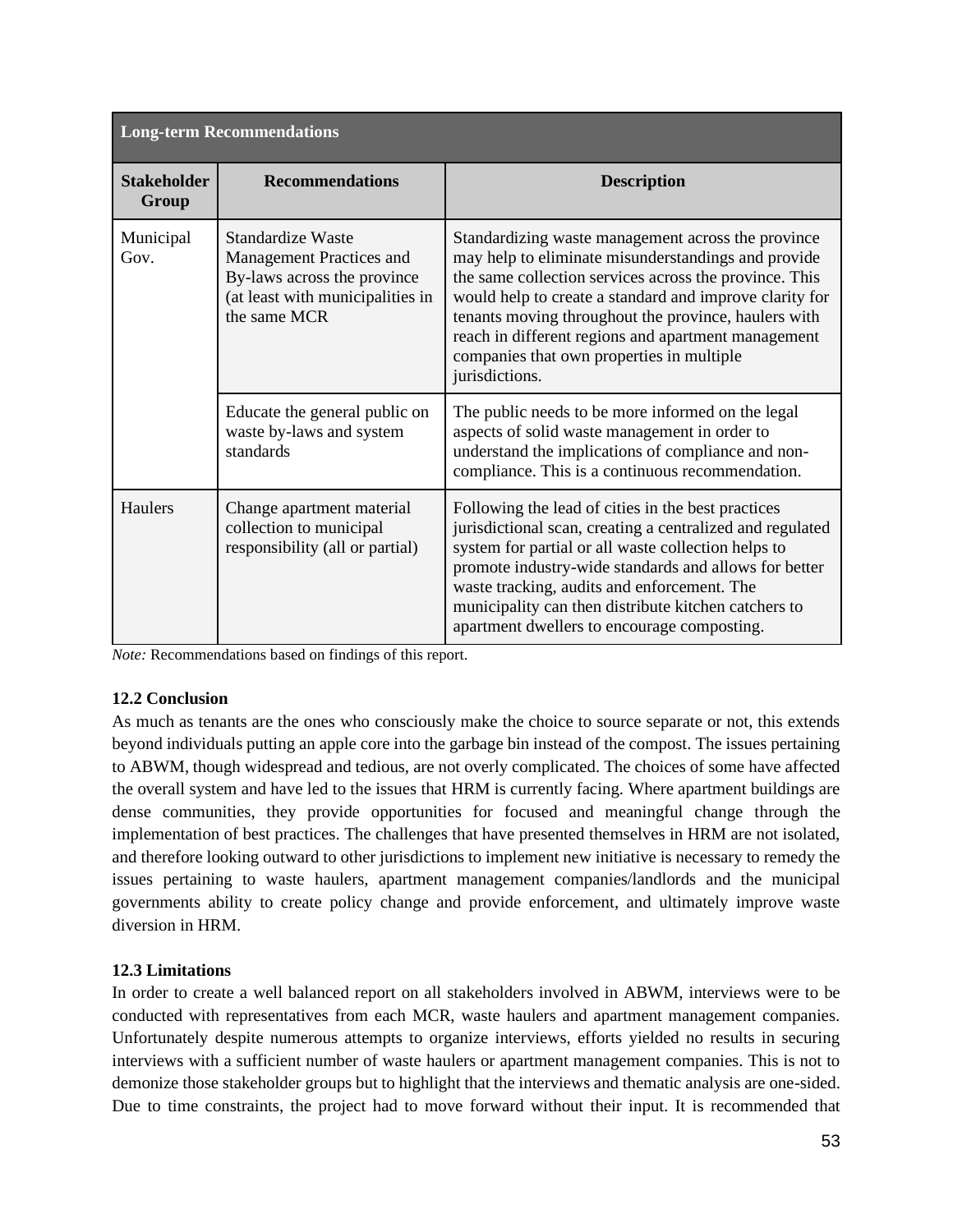additional attention be given to waste haulers and management companies in the future in order to better understand their barriers, limitations and opportunities.

Additionally, the survey data is not representative of any population. The responses represent a small sample size of the diverse apartment population in HRM and should not be taken as normative. The survey does have an overall bias due to methods of circulation, access to the internet, privilege of time (among other factors). Despite the bias, the survey data may benefit from a statistical analysis to gauge fully the complete meaning behind the responses as this project only provided basic descriptive statistics.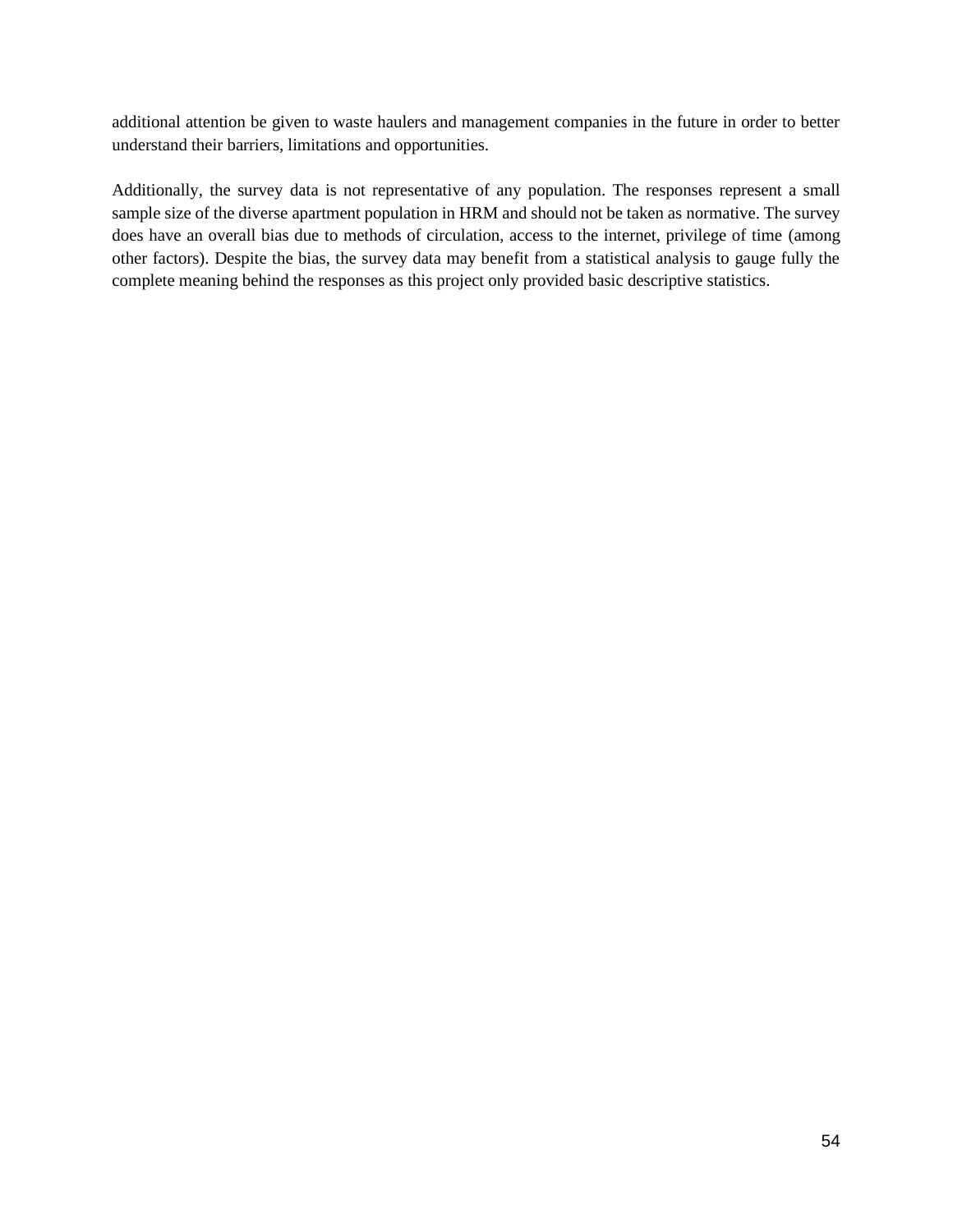# <span id="page-55-0"></span>**13. Appendix**

## **Appendix A**

List of Nine Provincial Waste Collection Regions in Nova Scotia, including their jurisdictions and links to relevant websites.

| Region                                          | Jurisdiction (with waste sorting guides)                                                                                                                      |
|-------------------------------------------------|---------------------------------------------------------------------------------------------------------------------------------------------------------------|
| 1A<br>Cape Breton                               | Inverness https://invernesscounty.ca/wp-<br>content/uploads/2019/05/FinalSortingSheet.pdf                                                                     |
|                                                 | Victoria<br>https://www.victoriacounty.com/images/Sort_Sheet_August_2017.jpg                                                                                  |
|                                                 | Richmond http://www.richmondcounty.ca/municipal-solid-waste-<br>management.html                                                                               |
|                                                 | Port Hawkesbury<br>http://www.townofporthawkesbury.ca/upload/1604411260Recycling%20G<br>uide%203.pdf                                                          |
| 1B<br>Cape Breton                               | Cape Breton Regional Municipality<br>https://www.cbrm.ns.ca/images/Solid Waste/CBRM 2019-<br>2020_Curbside_Collection_Schedule_and_Waste_Separation_Guide.pdf |
| 2A<br>Eastern                                   | Municipality of District of Guysborough<br>(No sorting guide)                                                                                                 |
| (Committee)<br>https://www.erswm.ca/            | Municipality of the County of Antigonish<br>https://www.erswm.ca/county-of-antigonish/                                                                        |
|                                                 | Municipality of the Town of Antigonish<br>https://www.townofantigonish.ca/waste-management/150-antigonish-<br>town-residential-collection/file.html           |
|                                                 | Mulgrave<br>(No sorting guide)                                                                                                                                |
|                                                 | St. Mary's<br>https://www.saint-marys.ca/waste-management/187-waste-sorting-<br>guide/file.html                                                               |
| 2B<br>Eastern                                   | Pictou County<br>https://www.pcwastemgmt.com/assets/9d8117d093/bylaw.pdf                                                                                      |
| (Authority)<br>https://www.pcwastemgm<br>t.com/ |                                                                                                                                                               |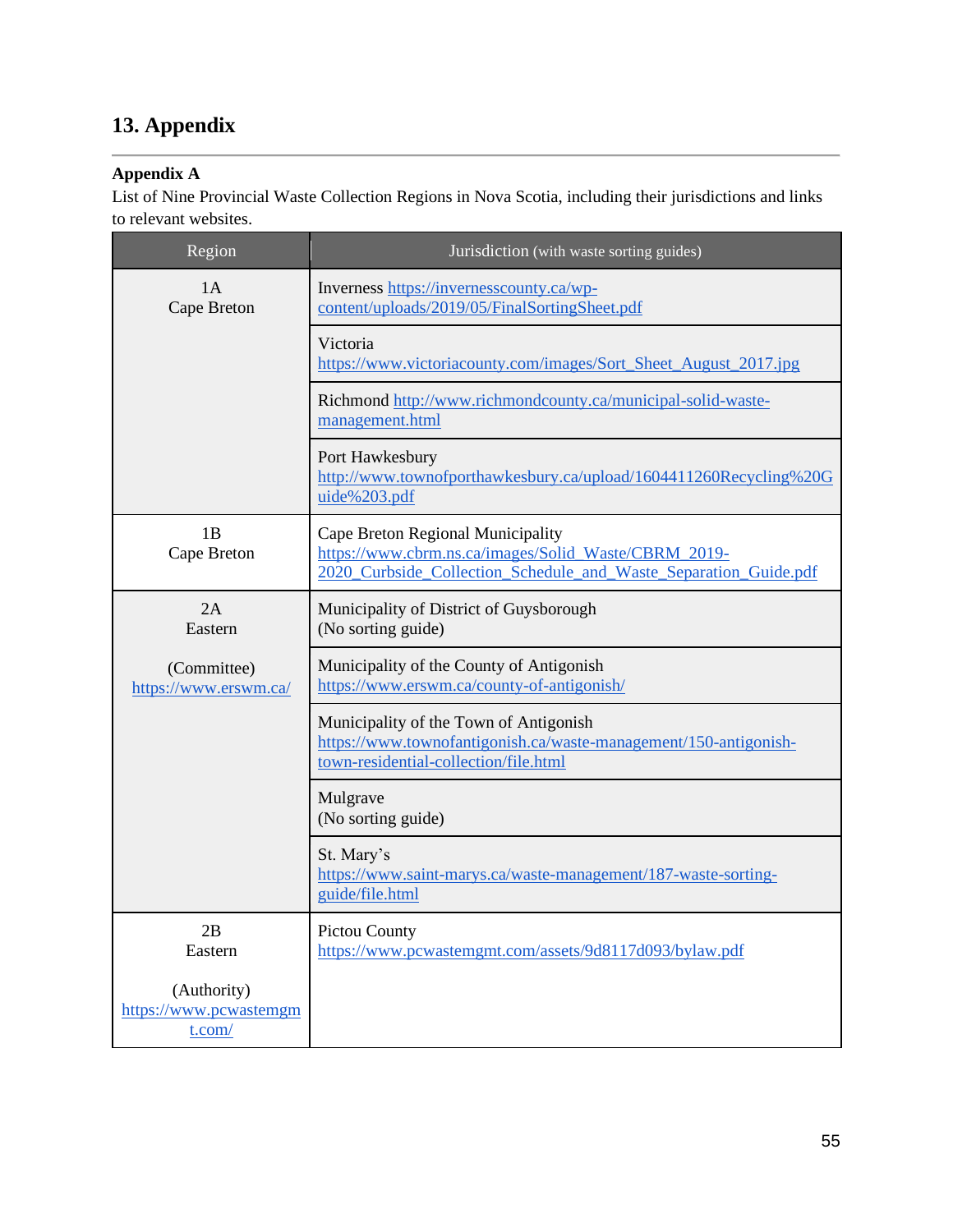| 3                                                      | Municipality of the County of Colchester                                                                                                                                                                                                                                                                                                            |
|--------------------------------------------------------|-----------------------------------------------------------------------------------------------------------------------------------------------------------------------------------------------------------------------------------------------------------------------------------------------------------------------------------------------------|
| Northern                                               | https://www.colchester.ca/garbage-and-recycling-1/2740-apartment-                                                                                                                                                                                                                                                                                   |
| (Partial Regional                                      | guide/file                                                                                                                                                                                                                                                                                                                                          |
| Authority)<br>http://www.cjsma.ns.ca/o<br>verview.html | Municipality of East Hants<br>https://www.easthants.ca/government/municipal-<br>departments/infrastructure-operations/solid-waste/curbside-<br>collection/solid-waste-service-literature/                                                                                                                                                           |
|                                                        | <b>Cumberland Joint Services Management Authority</b><br>http://www.cjsma.ns.ca/overview.html<br>Municipality of the County of Cumberland<br>$\bullet$<br>Town of Amherst<br>$\bullet$<br>http://www.cjsma.ns.ca/newsletters/2018_AmherstNewsletter.pdf<br>Town of Oxford<br>$\bullet$<br>https://town.oxford.ns.ca/images/Dual_Stream_Mail_Out.pdf |
| $\overline{4}$<br>Halifax                              | Halifax Regional Municipality<br>https://www.halifax.ca/sites/default/files/documents/home-<br>property/garbage-recycling-green-cart/Household%20-<br>%20English%202020%20-%20UPDATED%20NOV%202020.pdf                                                                                                                                              |
| 5<br>Valley<br>(Authority)<br>https://www.vwrm.com/    | Town of Kentville<br>Municipality of the County of Kings<br>Town of Wolfville<br><b>Town of Berwick</b><br>Town of Middleton<br>Town of Annapolis Royal<br>Bridgetown<br>Hantsport                                                                                                                                                                  |
| 6                                                      | County of Shelburne                                                                                                                                                                                                                                                                                                                                 |
| <b>South Shore/West Hants</b>                          | https://www.municipalityofshelburne.ca/waste-sorting.html                                                                                                                                                                                                                                                                                           |
| (Inter-Municipal                                       | Queens https://www.regionofqueens.com/municipal-services/works/waste-                                                                                                                                                                                                                                                                               |
| Committee)                                             | management/blue-bag-recyclables                                                                                                                                                                                                                                                                                                                     |
| https://www.region6swm.                                | Lunenburg                                                                                                                                                                                                                                                                                                                                           |
| ca/                                                    | https://www.communityrecycling.ca/sorting-guide                                                                                                                                                                                                                                                                                                     |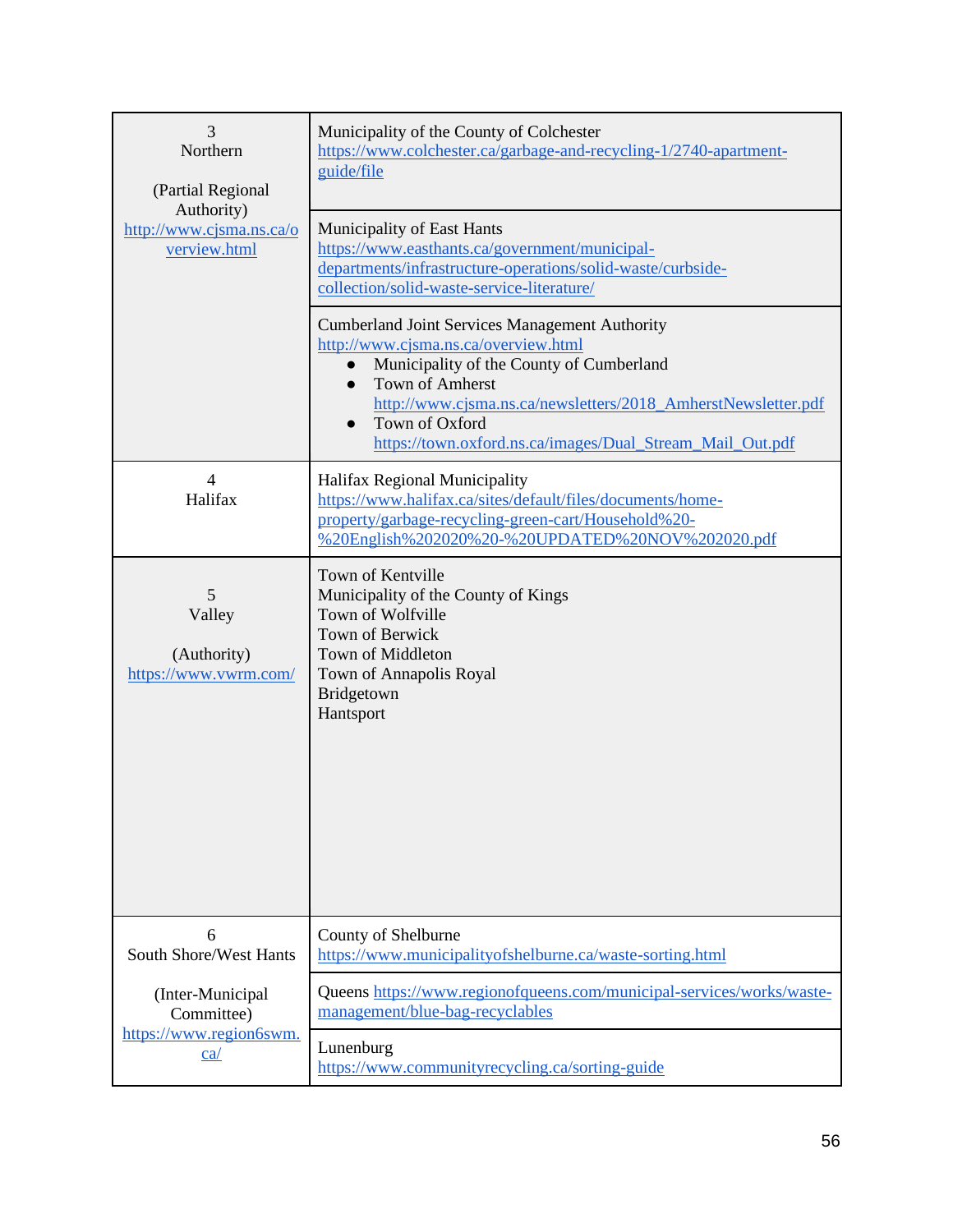|                                                        | West Hants Region/Windsor<br>https://www.westhants.ca/public-works/2481-sort-guide-2020-<br>end/file.html<br>https://www.westhants.ca/waste-and-recycling/2470-windsor-limit-2020-<br>sorting-guide/file.html |
|--------------------------------------------------------|---------------------------------------------------------------------------------------------------------------------------------------------------------------------------------------------------------------|
| 7<br>Western<br>(Authority)                            | Town of Digby<br>https://www.digby.ca/garbage-recycling-and-compost.html                                                                                                                                      |
| http://www.wastecheck.ca<br>/aboutus.html              | Municipality of Digby<br>https://www.digbydistrict.ca/solid-waste.html                                                                                                                                        |
| (Authority)<br>https://www.munargyle.c<br>om/en/waste- | Municipality of Clare https://www.clarenovascotia.com/en/services-<br>en/waste-management                                                                                                                     |
| management.html                                        | <b>Yarmouth County Solid Waste Management Authority</b><br>Municipality of Argyle<br>District of Yarmouth<br>$\bullet$<br>Town of Yarmouth https://www.townofyarmouth.ca/waste-<br>separation.html            |

*Note.* This information has been collected through provincial sources and verbal communication with members of all nine municipal collection regions.

## **Appendix B**

MCR Interview Questions

- 1. Tell me about your overall experience working with apartment building waste management.
- 2. How often do compliance officers visit buildings in your region, and are they scheduled visits or by demand (e.g, tenant filing a complaint)?
- 3. How often do tenants or the general public lodge complaints about apartment building waste management practices?
- 4. Tell me about the by-laws and fines in place for buildings or tenants that do not comply.
- 5. Does your MCR have specific guidelines on apartment building waste management for apartment managers/landlords to follow (i.e. information packets for new superintendents or building developers)?
- 6. Tell me about your experiences working alongside apartment management companies/landlords.
- 7. What area of apartment building waste management do you think needs the most attention?
- 8. In your opinion, who should be taking on the brunt of the responsibility for the issues of noncompliance, despite source separation being primarily up to the tenant?
- 9. Is your region currently working on anything surrounding improving apartment building waste management?
- 10. Are you aware of any practices that you have heard or that you feel might be beneficial to the system?
- 11. Do you have any additional comments on apartment building waste management?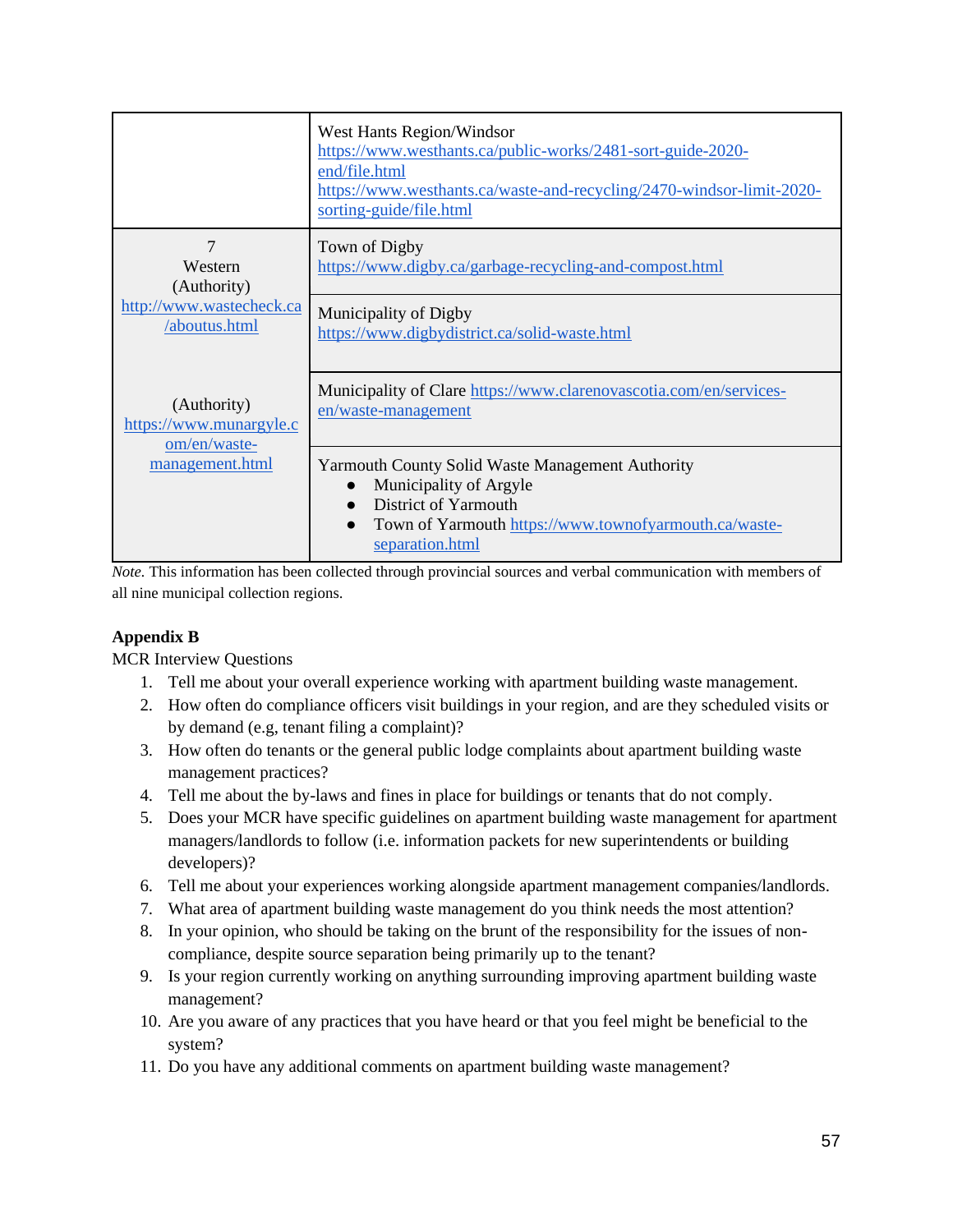## **Appendix C**

Tenant Survey Questions

- 1. If you agree to participate in this research project, please select 'agree' to the terms.
- 2. Select your age range.
- 3. How do you identify?
- 4. Level of education obtained.
- 5. Have you lived in an apartment building in Halifax, Nova Scotia in the past 5 years?
- 6. What size apartment building have you lived in?
- 7. How long have you lived in Halifax, Nova Scotia?
- 8. How long have you lived in an apartment building in Halifax, Nova Scotia?
- 9. Does your apartment building have a compost bin?
- 10. Do you regularly compost?
- 11. If you answered 'no' to the previous question, why not?
- 12. Does your apartment building have a recycling bin?
- 13. Do you regularly recycle?
- 14. If you answered 'no' to the previous question, why not?
- 15. Does your apartment building have a garbage chute?
- 16. Are you aware of the by-laws surrounding sorting waste in Halifax, Nova Scotia?
- 17. Were you taught about waste management growing up?
- 18. How important is proper waste management to you when apartment hunting?
- 19. Please feel free to provide any additional comments about apartment building waste management.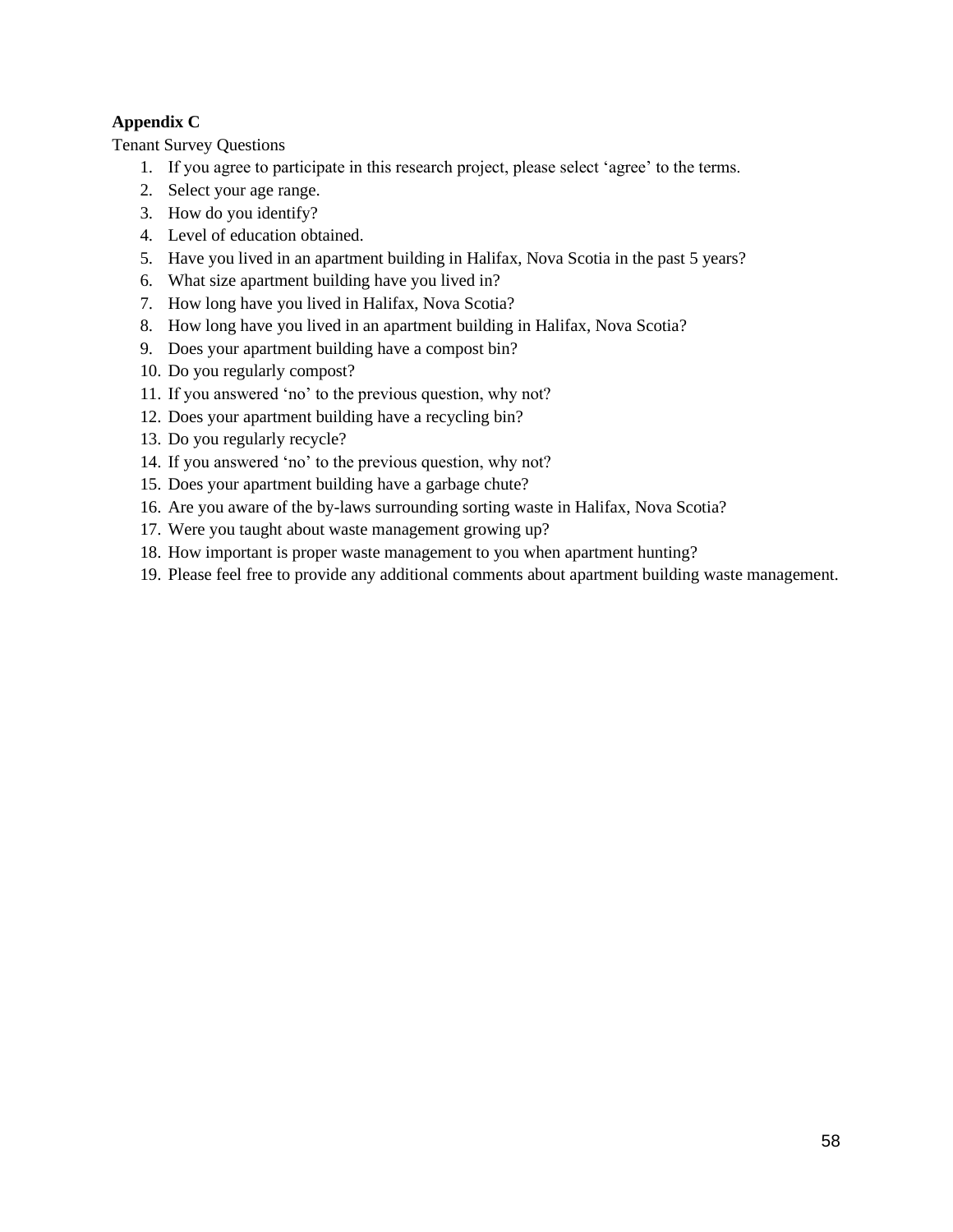## <span id="page-59-0"></span>**14. References**

- Bipro. (2014). Capital Factsheet on Separate Collection. *Copenhagen Resource Institute*. Retrieved from [https://www.municipalwasteeurope.eu/sites/default/files/NL%20Amsterdam%20Capital%20facts](https://www.municipalwasteeurope.eu/sites/default/files/NL%20Amsterdam%20Capital%20factsheet.pdf) [heet.pdf](https://www.municipalwasteeurope.eu/sites/default/files/NL%20Amsterdam%20Capital%20factsheet.pdf)
- Calgary. (2020a). Multi-family Recycling Requirements. *The City of Calgary, 2020.* Retrieved from [https://www.calgary.ca/uep/wrs/recycling-information/residential-services/multifamily](https://www.calgary.ca/uep/wrs/recycling-information/residential-services/multifamily-recycling/multifamily-recycling-requirements.html)[recycling/multifamily-recycling-requirements.html](https://www.calgary.ca/uep/wrs/recycling-information/residential-services/multifamily-recycling/multifamily-recycling-requirements.html)
- Calgary. (2020b). Multi-Family Food and Yard Waste. *City of Calgary, 2020.* Retrieved from [https://www.calgary.ca/uep/wrs/recycling-information/residential-services/multifamily](https://www.calgary.ca/uep/wrs/recycling-information/residential-services/multifamily-recycling/multifamily-food-yard-waste-bylaw.html)[recycling/multifamily-food-yard-waste-bylaw.html](https://www.calgary.ca/uep/wrs/recycling-information/residential-services/multifamily-recycling/multifamily-food-yard-waste-bylaw.html)
- Calgary. (2020c). City of Calgary Multifamily Waste Collection Services. *City of Calgary, 2020*., Retrieved from
- [https://www.calgary.ca/uep/wrs/recycling-information/residential-services/multifamily](https://www.calgary.ca/uep/wrs/recycling-information/residential-services/multifamily-recycling/commercial-multifamily-waste-collection.html)[recycling/commercial-multifamily-waste-collection.html](https://www.calgary.ca/uep/wrs/recycling-information/residential-services/multifamily-recycling/commercial-multifamily-waste-collection.html)
- Calgary. (2020d). Multi-Family Waste Diversion In Calgary. *City of Calgary, 2020*. Retrieved from [https://www.calgary.ca/uep/wrs/recycling-information/residential-services/multifamily](https://www.calgary.ca/uep/wrs/recycling-information/residential-services/multifamily-recycling/multifamily-organics-diversion.html)[recycling/multifamily-organics-diversion.html](https://www.calgary.ca/uep/wrs/recycling-information/residential-services/multifamily-recycling/multifamily-organics-diversion.html)
- Calgary. (2020e). Multi-Family Recycling Requirements. *City of Calgary, 2020*., Retrieved from [\(https://www.calgary.ca/uep/wrs/recycling-information/residential-services/multifamily](https://www.calgary.ca/uep/wrs/recycling-information/residential-services/multifamily-recycling/signage-and-education.html)[recycling/signage-and-education.html](https://www.calgary.ca/uep/wrs/recycling-information/residential-services/multifamily-recycling/signage-and-education.html)
- Calgary. (2020f). Building and Planning Glossary. *City of Calgary, 2020*., Retrieved from <https://www.calgary.ca/pda/pd/home-building-and-renovations/glossary.html>
- Calgary. (2020g). Multi-Family Waste Diversion Resources. *City of Calgary, 2020*., Retrieved from [https://www.calgary.ca/uep/wrs/recycling-information/residential-services/multifamily](https://www.calgary.ca/uep/wrs/recycling-information/residential-services/multifamily-recycling/multifamily-waste-diversion-resources.html)[recycling/multifamily-waste-diversion-resources.html](https://www.calgary.ca/uep/wrs/recycling-information/residential-services/multifamily-recycling/multifamily-waste-diversion-resources.html)
- Canada Mortgage and Housing Corporation. (2020). Rental Market Report: Halifax CMA. *Housing Market Information.* Retrieved from [https://assets.cmhc-schl.gc.ca/sites/cmhc/data](https://assets.cmhc-schl.gc.ca/sites/cmhc/data-research/publications-reports/rental-market-reports/2019/rental-market-reports-halifax-64387-2020-a01-en.pdf?rev=2797a15c-e25b-48a6-b4d1-a26964484bbd)[research/publications-reports/rental-market-reports/2019/rental-market-reports-halifax-64387-](https://assets.cmhc-schl.gc.ca/sites/cmhc/data-research/publications-reports/rental-market-reports/2019/rental-market-reports-halifax-64387-2020-a01-en.pdf?rev=2797a15c-e25b-48a6-b4d1-a26964484bbd) [2020-a01-en.pdf?rev=2797a15c-e25b-48a6-b4d1-a26964484bbd](https://assets.cmhc-schl.gc.ca/sites/cmhc/data-research/publications-reports/rental-market-reports/2019/rental-market-reports-halifax-64387-2020-a01-en.pdf?rev=2797a15c-e25b-48a6-b4d1-a26964484bbd)
- City of Toronto. (2012). City of Toronto Requirements for Garbage, Recycling and Organics Collection Services for New Developments and Redevelopments.

City of Toronto, Municipal Code No. 354, *Apartment Buildings* (2 October, 2020). S 3.4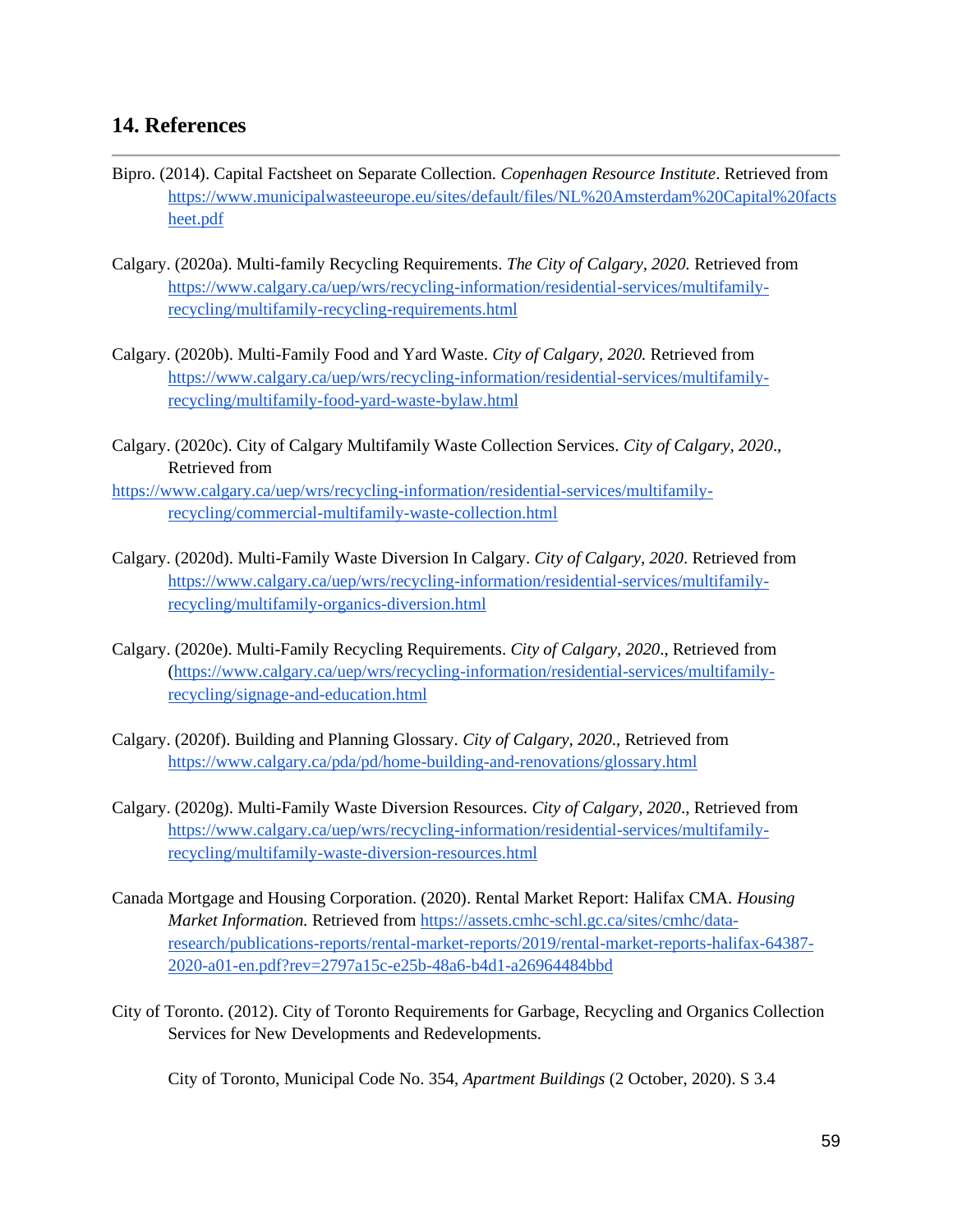- Davidson, G., Morrisey, J., Owen, R. (2011). Material Categorization Guide. *Dalhousie University - Office of Sustainability*.
- Divert NS. (n.d.). Our Core Program. *Resource Recovery Fund Board Inc.* Retrieved from <https://divertns.ca/about-us/our-core-programs>

*Environment Act 1994-95* (S.N.S.) s 4, s 5 (Can).

- Fallde, M. (2015). Can area managers connect policy and tenants? Implementation and diffusion of a new waste management system in Linköping, Sweden. *Journal of Environmental Planning and Management, 58*(5), 932-947.
- Goorhuis, M., Reus, P., Nieuwenhuis, E., Spanbroek, N., Sol, M., and van Rijin, J. (2012). New Developments in Waste Management in the Netherlands. *Waste Management & Research. SagePub.* Retrieved from<https://journals.sagepub.com/doi/pdf/10.1177/0734242X12455089>
- Greene, K., & Tonjes, D. (2014). Quantitative assessments of municipal waste management systems: Using different indicators to compare and rank programs in New York State. *Waste Management, 34*(4), 825-836.

Halifax. (2020a). Householder's Guide: What Goes Where. Retrieved from [https://www.halifax.ca/sites/default/files/documents/home-property/garbage-recycling-green](https://www.halifax.ca/sites/default/files/documents/home-property/garbage-recycling-green-cart/Household%20-%20English%202020%20-%20UPDATED%20NOV%202020.pdf)[cart/Household%20-%20English%202020%20-%20UPDATED%20NOV%202020.pdf](https://www.halifax.ca/sites/default/files/documents/home-property/garbage-recycling-green-cart/Household%20-%20English%202020%20-%20UPDATED%20NOV%202020.pdf)

Halifax. (2020b). Apartment Guide: What Goes Where. Retrieved from [https://www.halifax.ca/sites/default/files/documents/home-property/garbage-recycling-green](https://www.halifax.ca/sites/default/files/documents/home-property/garbage-recycling-green-cart/Apartment%20-%20English%202020_2.pdf)[cart/Apartment%20-%20English%202020\\_2.pdf](https://www.halifax.ca/sites/default/files/documents/home-property/garbage-recycling-green-cart/Apartment%20-%20English%202020_2.pdf)

Halifax. (2020c). Boards, Committees & Commissions. Retrieved from <https://www.halifax.ca/city-hall/boards-committees-commissions>

- Halifax Partnership. (2018). Halifax Index 2018. *Halifax, Nova Scotia*. Retrieved from [https://halifaxpartnership.com/sites/default/uploads/pages/downloads/HP\\_HalifaxIndex\\_June-06-](https://halifaxpartnership.com/sites/default/uploads/pages/downloads/HP_HalifaxIndex_June-06-2018_WEB2.pdf) [2018\\_WEB2.pdf](https://halifaxpartnership.com/sites/default/uploads/pages/downloads/HP_HalifaxIndex_June-06-2018_WEB2.pdf)
- Halifax Regional Municipality, By-law No. S-600, *Solid Waste Resource Collection and Disposal By-Law* (January 30th, 1999).
- Kennedy, C. (2020). Personal Communication. *Halifax, NS.*
- Kenton, W. (2019). Best Practices. *Ivestopedia*. Retrieved from [https://www.investopedia.com/terms/b/best\\_practices.asp](https://www.investopedia.com/terms/b/best_practices.asp)
- King, D. (2006). Toronto's Multi-Unit Waste Reduction Levy. *Waste Recycling Magazine.* Retrieved from<https://www.wasterecyclingmag.ca/feature/toronto-s-multi-unit-waste-reduction-levy/>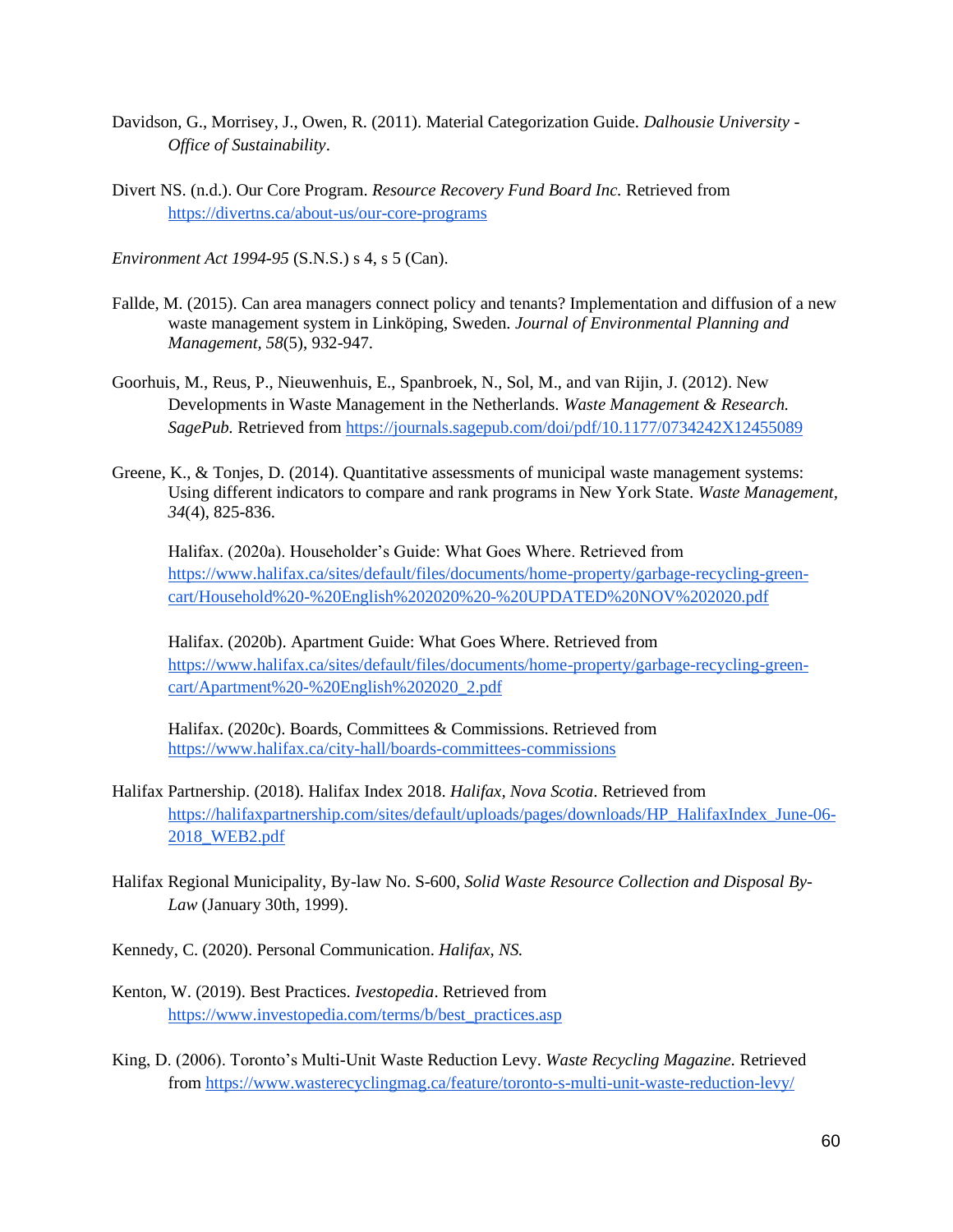- Kunes, N. (2018). Four Trends That Will Impact Rental Markets in 2018. *Forbes Real Estate Council*. Retrieved from [https://www.forbes.com/sites/forbesrealestatecouncil/2018/01/10/four-trends-that](https://www.forbes.com/sites/forbesrealestatecouncil/2018/01/10/four-trends-that-will-impact-rental-markets-in-2018/?sh=6c592eb54e23)[will-impact-rental-markets-in-2018/?sh=6c592eb54e23](https://www.forbes.com/sites/forbesrealestatecouncil/2018/01/10/four-trends-that-will-impact-rental-markets-in-2018/?sh=6c592eb54e23)
- Lapper, C. (2020). How Much Do You Know About Garbage Collection and Recyclinh in the Netherlands? Find Out With Our Guide That Covers All The Essentials. *EXPATICA, Netherlands.* Retrieved from [https://www.expatica.com/nl/living/household/recycling-in-the](https://www.expatica.com/nl/living/household/recycling-in-the-netherlands-133948/)[netherlands-133948/](https://www.expatica.com/nl/living/household/recycling-in-the-netherlands-133948/)
- MacDonald, A. (2020) Personal Communication. *Halifax, NS.*
- MacNiell, K. (2020). Halifax's Rental Market is Bleak and Getting Bleaker. *Halifax Magazine.* Retrieved from<https://halifaxmag.com/blog/halifaxs-rental-market-is-bleak-and-getting-bleaker/>
- Ministry of Infrastructure and Water Management. (n.d). Elements of Dutch Waste Management. *Rijkswaterstaat*., Retrieved from [https://rwsenvironment.eu/subjects/from-waste](https://rwsenvironment.eu/subjects/from-waste-resources/elements-dutch-waste/#Planningonnationallevelinclosecooperationwithlocalgovernments)[resources/elements-dutch](https://rwsenvironment.eu/subjects/from-waste-resources/elements-dutch-waste/#Planningonnationallevelinclosecooperationwithlocalgovernments)[waste/#Planningonnationallevelinclosecooperationwithlocalgovernments](https://rwsenvironment.eu/subjects/from-waste-resources/elements-dutch-waste/#Planningonnationallevelinclosecooperationwithlocalgovernments)
- Mohareb, A., Warith, M., & Narbaitz, R. (2004). Strategies for the municipal solid waste sector to assist Canada in meeting its Kyoto Protocol commitments. *Environmental Reviews, 12*(2), 71-95.
- Mohareb, A. K., Warith, M. A., & Diaz, R. (2008). Modelling greenhouse gas emissions for municipal solid waste management strategies in Ottawa, Ontario, Canada. *Resources, Conservation and Recycling*, *52*(11), 1241-1251.
- Municipality of Amsterdam. (n.d.). Waste Charges. Retrieved from [https://translate.google.com/translate?hl=en&sl=nl&tl=en&u=https%3A%2F%2Fwww.amsterda](https://translate.google.com/translate?hl=en&sl=nl&tl=en&u=https%3A%2F%2Fwww.amsterdam.nl%2Fveelgevraagd%2F%3Fproductid%3D%7BE66066A5-DB51-4B5C-9405-C2E06BD56B3F%7D&prev=search) [m.nl%2Fveelgevraagd%2F%3Fproductid%3D%7BE66066A5-DB51-4B5C-9405-](https://translate.google.com/translate?hl=en&sl=nl&tl=en&u=https%3A%2F%2Fwww.amsterdam.nl%2Fveelgevraagd%2F%3Fproductid%3D%7BE66066A5-DB51-4B5C-9405-C2E06BD56B3F%7D&prev=search) [C2E06BD56B3F%7D&prev=search](https://translate.google.com/translate?hl=en&sl=nl&tl=en&u=https%3A%2F%2Fwww.amsterdam.nl%2Fveelgevraagd%2F%3Fproductid%3D%7BE66066A5-DB51-4B5C-9405-C2E06BD56B3F%7D&prev=search)
- Mustapha, I. (2013). Composting by households in Canada. *EnviroStats.* Retrieved from <https://www150.statcan.gc.ca/n1/en/pub/16-002-x/2013001/article/11848-eng.pdf?st=g5LpqlyG>
- Nova Scotia. (2017). Municipal Collection Information. *Province of Nova Scotia.* Retrieved from <https://novascotia.ca/nse/waste/muncollection.asp>
- Nova Scotia Environment. (1995). Final Report on Nova Scotia's 1995 Solid Waste Resource Management Strategy. Retrieved from <https://www.novascotia.ca/nse/waste/docs/SolidWasteStrategyFinalReport1995.pdf>
- Otten, L. (2001). Wet-dry composting of organic municipal solid waste: Current status in Canada. *Canadian Journal Of Civil Engineering, 28*, 124-130.
- Otter Lake Community Monitoring. (2020). Otter Lake Community Monitoring. Halifax, Nova Scotia. Retrieved from<http://www.otterlakecmc.ca/>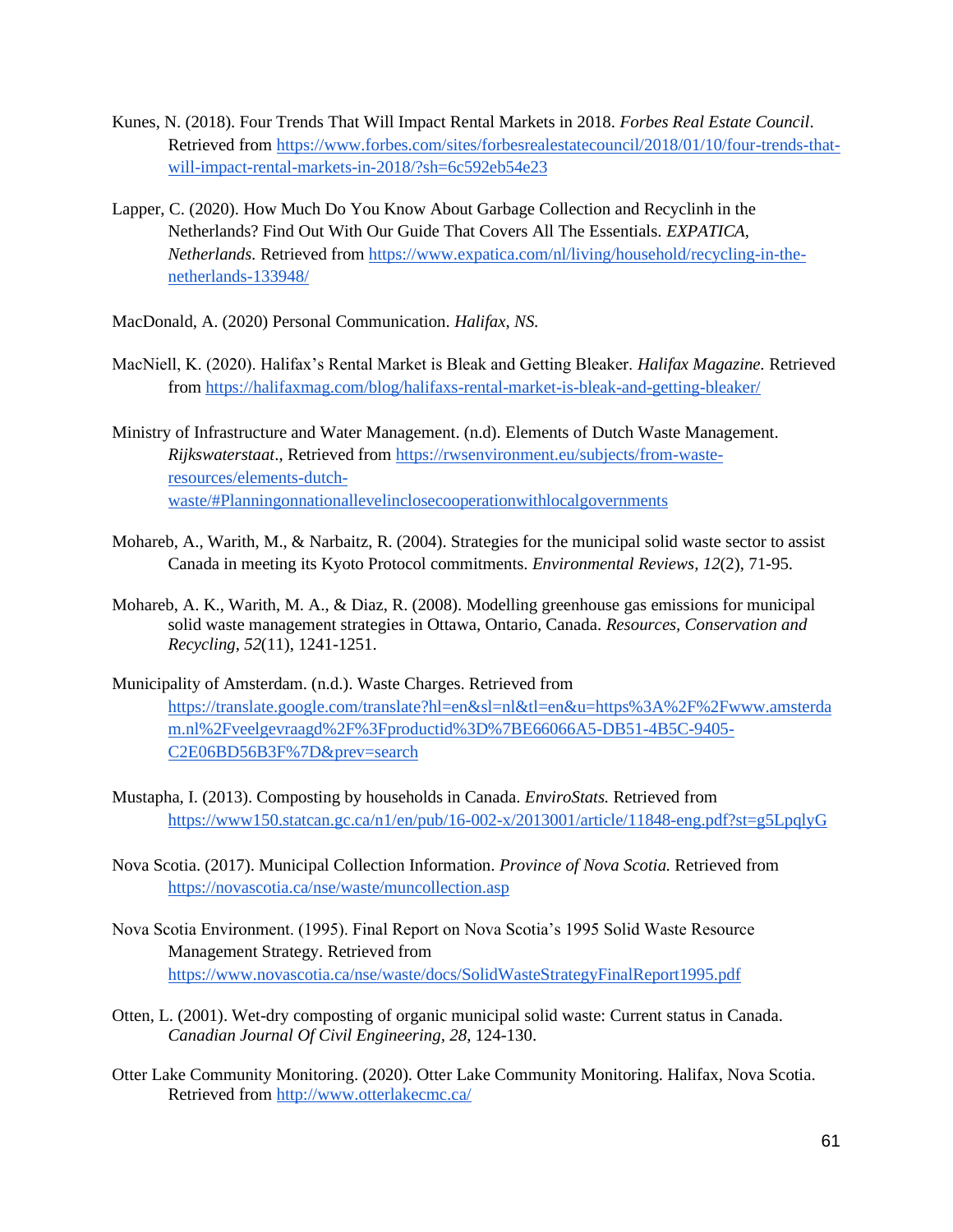- Oxford County. (2012). Multi-Residential Recycling: Implementing Best Practices. *Oxford County.*  Retrieved from [https://thecif.ca/pdf/reports/514.4-Oxford-MRes\\_Final\\_Report.pdf](https://thecif.ca/pdf/reports/514.4-Oxford-MRes_Final_Report.pdf)
- Pesklevis, A. (2011). A Recycling Centre in Halifax: Integrating Waste and Community. *Dalhousie University, School of Architecture.* Retrieved from <http://hdl.handle.net.ezproxy.library.dal.ca/10222/13985>
- Province of Nova Scotia. (2017). Waste Resource Programs. *Environment.* Retrieved from <https://novascotia.ca/nse/waste/programs.asp>
- RDOS. (n.d.). Best Practices for Recycling Signage, Colour Schemes, and Bins. *Regional District Okanagan-Similkameen, 2001-2020.* Retrieved from [https://www.rdos.bc.ca/assets/PUBLICWORKS/SolidWaste/Business-Recycle/Signage-Colour-](https://www.rdos.bc.ca/assets/PUBLICWORKS/SolidWaste/Business-Recycle/Signage-Colour-Schemes.pdf)[Schemes.pdf](https://www.rdos.bc.ca/assets/PUBLICWORKS/SolidWaste/Business-Recycle/Signage-Colour-Schemes.pdf)
- RecyQ. (2020). Technology. *RecyQ.* Retrieved from<https://www.recyq.com/technology/>
- Ross, A. (2008). The Use of Clear Bags for Garbage as a Waste Diversion Strategy: Background Research on Clear Garbage Bag Programs Across North America. *Stewardship Ontatio*. Retrieved from [https://www.niagararegion.ca/government/committees/pdf/Quinte%20Clear%20Bag%20Report.p](https://www.niagararegion.ca/government/committees/pdf/Quinte%20Clear%20Bag%20Report.pdf) [df](https://www.niagararegion.ca/government/committees/pdf/Quinte%20Clear%20Bag%20Report.pdf)
- Sawell, S., Hetherington, S., & Chandler, A. (1996). An overview of municipal solid waste management in Canada. *Waste Management, 16*(5-6), 351-359.
- Schröter, R. (2020). Waste Currency Motivates Citizens in Amsterdam to Recycle. *Pop Up City.*  Amsterdam. Retrieved from [https://popupcity.net/observations/waste-currency-motivates](https://popupcity.net/observations/waste-currency-motivates-citizens-in-amsterdam-to-recycle/)[citizens-in-amsterdam-to-recycle/](https://popupcity.net/observations/waste-currency-motivates-citizens-in-amsterdam-to-recycle/)
- Social Challenges. (2019). Zero Waste Action for Communities in Amsterdam. *RecyQ - Zero Waste International*., Retrieved from<https://www.socialchallenges.eu/en-US/city/19/pitches/2487>
- Solid Waste-Resources Management Regulations. N.S. Reg. 102/95. s 4(1), 39(1)
- Storring, T. (2017). 2016 CENSUS: HOUSING. *Finance and Treasury Board. Province of Nova Scotia*., Retrieved from<https://www.novascotia.ca/finance/statistics/news.asp?id=13269>
- The City of Calgary. (2014). Multi-family Recycling Strategy Engagement & Analysis. Retrieved from <https://pub-calgary.escribemeetings.com/filestream.ashx?DocumentId=11676>
- The City of Calgary. (2018). Waste & Recycling Services: Outlook for 2018 to 2025. Retrieved from <https://pub-calgary.escribemeetings.com/filestream.ashx?DocumentId=43116>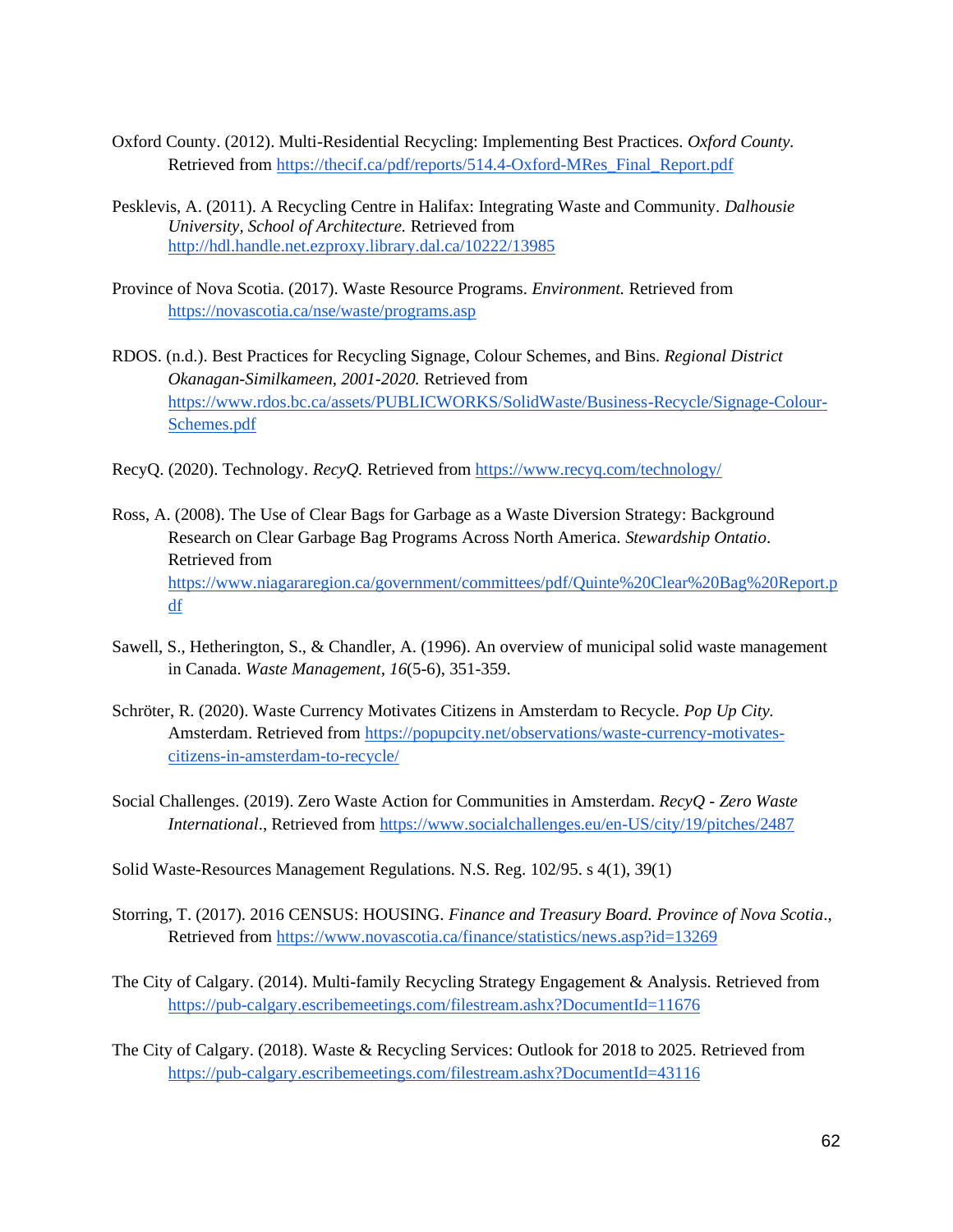- The Ministry of Infrastructure and the Environment, the Ministry of Economic Affairs, Ministry of Foreign Affairs, and the Ministry of the Interior and Kingdom Relations. (2016). A Circular Economy in the Netherlands by 2050. *Government-wide Programme for a Circular Economy.*  Retrieved from[: https://www.government.nl/documents/policy-notes/2016/09/14/a-circular](https://www.government.nl/documents/policy-notes/2016/09/14/a-circular-economy-in-the-netherlands-by-2050)[economy-in-the-netherlands-by-2050](https://www.government.nl/documents/policy-notes/2016/09/14/a-circular-economy-in-the-netherlands-by-2050)
- The Sheltair Group. (2007). GVRD Multi-Family Waste Diversion Study. Focus Groups with Waste Haulers, Property Managers and Building Owners, May 28 & 29, 2007. *Prepared for: Greater Vancouver Regional District.* Retrieved from [http://media.cbsm.com/comments/167321/Multi\\_Family\\_Waste\\_Diversion\\_Study\\_Focus\\_Group](http://media.cbsm.com/comments/167321/Multi_Family_Waste_Diversion_Study_Focus_Group_Sum.pdf) [\\_Sum.pdf](http://media.cbsm.com/comments/167321/Multi_Family_Waste_Diversion_Study_Focus_Group_Sum.pdf)
- Theisen, H. (2002). Collection of solid waste. *Handbook of solid waste management*, *2*, 7-1.
- Toronto. (2020a). Opt in or Out of City Collections Services. *City of Toronto, 1998-2020.* Retrieved from [https://www.toronto.ca/services-payments/recycling-organics-garbage/apartments-condos-co](https://www.toronto.ca/services-payments/recycling-organics-garbage/apartments-condos-co-ops/opt-in-or-out-of-city-collection-services/)[ops/opt-in-or-out-of-city-collection-services/](https://www.toronto.ca/services-payments/recycling-organics-garbage/apartments-condos-co-ops/opt-in-or-out-of-city-collection-services/)
- Toronto. (2020b). Chute Closure Program. *City of Toronto, 1998-2020.* Retrieved from [https://www.toronto.ca/services-payments/recycling-organics-garbage/apartments-condos-co](https://www.toronto.ca/services-payments/recycling-organics-garbage/apartments-condos-co-ops/chute-closure-program/)[ops/chute-closure-program/](https://www.toronto.ca/services-payments/recycling-organics-garbage/apartments-condos-co-ops/chute-closure-program/)
- Toronto. (2020c). 3R's Ambassador Program. *City of Toronto, 1998-2020. Retrieved from*  [https://www.toronto.ca/services-payments/recycling-organics-garbage/apartments-condos-co](https://www.toronto.ca/services-payments/recycling-organics-garbage/apartments-condos-co-ops/3rs-ambassador-program/)[ops/3rs-ambassador-program/](https://www.toronto.ca/services-payments/recycling-organics-garbage/apartments-condos-co-ops/3rs-ambassador-program/)
- Toronto. (2020d). In-Unit Recycling & Organics Program. *City of Toronto, 1998-2020.* Retrieved from [https://www.toronto.ca/services-payments/recycling-organics-garbage/apartments-condos-co](https://www.toronto.ca/services-payments/recycling-organics-garbage/apartments-condos-co-ops/in-unit-programs/)[ops/in-unit-programs/](https://www.toronto.ca/services-payments/recycling-organics-garbage/apartments-condos-co-ops/in-unit-programs/)
- Toronto. (2020e). Multi-Residential: Garbage Collection Fees Rebates Billing. *The City of Toronto, 1998-2020*. Retrieved from [https://www.toronto.ca/311/knowledgebase/kb/docs/articles/solid](https://www.toronto.ca/311/knowledgebase/kb/docs/articles/solid-waste-management-services/policy-and-planning/business-systems-and-revenue/multi-residential-garbage-collection-fees-rebates-billing.html)[waste-management-services/policy-and-planning/business-systems-and-revenue/multi](https://www.toronto.ca/311/knowledgebase/kb/docs/articles/solid-waste-management-services/policy-and-planning/business-systems-and-revenue/multi-residential-garbage-collection-fees-rebates-billing.html)[residential-garbage-collection-fees-rebates-billing.html](https://www.toronto.ca/311/knowledgebase/kb/docs/articles/solid-waste-management-services/policy-and-planning/business-systems-and-revenue/multi-residential-garbage-collection-fees-rebates-billing.html)
- Toronto. (2020f) Solid Waste Rates and Fees. *The City of Toronto, 1998-2020.* Retrieved from <https://www.toronto.ca/services-payments/property-taxes-utilities/utility-bill/solid-waste-rates/>
- Toronto. (2016). Waste Management Services. *City of Toronto.* Retrieved from [https://www.toronto.ca/wp-content/uploads/2018/04/90c4-WasteManagement2016-Final-](https://www.toronto.ca/wp-content/uploads/2018/04/90c4-WasteManagement2016-Final-AODA.pdf)[AODA.pdf](https://www.toronto.ca/wp-content/uploads/2018/04/90c4-WasteManagement2016-Final-AODA.pdf)
- Toronto. (2017). Backgrounder Mayor's Towering Challenge. *City of Toronto*, *1998-2020.* Retrieved from<https://www.toronto.ca/news/backgrounder-mayor-s-towering-challenge/>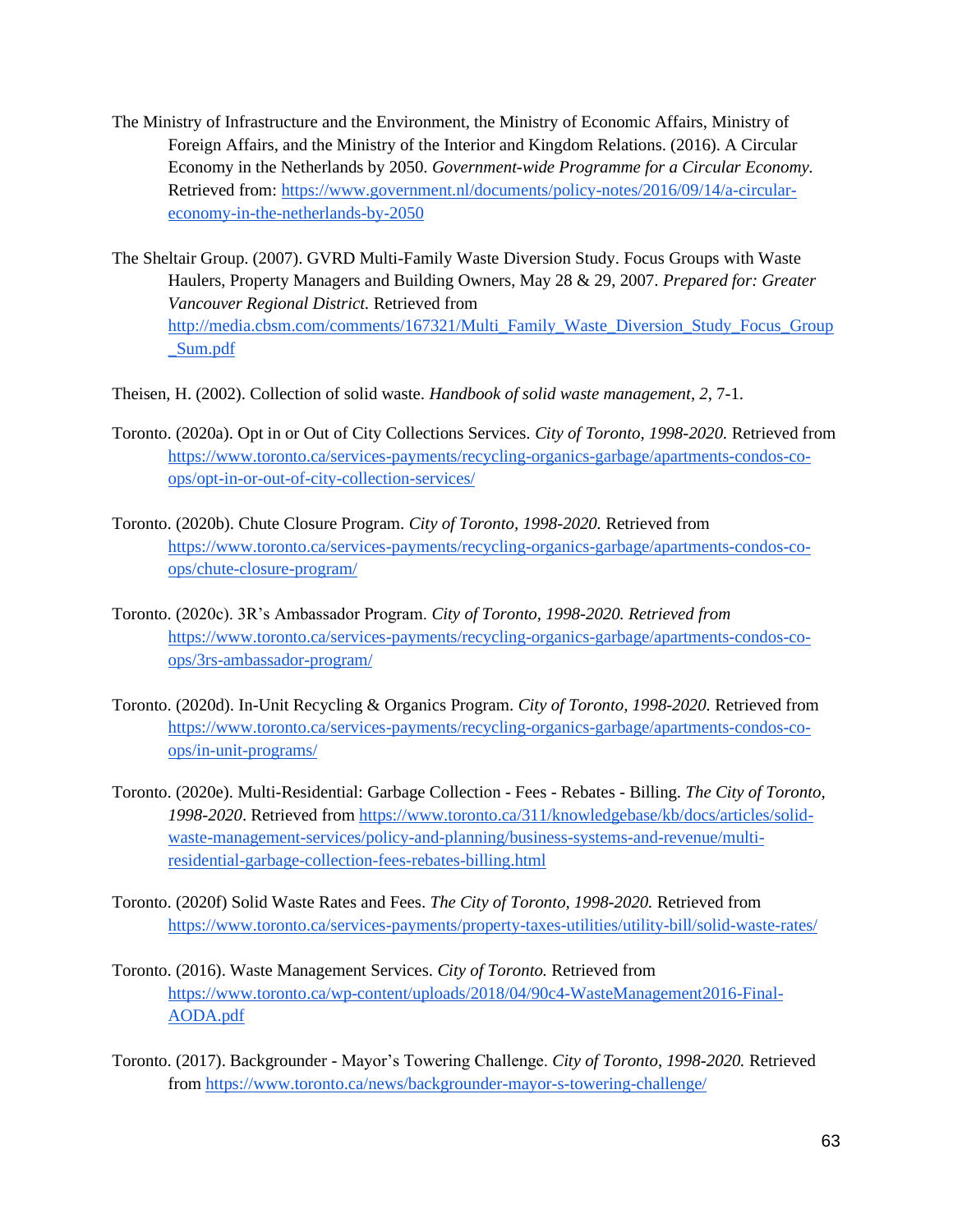- Ungureanu, C. (2018). Conditions and programs for waste management. *European Journal of Law and Public Administration, 5*(2), 179-185.
- Valley Waste Management. (2018). Bylaws. *Valley Waste-Resource Management.* Retrieved from [https://www.vwrm.com/Resources\\_Bylaws.html](https://www.vwrm.com/Resources_Bylaws.html)
- Wagner, T. (2007). Reframing Garbage: Solid Waste Policy Formulation in Nova Scotia. *Department of Environment Science. University of Southern Maine, Gorham.* University of Toronto Press on behalf of Canadian Public Policy. Retrieved from<https://www.jstor.org/stable/30032551>
- Walker, S., Colman, JW., Monnette, A., Harley., G, Connett, P., & Wendt, F. (2004). The Nova Scotia GPI Solid Waste-Resource Accounts. *GPIAtlantic: Genuine Progress Index for Atlantic Canada.* Retrieved from<http://www.gpiatlantic.org/pdf/solidwaste/solidwaste.pdf>
- Walton, V. (2019). Halifax's apartment buildings are a trash-sorting dumpster fire, residents say. *The Coast*. Retrieved from [https://www.thecoast.ca/halifax/halifax-apartment-buildings-cant-get](https://www.thecoast.ca/halifax/halifax-apartment-buildings-cant-get-things-sorted-when-it-comes-to-trash-and-recycling/Content?oid=22756275)[things-sorted-when-it-comes-to-trash-and-recycling/Content?oid=22756275](https://www.thecoast.ca/halifax/halifax-apartment-buildings-cant-get-things-sorted-when-it-comes-to-trash-and-recycling/Content?oid=22756275)
- Weinstein, D., & Sizemore, S. (2016). Establishing Successful Recycling Programs in Multi-Family Developments. Practice Guide #37. *Environmental Finance Center: Serving EPA Region 4, University of Louisville, Center for Environmental Policy and Management.* Retrieved from <https://louisville.edu/cepm/pdf-files/pg37new>
- Windsor, H. (2015). Who's to blame when apartments don't recycle? *The Coast*. Retrieved from [https://www.thecoast.ca/halifax/whos-to-blame-when-apartments-dont](https://www.thecoast.ca/halifax/whos-to-blame-when-apartments-dont-recycle/Content?oid=4635975)[recycle/Content?oid=4635975](https://www.thecoast.ca/halifax/whos-to-blame-when-apartments-dont-recycle/Content?oid=4635975)
- WM. (n.d.). Multifamily Outreach. *WM Intellectual Property Holdings, L.L.C.* Retrieved from <http://wmnorthwest.com/20XXsummary/multifamily.htm>
- Wordsworth, C. (2014). Reforming Refuse: Designing a Community Recycling Centre for Halifax's North End. *Dalhousie University, School of Architecture.* Retrieved from <http://hdl.handle.net/10222/53869>
- XPAT. (2020). Recycling & Waste Management in the Netherlands. *Expats Netherlands*. Retrieved from <https://www.xpat.nl/expat-netherlands/living-in-holland/recycling-and-waste-management/>
- Yang, L., Chen, Z., Liu, T., Gong, Z., Yu, Y., & Wang, J. (2013). Global trends of solid waste research from 1997 to 2011 by using bibliometric analysis. *Scientometrics, 96*(1), 133-146.
- York Region. (2013). SM4RT LIVING: York Region's Integrated Waste Management Master Plan. Multi-Residential Strategy. *The Regional Municipality of York.* Retrieved from [https://www.york.ca/wps/wcm/connect/yorkpublic/aad608d7-b725-464d-8c28-](https://www.york.ca/wps/wcm/connect/yorkpublic/aad608d7-b725-464d-8c28-702f6fb604d8/Multi+Residential+Waste+Strategy.pdf?MOD=AJPERES&CVID=mu8LGgF) [702f6fb604d8/Multi+Residential+Waste+Strategy.pdf?MOD=AJPERES&CVID=mu8LGgF](https://www.york.ca/wps/wcm/connect/yorkpublic/aad608d7-b725-464d-8c28-702f6fb604d8/Multi+Residential+Waste+Strategy.pdf?MOD=AJPERES&CVID=mu8LGgF)
- Zaman, A. (2016). A comprehensive study of the environmental and economic benefits of resource recovery from global waste management systems. *Journal of Cleaner Production, 124*, 41-50.